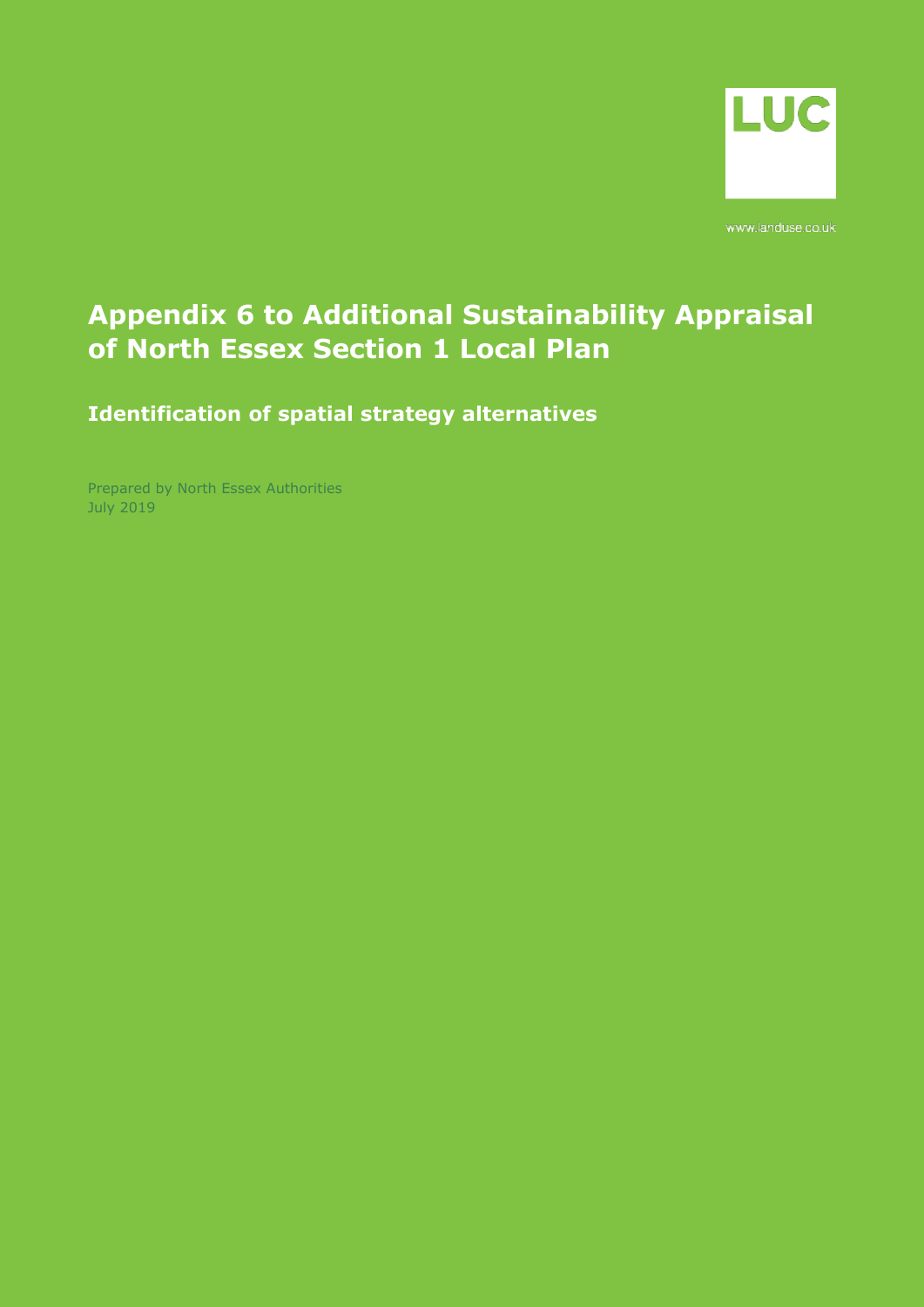## **Project Title**: North Essex Local Plan Section 1 Additional Sustainability Appraisal

**Client**: North Essex Authorities

| <b>Version</b> | <b>Date</b> | Version Details | <b>Prepared by</b>         | <b>Checked by</b>                     | <b>Approved by</b>         |
|----------------|-------------|-----------------|----------------------------|---------------------------------------|----------------------------|
| 3.0            | 17/7/2019   | Final           | North Essex<br>Authorities | North Essex<br>Authorities and<br>LUC | North Essex<br>Authorities |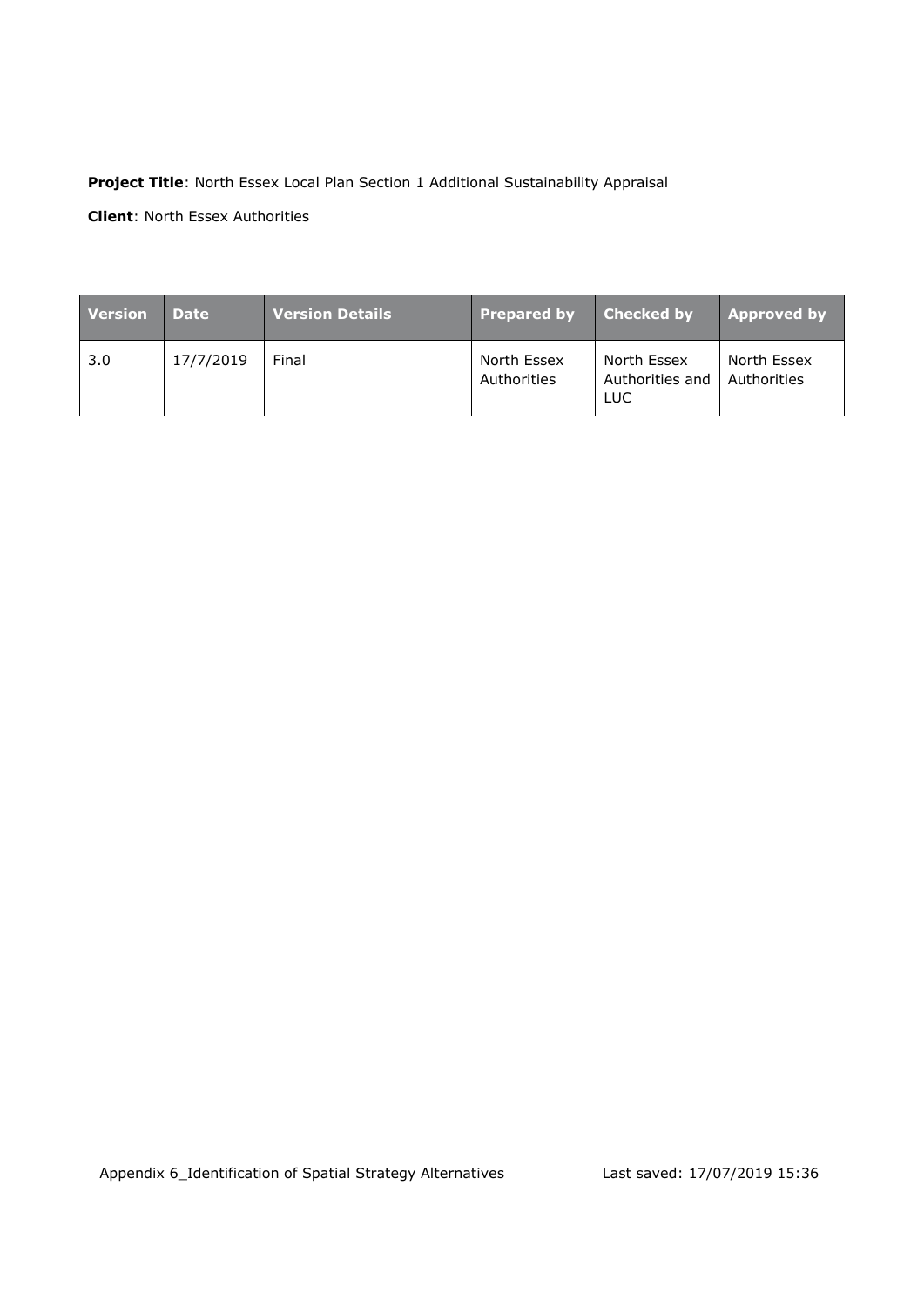

www.landuse.co.uk

# **Appendix 6 to Additional Sustainability Appraisal of North Essex Section 1 Local Plan**

Identification of spatial strategy alternatives

Prepared by North Essex Authorities July 2019

Planning & EIA Design Landscape Planning Landscape Management Ecology GIS & Visualisation LUC LONDON 43 Chalton Street London NW1 1JD T +44 (0)20 7383 5784 london@landuse.co.uk Offices also in: Bristol Edinburgh Glasgow Lancaster



Land Use Consultants Ltd Registered in England Registered number: 2549296 Registered Office: 43 Chalton Street London NW1 1JD LUC uses 100% recycled paper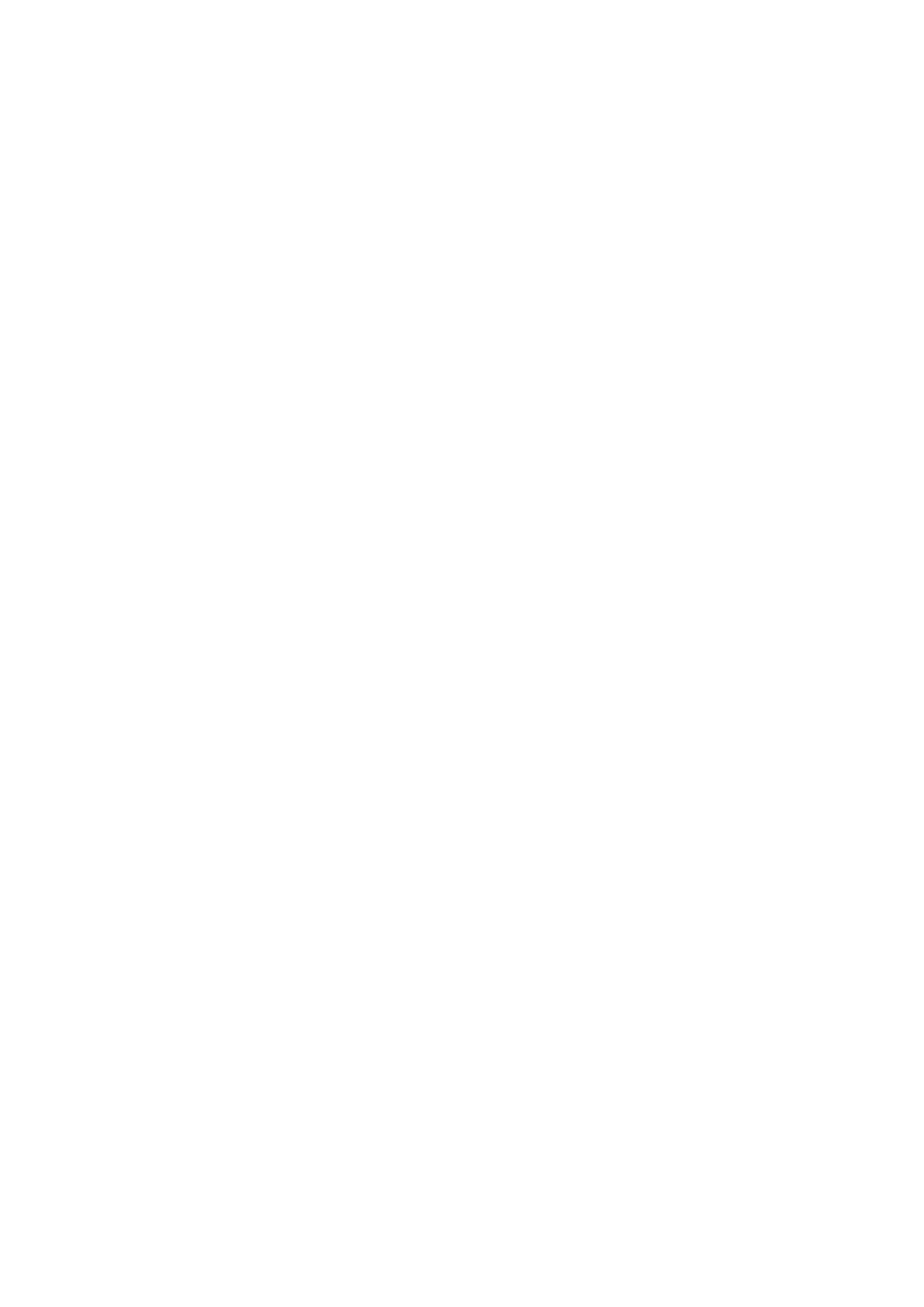## **Identification of Spatial Strategy Alternatives**

The Stage 1 assessment of individual site-based options suggests that many of the alternatives perform similarly against the various sustainability criteria and for the majority of sites, there are no alternatives that stand out as being particularly desirable or undesirable. The consequence of this outcome for Stage 2 of the assessment is that there are theoretically a significant and unwieldy number of permutations in which different sites could be combined to form an overall spatial strategy for North Essex. For every site option to be combined with every other potential alternative site and then tested as a spatial strategy in its own right would be an unmanageable task and therefore it is important to apply some common sense judgement to determine what a reasonable number of alternative options would be, based on some reasonable planning principles. Indeed the Local Plan Inspector states in his  $8<sup>th</sup>$  June 2018 letter, in paragraph 118: *"It is not feasible to test every possible option through SA. Reasonable planning judgements have to be made on what to include. That is recognised in the legal requirement for reasons to be given for the selection of alternatives for assessment."*

From the round table discussions involving different stakeholders held as part of the 'check and challenge workshop held on 29<sup>th</sup> March 2019, a number of key principles, ideas, arguments and factors arose from the discussions. As taken from the record of the check and challenge workshop prepared by LUC, these included:

- Considering demographics, housing need and travel to work patterns to provide the right homes in the right places and to enable choice.
- Ideally each authority should seek to meet its own individual housing needs with their own area rather than crossing boundaries.
- Maximising the opportunities for sustainable travel and alternative means of travel including public transport, electric vehicles and cycles – focussing development on rail links where possible.
- Aspiring to achieve self-containment/self-sufficiency within new settlements but with strong connectivity to other settlements.
- Considering local attributes and settlements' strengths and weaknesses in terms of infrastructure and environmental capacity.
- Treating viability, deliverability and cost benefit analysis as key determining factors.
- Utilising existing infrastructure capacity where it exists and only considering new settlements when the opportunities for proportionate growth around existing settlements have been exhausted.
- Avoiding scales of development that place additional burden on existing infrastructure without the means to increase infrastructure capacity.
- Empowering communities to plan the growth in their area (e.g. through Neighbourhood Planning) and ensuring communities are well informed.
- Promoting development that supports health provision and the prevention of ill health through health facilities and quality recreational space.
- Considering the impact on various environmental assets including heritage, landscape and biodiversity.
- Considering impact on the vitality and viability of existing town centres, especially if new centres are proposed as part of new developments.
- Considering the potential for new technologies to alter the way people work and commute in the future, including superfast broadband, 5G and driverless vehicles.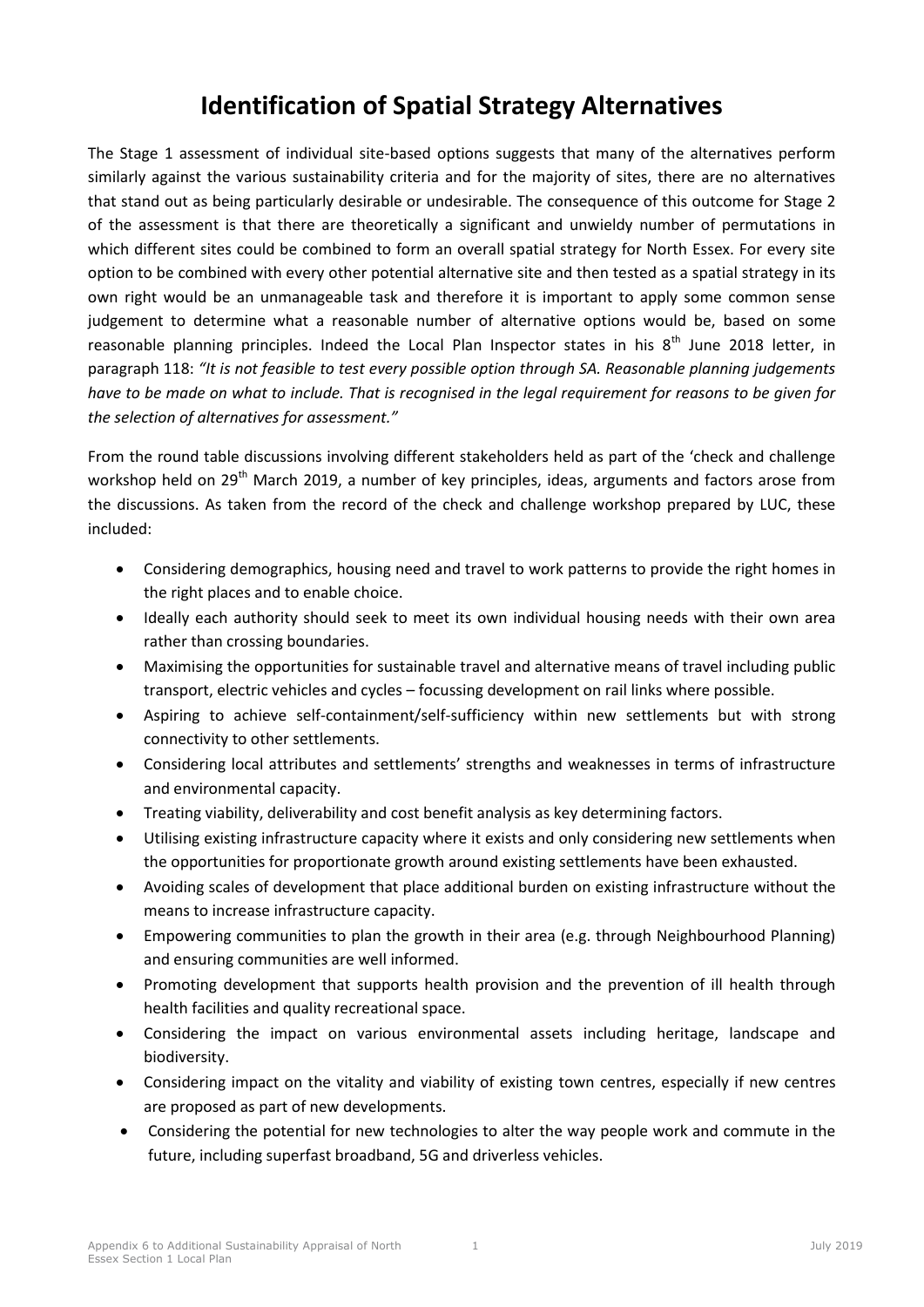- Providing for a mixture of smaller and larger developments to ensure that both short term needs and longer-term strategic needs are met.
- Exploring opportunities for developments in locations with poor services and facilities where they could help to improve those assets for the benefit of all residents.
- Promoting long-term strategic developments that can deliver new infrastructure through economies of scale and a planned approach.
- Considering targeted (as opposed to proportionate) growth in certain areas where it would meet key objectives.
- Planning for strategic-scale growth, but not at the scale currently proposed as part of the Garden Communities.
- Developing a plan that only includes proposals to deal with housing need up to 2033 only.
- Ensuring there are sufficient guarantees over the timing and funding of infrastructure as part of any strategy.
- Expanding existing settlements in a sequential order until they meet their optimum size in terms of maximising self-containment and self-sufficiency.
- Directing development to locations that will support and deliver key transport links and key transport improvements to help tackle congestion problems. Maximising the use of previously developed brownfield land. Avoiding the coalescence of villages through the safeguarding of landscape buffers.
- Locating development close to employment opportunities and locations where new employment sites are likely to be viable.
- Directing more development towards the east and the more deprived areas of Tendring to help stimulate their regeneration.
- Considering large urban extensions where they can deliver rapid transit services to existing jobs, shops, services and facilities.
- Making sure the cumulative impacts of the development are taken into account.
- Assessing the West of Braintree Garden Community in combination with proposals for growth in Uttlesford.

These ideas have all been taken into account along with the Local Plan Inspector's specific comments both by LUC in developing the methodology for the additional Sustainability work and by the NEAs in developing an overarching set of principles to guide the planning judgement that has been applied in the selection of a reasonable set of spatial strategy alternatives for assessing. These seven principles are set out below.

## **Principle 1: Meet the residual housing need within the plan period**

As a basic principle, any spatial strategy alternative should, as a minimum, meet the objectively assessed housing need for housing in North Essex for the remainder of the plan period to 2033 plus a reasonable level of flexibility (as is currently the case) to guard against the prospect of certain sites not coming forward for development when expected – whether that is through a strategy that identifies sites for the plan period only, or a strategy that identifies larger strategic sites that will deliver homes both within the plan period and beyond.

As set out in Policy SP3 in the Section 1 plan, the total minimum housing requirement for the period 2013 to 2033 is 43,720 – a figure that has already been found to be based on sound evidence by the Local Plan Inspector and of which approximately 11,000 have already been built in the period 2013-2019. Between 2019 and 2033, approximately 31,000 homes are expected to be delivered across North Essex on existing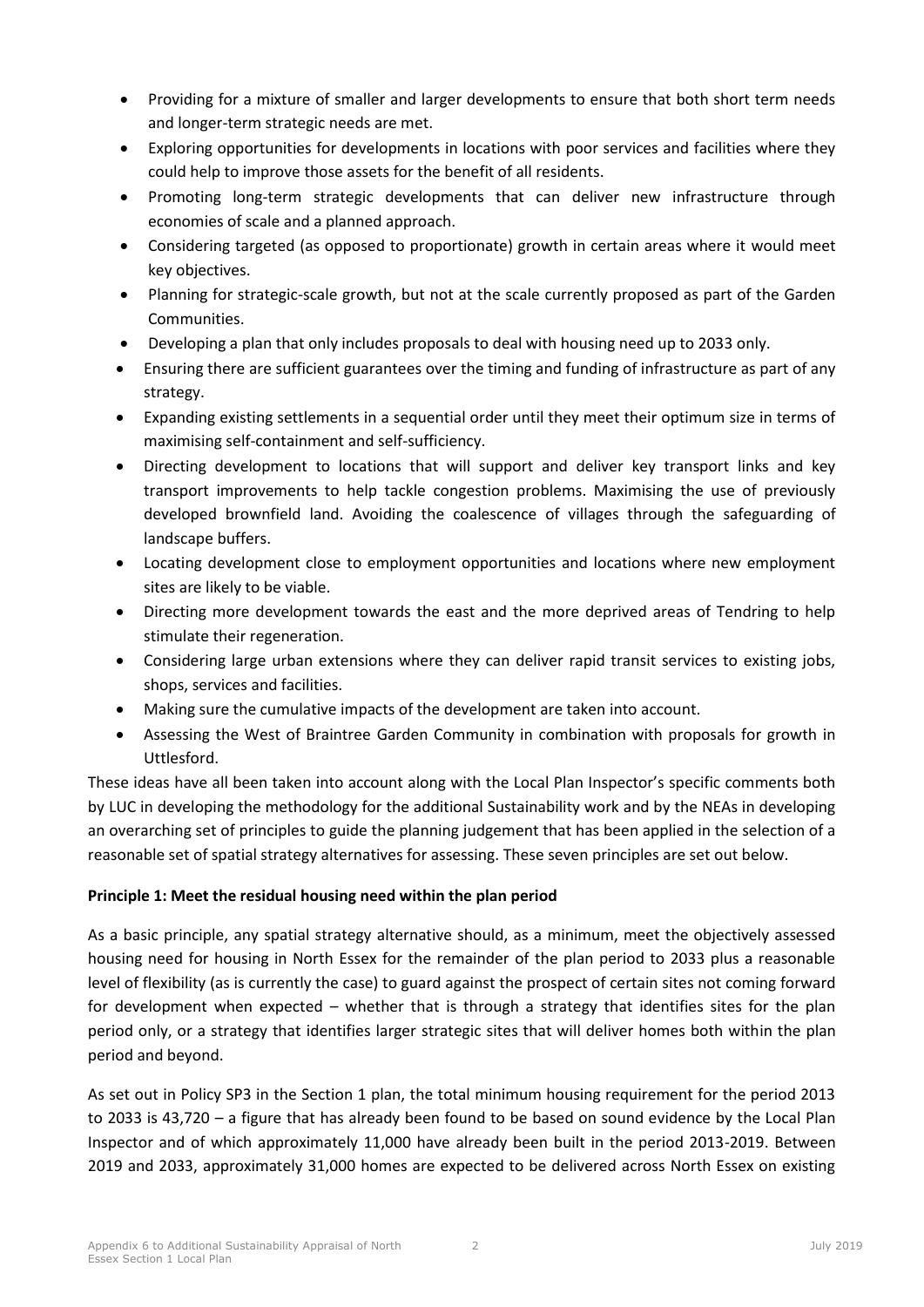sites with planning permission and on sites allocated in Section 2 Local Plans. For the purposes of the further Sustainability Appraisal Work, it is assumed that the Section 2 allocations will be found to be sound through the examination process; and that together with existing planning permissions, they will deliver the above-mentioned 31,000 homes within the plan period and there is no intention to deallocate any of these sites. Site allocations in the three Section 2 Local Plans have been the subject of separate Sustainability Appraisals which will be examined, in due course, through the future Section 2 examinations.

Taking into account the above planning permissions and Section 2 allocations, the residual requirement for housing in the plan period to 2033 (for which additional sites are required) currently sits at around 2,000 homes. Whilst, in the context of the overall housing need this is relatively modest requirement, it is common planning practice to 'over-allocate' land for development to keep to a minimum the risk of the housing need not being met within the plan period because of certain sites failing to come forward for development when expected - for a range of unpredictable reasons. In the current Section 1 Local Plan, the strategy includes proposals for three Garden Communities that, together, are expected to deliver 7,500 in the period to 2033 – meeting and residual requirement for the plan period and incorporating a healthy level of over-allocation whilst also providing locations for longer-term growth beyond the plan period and into subsequent plan periods.

Therefore in testing alternative options to the current strategy, those alternatives must also aim to deliver an equivalent 7,500 homes (approximately) up to 2033 for them to be comparable.

## **Principle 2: Test the alternatives suggested by the Local Plan Inspector**

In his letter of 8<sup>th</sup> June 2018, the Local Plan Inspector Mr. Clews provided some clear advice as to the alternative options that should be tested through the Sustainability Appraisal. In paragraph 125 of his letter, the Inspector suggested that the alternatives should include, as a minimum:

- Proportionate growth at and around existing settlements
- CAUSE's Metro Town proposal
- One, two or more GCs (depending on the outcomes of the first-stage assessment)

It is therefore important that these alternatives form part of the assessment.

Proportionate growth at and around existing settlements has been tested as part of the further Sustainability Appraisal work in two forms: a) a 'percentage-based' distribution of growth that sees each defined settlement (irrespective of their position in the settlement hierarchy) accommodating the same percentage increase in new housing relative to their existing size and dwelling stock; and b) and 'hierarchybased' distribution which actively prioritises growth around the larger settlements further up the settlement hierarchy which are generally best served by shops, jobs, services and facilities. These proportionate growth options seek only to deliver housing required to the end of the plan period to 2033 and can incorporate development sites of any scale necessary to meet that requirement. The purpose of testing proportionate growth scenarios is to determine whether or not there is any need for the North Essex Authorities to bring forward proposals for stand-alone settlements, Garden Communities or any other more strategic development proposals within this plan period.

CAUSE's Metro Town (now 'Metro Plan') concept is also part of the further Sustainability Appraisal work and, as a strategy, aims to focus growth on land around existing railway stations on the Colchester to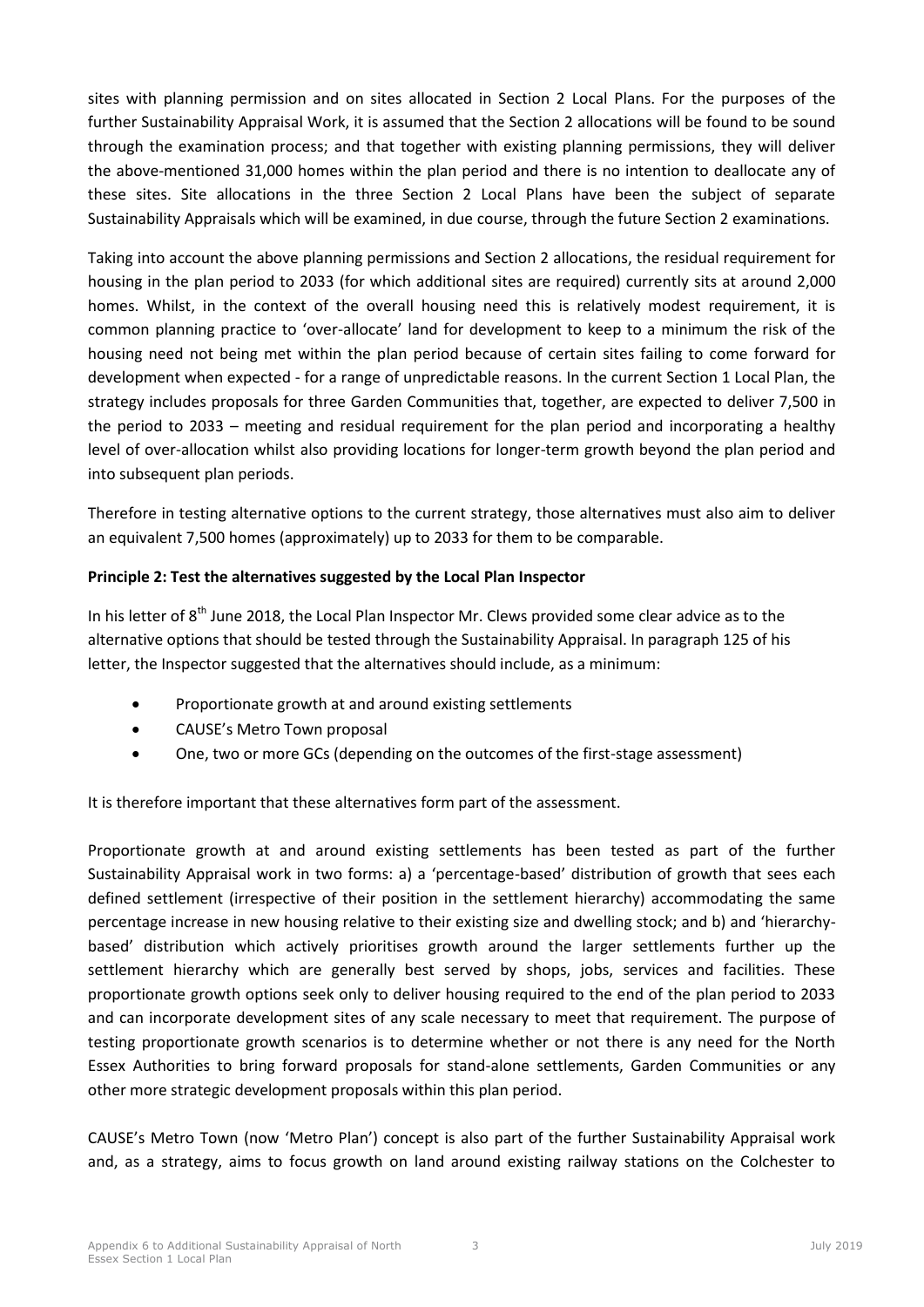Clacton branch line, namely at the villages of Alresford, Great Bentley, Weeley and Thorpe le Soken – all within the Tendring District. It is important that this concept is tested in combination with other options.

Different numbers and combinations of Garden Communities are also now tested in the further Sustainability Appraisal work including, notably, the Monks Wood proposal by Lightwood Strategic at a scale of development which reflects the site promoter's aspirations.

## **Principle 3: Reflect relative housing need and commuting patterns in any alternative strategy**

The North Essex area contains three local authorities for which housing need has been assessed as part of the Objectively Assessed Housing Needs Study. Through the current proposals in both the Section 1 and Section 2 Local Plans, the distribution of housing growth reflects, broadly, the relative housing needs of the three authorities i.e. that housing need is greater towards the west. These relative housing needs in turn also reflect commuting patterns and how they vary across the North Essex – for example a strong relationship of commuting from Tendring to Colchester for work and, to the west, the relationships between Braintree and Colchester with one-another and more widely with Chelmsford, London and Stansted.

Any alternative spatial strategy should also take the relative housing need and commuting patterns into account for them to be based upon reasonable evidence and logic. For example, there would be little sense in pursuing a spatial option that places all of the 7,500 homes currently proposed through Garden Communities in just one of the three districts because it would ignore the respective housing needs and the commuting patterns of the other two. There would also little sense in promoting a strategy that does not acknowledge or reflect important transport corridors in North Essex such as the A12, the A120 and/or rail connections.

To ensure all alternatives respect relative housing needs and commuting patterns, and to help distil the options down to a manageable number for testing, it is proposed that the North Essex area be divided into two notional sub-areas – namely 1) the area west of Colchester including Braintree and the western part of Colchester borough and urban area; and 2) the area east of Colchester including Tendring district and the eastern part of Colchester borough and urban area. In accordance with the housing need and commuting patterns it would be reasonable to discount concentrating development at one end of the North Essex area and to expect any spatial strategies to broadly deliver around 5,000 dwellings west of Colchester and 2,500 east of Colchester.

Looking more closely at the residual housing requirements of the three individual authorities, Braintree, Colchester and Tendring are required to deliver an objectively assessed need derived requirement of 14,320, 18,400 and 11,000 homes between 2013 and 2033 respectively – a rough percentage split of 33%, 42% and 25%.

Between 2013 and 2019, actual dwelling completions in each authority were approximately 2,500, 5,500 and 3,000 respectively (11,000 in total) and the amount of development already expected to be delivered within the remainder of the plan period to 2033 through existing planning permissions, Section 2 Allocations and windfall sites in each authority amounts to approximately 11,000 12,000 and 8,000 respectively (31,000 in total). That leaves a 'residual' or remaining housing need within each authority (for which additional site allocations would be required) of approximately 2,000 i.e. 1,000 in Braintree (14,320 –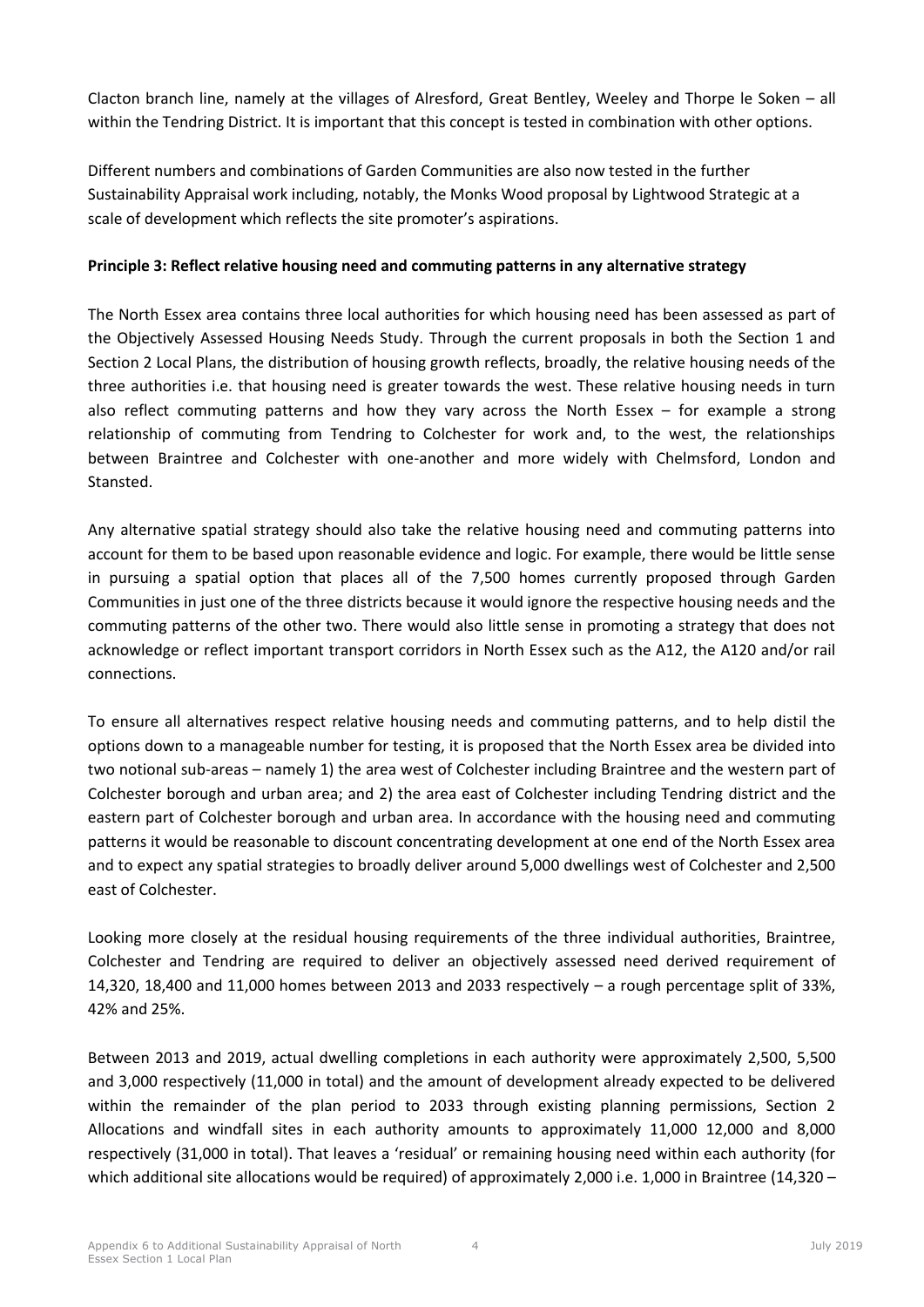2,500 – 11,000); 1,000 in Colchester (18,400 - 5,500 – 12,000); and 0 in Tendring (11,000 – 3,000 – 8,000). In percentage terms, the split of this residual requirement is approximately: 50% Braintree, 50% Colchester and 0% Tendring as summarised, in very broad terms, in the table below.

| Table 1          |                                                                |                                                      |                                                                                                                                                              |                                                                                                   |                                                          |
|------------------|----------------------------------------------------------------|------------------------------------------------------|--------------------------------------------------------------------------------------------------------------------------------------------------------------|---------------------------------------------------------------------------------------------------|----------------------------------------------------------|
| <b>District</b>  | Objectively<br>assessed<br>housing<br>requirement<br>2013-2033 | Actual<br>dwelling<br>stock<br>increase<br>2013-2018 | <b>Dwellings</b><br>2018-<br>expected<br>from<br>2033<br>existing<br>planning<br>permissions,<br>2<br><b>Section</b><br>allocations<br>and<br>windfall sites | Residual<br>requirement<br>2013-2018<br>for<br>which additional<br>allocations<br>are<br>required | % split of the<br>residual<br>requirement by<br>district |
| <b>Braintree</b> | 14,320                                                         | 2,500                                                | 11,000                                                                                                                                                       | 1,000                                                                                             | 50%                                                      |
| Colchester       | 18,400                                                         | 5,500                                                | 12,000                                                                                                                                                       | 1,000                                                                                             | 50%                                                      |
| Tendring         | 11,000                                                         | 3,000                                                | 8,000                                                                                                                                                        | 0                                                                                                 | 0%                                                       |

However, the current allocation in the Local Plan across the three authorities incorporates a healthy level of flexibility to provide a buffer for under delivery and to guard against the possibility that, for one reason or another, certain sites might not deliver as planned. This flexibility amounts to some 5,500 homes on top of the residual need of 2,000 which accounts for the 7,500 currently planned for through the three Garden Communities). If that 5,500 homes is allocated to the three authorities in proportion to their overall housing need (i.e. applying the 33:42:25 split), it would give 1,800 extra to Braintree, 2,300 to Colchester and 1,400 to Tendring (roughly 13% flexibility for each district over and above their respective OAN requirements).

For the Section 1 allocation of 7,500 homes to genuinely reflect the objectively assessed housing needs of each of the three authorities, it would need to be distributed as follows:

- Braintree: 2,800 (1,000 + 1,800)
- Colchester: 3,300 (1,000 + 2,300)
- Tendring:  $1,400 (0 + 1,400)$

If these figures are applied to the notional division of North Essex in west of Colchester and east of Colchester by simply dividing the Colchester figure in half, it would allocate the housing as follows:

- West of Colchester: 4,450 (made up of 2,800 at Braintree and 1,650 derived from half of Colchester's number)
- East of Colchester 3,050 (made up of 1,400 for Tendring and 1,650 derived from the other half of Colchester's number.

This would suggest that the current allocation of 5,000 homes to the two Garden Communities west of Colchester and 2,500 homes to the single Garden Community east of Colchester is broadly reflective of objectively assessed housing needs and it would therefore follow that any strategy that deviates significantly from this 2:1 ratio does not reflect the evidence of housing need. This general principle of testing options that reflect relative levels of need is also reflected, indirectly, in the Inspector's comments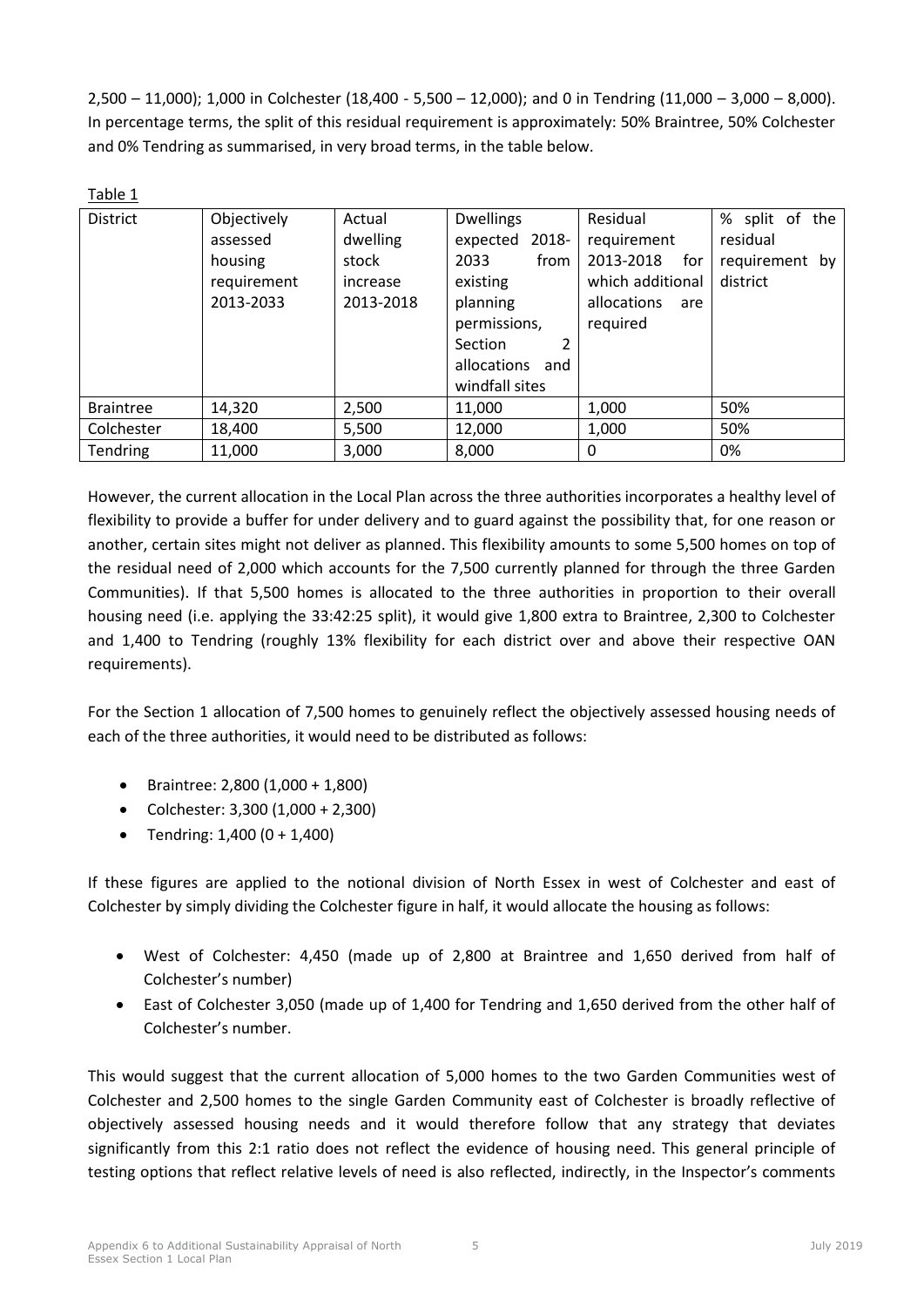within paragraph 114 of his 8<sup>th</sup> June 2018 letter where he says "it is difficult to see the logic of assessing *Monks Wood as an alternative to [the Colchester/Braintree Borders Garden Community] CBBGC and to [the Tendring/Colchester Borders Garden Community] TCBGC , but not to [West of Braintree Garden Community] WoBGC, when appraising combinations of three GCs."* The logic behind assessing comparable options to the west of Colchester separately from comparable options to the east therefore appears to be in line with the Inspector's thinking.

#### **Principle 4: Ensure alternative strategies are coherent and logical**

For a strategy to be genuinely strategic, it should follow a coherent logic rather than being cobbled together from a 'mix and match' of different concepts and approaches. For example, a strategy for North Essex that incorporated entirely different approaches to growth in each of the three constituent authorities would not reasonably constitute a coherent strategy and would bring into question the benefit of having a joint strategic plan for North Essex. Neither would it be logical to have a strategy that, on the whole, follows the A120 corridor or other key transport corridors but in one location takes an entirely different path that does not reflect such corridors. As a general principle therefore, there ought to be some sensible logic behind any alternative strategy put forward for testing through the Sustainability Appraisal rather than an unnecessary assessment of every conceivable permutation of sites.

## **Principle 5: Ensure alternative strategies are reasonable**

If there is limited evidence to suggest that an option is likely to be delivered, it begs the question whether that option is reasonable. For example, if a site or sites have been put forward as an alternative concept but there is no evidence of any developer or land-promoter involvement or there are significant unresolved questions about the form of development, its infrastructure requirements or the willingness of landowners to bring a scheme forward, there is little sense in treating it as a reasonable alternative to what is currently proposed in the Local Plan. If an assumingly unreasonable site option had emerged from the Stage 1 assessment as performing notably stronger against the sustainability criteria than other alternatives, there may have been a case for investing more time and effort into working with the promoters to work the proposal up into a feasible scheme – however, the conclusion of the Stage 1 assessment has shown that this is not the case and that no one option performs significantly better or significantly worse than another. On this basis, it would not be unreasonable to discount options from the next stage of the process on the basis that the current evidence shows them to be unreasonable. The responses (or lack of response) from site promoters to the method scoping statement consultation, check and challenge workshop and deliverability and viability consultation has helped inform any decisions as to whether certain options are reasonable.

#### **Principle 6: Strategic sites will deliver a minimum of 2,000 homes within the plan period to 2033**

With the exception of the proportionate growth scenarios where sites of any size could be combined in order to deliver the residual housing requirement, all the strategy options involving specific strategic sites assume that those sites will deliver a minimum of 2,000 homes within the remainder of the plan period up to 2033.

#### **Principle 7: All strategy options will deliver social infrastructure**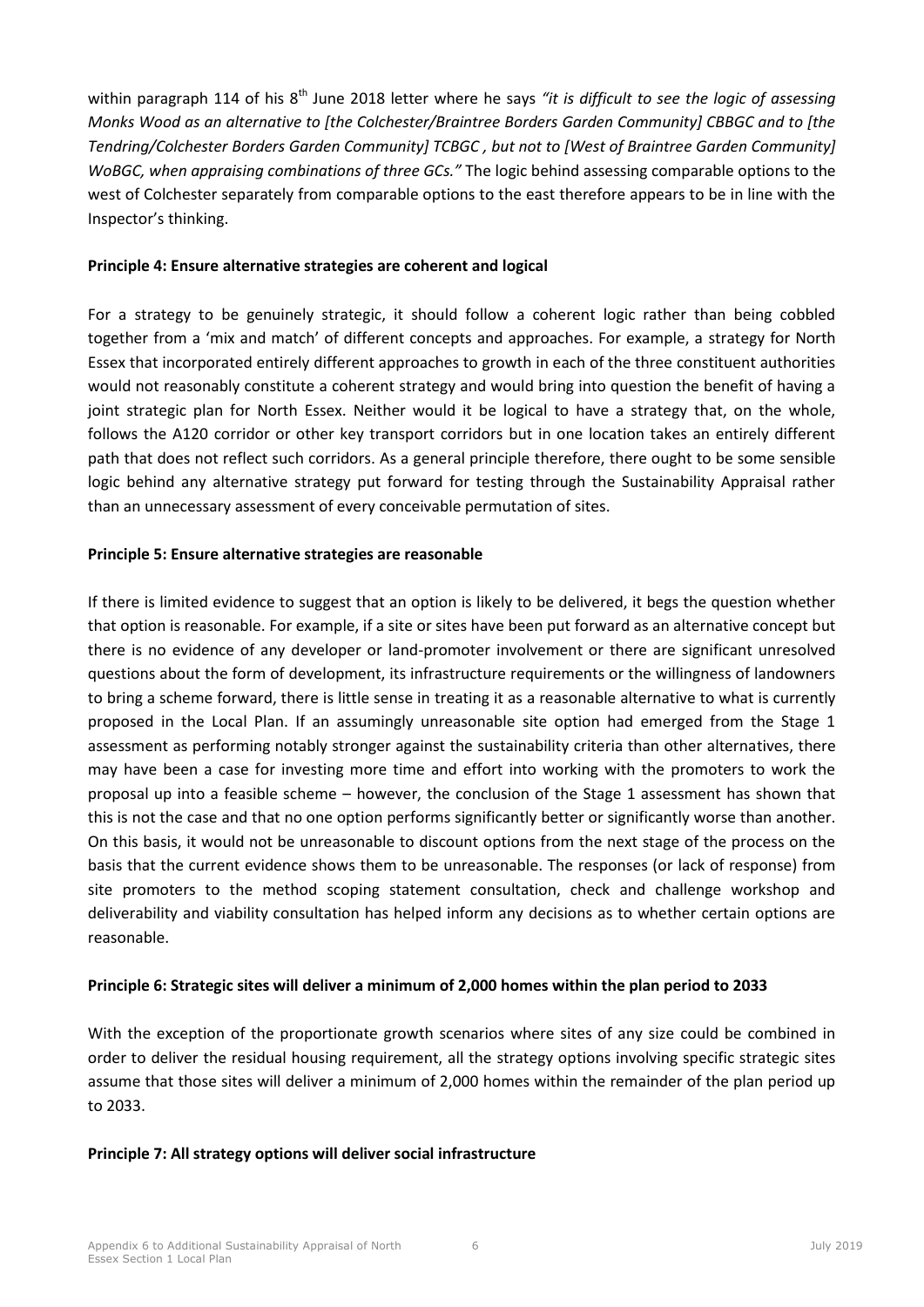All spatial strategy options will deliver the following infrastructure: early years, primary & secondary schools, youth centre provision, open space, bus services, local centre facilities, healthcare facilities and community meeting spaces.

## **Sites to be discounted from the Stage 2 Assessment**

The following list of sites tested as part of the Stage 1 assessment are proposed not to be carried forward into the Stage 2 assessment where different combinations of sites are tested as alternative spatial strategies . The main reasons for sites being discounted at this stage relate to either a lack of evidence to suggest there are reasonably deliverable proposals being advanced through the plan-making process at this time, or a lack of evidence to demonstrate that they are reasonable options in practical planning terms. Some sites have been discounted because they overlap or form part of a larger site that is being carried forward into Stage 2 or, following responses to the engagement with site promoters, it has been decided to merge certain sites together.

| <b>Site</b>                                     | <b>Reason for discounting</b>                                                                                                                                                                                                                                                                                                                                                                                                                                                                                                                                                                                                                                                                                                                                                                         |
|-------------------------------------------------|-------------------------------------------------------------------------------------------------------------------------------------------------------------------------------------------------------------------------------------------------------------------------------------------------------------------------------------------------------------------------------------------------------------------------------------------------------------------------------------------------------------------------------------------------------------------------------------------------------------------------------------------------------------------------------------------------------------------------------------------------------------------------------------------------------|
| ALTGC1 Land West of<br><b>Braintree</b>         | This is a smaller part of the West of Braintree Garden Community but is not<br>being actively promoted by any landowners or developers at the size of 2,000<br>dwellings. This option was therefore merged with NEAGC1.                                                                                                                                                                                                                                                                                                                                                                                                                                                                                                                                                                               |
| ALTGC2 Land East of Silver<br>End               | This site is an eastern extension to Silver End village which is a larger village<br>with a selection of civic and retail services, as such it is not expected that the<br>proposal would be stand-alone. The site is promoted for 1,800 dwellings but<br>large enough to be able to accommodate 2,500 dwellings, these proposals<br>incorporated the route of the A120 (Options D/E) along with a grade-<br>separated junction as the primary access as it is not likely that existing<br>junctions on the A12 and A120 could accommodate anticipated traffic growth<br>without severe highway impact. Due to the proposal's limited scale,<br>interdependence on Silver End, reliance on the delivery of the new A120 route<br>and lack of clarity on new junctions, this site has been discounted. |
| ALTGC4 Land at Marks Tey<br>Option One          | Forms part of the Colchester Braintree Borders Garden Community and also<br>independently promoted by L&Q, Cirrus Land and Gateway 120. AECOM<br>Report on Infrastructure, Planning, Phasing and Delivery suggests that the<br>land around ALTGC 4 and ALTGC 6 could form part of the earlier phases of<br>development and could therefore be the areas of land likely to be preferred if<br>a 'smaller' version Marks Tey development was to progress. Proposed that<br>ALTGC 4 and ALTGC 6 be tested as a smaller-capacity version of NEAG2<br>(alongside Monks Wood and West of Braintree - see 'West 4' below) rather<br>than site proposals in their own right.                                                                                                                                  |
| ALTGC5 Land at Marks Tey<br>Option Two          | This site refers to land west of Marks Tey and is a subsection of the alternative<br>Garden Community being independently promoted by L&Q, Cirrus Land and<br>Gateway 120. The landowner has no desire to subdivide their scheme<br>therefore this site was combined with ALTGC4 to form the full alternative<br>Garden Community proposal. This was assessed through stage 1 as ALTCG4<br>thus ALTGC5 does no need to be carried forward to the Stage 2 assessment in<br>its own right.                                                                                                                                                                                                                                                                                                              |
| ALTGC6 Land at Marks Tey<br><b>Option Three</b> | Forms part of the Colchester Braintree Borders Garden Community and also<br>independently promoted by L&Q, Cirrus Land and Gateway 120. AECOM<br>Report on Infrastructure, Planning, Phasing and Delivery suggests that the                                                                                                                                                                                                                                                                                                                                                                                                                                                                                                                                                                           |

Table 2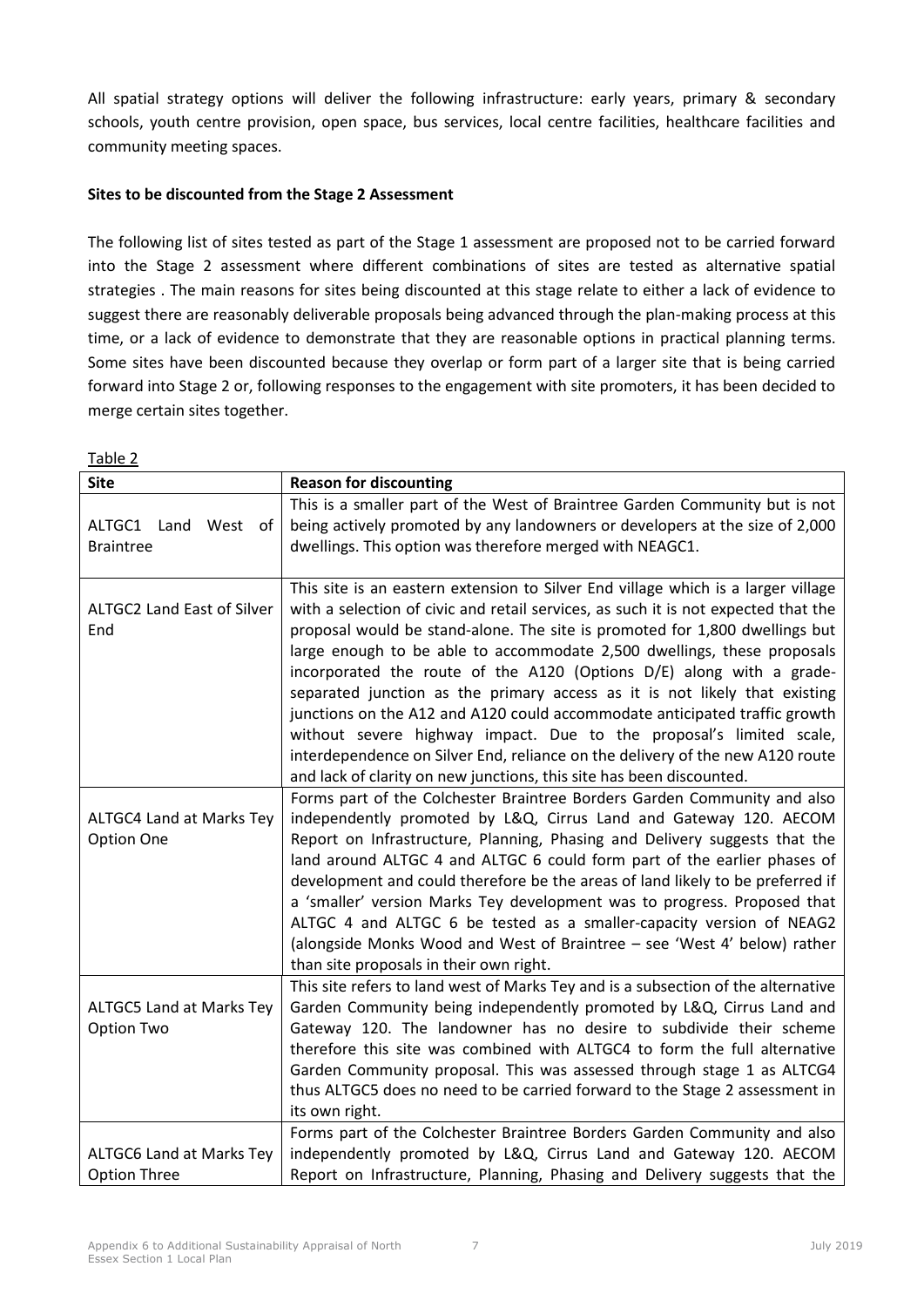| <b>Site</b>                                              | <b>Reason for discounting</b>                                                                                                                                                                                                                                                                                                                                                                                                                                                                                                                                                                 |
|----------------------------------------------------------|-----------------------------------------------------------------------------------------------------------------------------------------------------------------------------------------------------------------------------------------------------------------------------------------------------------------------------------------------------------------------------------------------------------------------------------------------------------------------------------------------------------------------------------------------------------------------------------------------|
|                                                          | land around ALTGC 4 and ALTGC 6 could form part of the earlier phases of<br>development and could therefore be the areas of land likely to be preferred if<br>a 'smaller' version Marks Tey development was to progress. Proposed that<br>ALTGC 4 and ALTGC 6 be tested as a smaller-capacity version of NEAG2<br>(alongside Monks Wood and West of Braintree - see 'West 4' below) rather<br>than site proposals in their own right.                                                                                                                                                         |
| ALTGC8 Land at East of<br><b>Colchester Option Two</b>   | Site not being actively promoted by any landowning party unlike the adjoining<br>ALTGC7 which is being promoted by Catesby Estates and is more likely to be a<br>deliverable option. There are also concerns about achieving suitable road<br>access and achieving a development of significant dwelling capacity that is<br>also sensitive to the undulating landscape around the valley of Salary Brook.                                                                                                                                                                                    |
| ALTGC9 Land at East of<br><b>Colchester Option Three</b> | Forms the northern part of the current Garden Community proposal at<br>NEAGC3 but is unlikely to be a desirable development on its own as it would<br>fail to achieve desired links to the University of Essex and would not facilitate<br>or incorporate the full A133/A120 link road which is a key component of the<br>Garden Community scheme. The AECOM Report on Infrastructure, Planning,<br>Phasing and Delivery suggests that the northern part of the Garden<br>Community would most likely be developed in later phases most likely beyond<br>the current plan period.             |
| ALTGC10 Land at East of<br><b>Colchester Option Four</b> | Forms the southern part of the current Garden Community proposal but is<br>unlikely to be a desirable development on its own as it would not facilitate or<br>incorporate the full A133/A120 link road thereby lacking direct access to the<br>strategic road network. It is likely that development would cause severe traffic<br>problems for areas East of Colchester Town Centre which already operate at<br>capacity. This option has been discounted in favour of the full development<br>proposed on the scale of NEAGC3 which would deliver the full link road.                       |
| ALTGC11 Langham Garden<br>Village                        | Site no longer being actively promoted by its original proponent and<br>considered to be an illogical northward extension to Colchester that breaches<br>the strong defensible boundary formed by the A12 Colchester Bypass and<br>threatens the sensitive landscape of the Dedham Vale Area of Outstanding<br>Natural Beauty crossing the Essex/Suffolk border.                                                                                                                                                                                                                              |
| SUE3 Land South East of<br><b>Braintree</b>              | Site overlaps with site SUE2 to the north therefore development on SUE2<br>could result in some development on SUE3. SUE 2 is considered to be the<br>most logical of the two sites east of Braintree to form a strategic urban<br>extension to the town and has been carried forward into the assessment of<br>spatial options both under a proportionate (hierarchy-based) growth option)<br>or as a strategic urban extension option in its own right (see West 7 below)<br>given its proximity to the Tier 1 settlement of Braintree. Site SUE3 is therefore<br>discounted at this stage. |
| SUE4<br>South<br>Land<br>of<br>Haverhill                 | Haverhill located outside of the Braintree district and the land in question at<br>extreme north west corner of the Braintree thus there is poor compliance<br>with the principle of developing along the A120 or A12 growth corridors. Any<br>strategic development would have to take place in co-operation with West<br>Suffolk Council. However West Suffolk Council is only just embarking on the<br>preparation of a new Local Plan and is exploring issues and options - so plan<br>making timetables for the two authorities are not currently aligned.                               |
| VE2 Land at Coggeshall                                   | Envisioned by the LPA as a group of village extensions capable of achieving<br>2,000 dwellings in total. One of the larger sites (Cogg182) was granted outline<br>permission in 2018 meaning that there is no longer capacity for a strategic<br>scale development at this location.<br>Multiple ownership, no interest from landowners to work together to deliver a                                                                                                                                                                                                                         |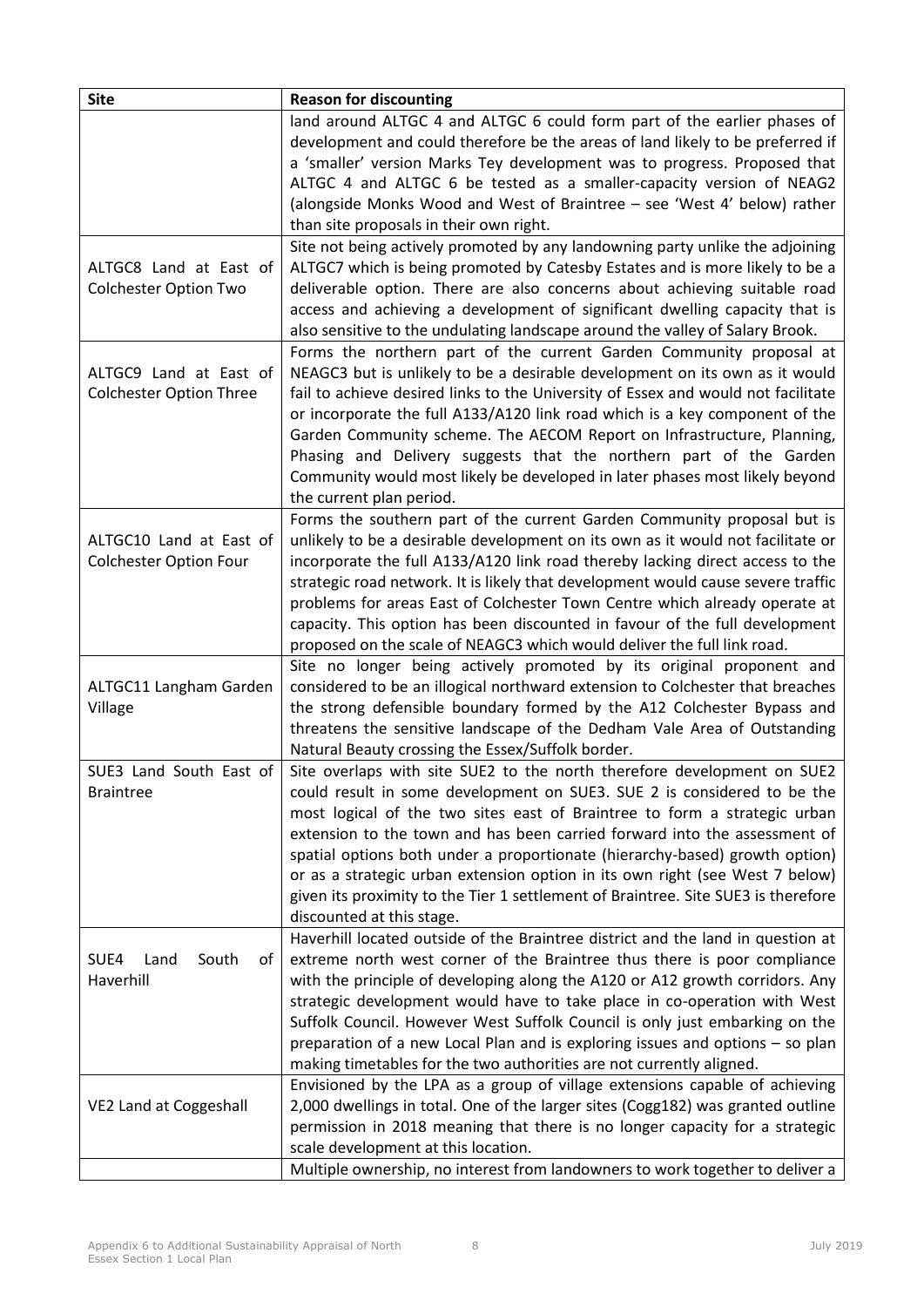| <b>Site</b> |        |        | <b>Reason for discounting</b>                                                      |
|-------------|--------|--------|------------------------------------------------------------------------------------|
| VE4         | Weeley | Garden | comprehensive scheme. Major development at Weeley considered as an                 |
| Village     |        |        | option by Tendring District Council as part of its Section 2 Local Plan. Strategic |
|             |        |        | growth at Weeley best tested as part of the CAUSE Metro Plan concept which         |
|             |        |        | involves different landowners and forms part of a more cohesive strategy           |
|             |        |        | involving other villages along the Colchester to Clacton branch line.              |

## **Sites to be included in Stage 2 Assessment**

The following list of sites tested as part of the Stage 1 assessment are proposed to be carried forward into Stage 2 where they will be assessed in different combinations, with explanations given.

Table 3

| <b>Site</b>                            | <b>Explanation</b>                                                              |  |  |  |  |
|----------------------------------------|---------------------------------------------------------------------------------|--|--|--|--|
| <b>ALTGC3 Monks Wood</b>               | Scheme being actively promoted by Lightwood Strategic. While the Local Plan     |  |  |  |  |
|                                        | Inspector has specifically suggested this scheme be tested at an alternative at |  |  |  |  |
|                                        | 5,000 and 7,000 homes (IED011, para123), Lightwood have confirmed though        |  |  |  |  |
|                                        | consultation responses that their evolved scheme stands at 5,500 dwellings.     |  |  |  |  |
|                                        | Site being actively promoted by Catesby Estates and is effectively an urban     |  |  |  |  |
| ALTGC7 Land at East of                 | extension to north east Colchester. Should be tested as a reasonable            |  |  |  |  |
| <b>Colchester Option One</b>           | alternative to the Tendring Colchester Borders Garden Community and other       |  |  |  |  |
|                                        | alternatives proposed for the area east of Colchester.                          |  |  |  |  |
|                                        | Local Plan Inspector specifically requires the Metro Plan concept to be tested  |  |  |  |  |
| C4 CAUSE<br>C1, C2, C3,                | as a spatial strategy alternative. It is a logical concept which aims to focus  |  |  |  |  |
| Metro Plan                             | growth on land around existing railway stations on the Colchester to Clacton    |  |  |  |  |
|                                        | branch line, namely at the villages of Alresford, Great Bentley, Weeley and     |  |  |  |  |
|                                        | Thorpe le Soken - all within the Tendring District. In taking housing need and  |  |  |  |  |
|                                        | commuting patterns into account, the option would be tested as an               |  |  |  |  |
|                                        | alternative to the Tendring Colchester Borders Garden Community and other       |  |  |  |  |
|                                        | alternatives proposed for the area east of Colchester.                          |  |  |  |  |
| <b>NEAGC1 West of Braintree</b>        | This is one of the three current Garden Community proposals in the              |  |  |  |  |
|                                        | submitted Section 1 Local Plan - against which alternative proposals are to be  |  |  |  |  |
| Colchester<br>NEAGC2                   | tested.<br>This is one of the three current Garden Community proposals in the   |  |  |  |  |
| Braintree Borders Garden               | submitted Section 1 Local Plan - against which alternative proposals are to be  |  |  |  |  |
| Community (Marks Tey)                  | tested.                                                                         |  |  |  |  |
| NEAGC3<br>Tendring                     | This is one of the three current Garden Community proposals in the              |  |  |  |  |
| Colchester Borders Garden              | submitted Section 1 Local Plan - against which alternative proposals are to be  |  |  |  |  |
| Community                              | tested.                                                                         |  |  |  |  |
|                                        | Some of this land could form part of an urban extension to Halstead under a     |  |  |  |  |
| SUE 1 Land at Halstead                 | proportionate (percentage-based) or proportionate (hierarchy-based) growth      |  |  |  |  |
|                                        | option despite poor compliance with the principle of developing along the       |  |  |  |  |
|                                        | A120 growth corridor. The site would be capable of delivering dwellings         |  |  |  |  |
|                                        | beyond the plan period in reasonable proximity to the Tier 2 settlement of      |  |  |  |  |
|                                        | Halstead.                                                                       |  |  |  |  |
| SUE <sub>2</sub><br>Land<br>East<br>of | Could be considered both under a proportionate (hierarchy-based) growth         |  |  |  |  |
| <b>Braintree</b><br>(including         | option (with SUE 3) or as a strategic urban extension option in its own right   |  |  |  |  |
| Temple Border)                         | given its proximity to the Tier 1 settlement of Braintree.                      |  |  |  |  |
|                                        |                                                                                 |  |  |  |  |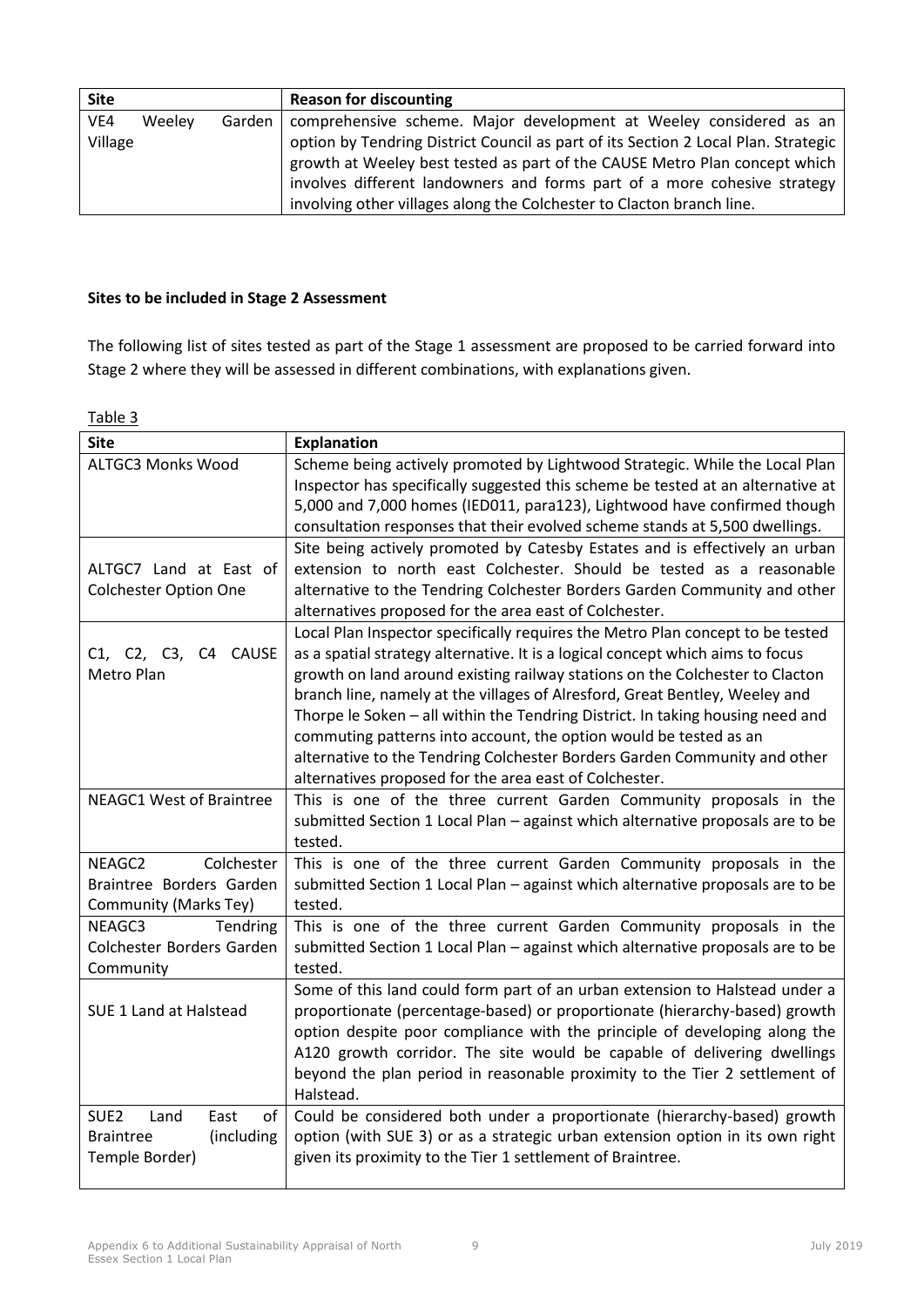| <b>Site</b>                       | <b>Explanation</b>                                                             |  |  |
|-----------------------------------|--------------------------------------------------------------------------------|--|--|
| VE1 Land at Kelvedon              | Some of this land could form part of an urban extension to Kelvedon to be      |  |  |
|                                   | tested alongside urban extensions to Braintree as a 'strategic urban           |  |  |
|                                   | extension' option, particularly as it aligns well with the A120 and A12 growth |  |  |
|                                   | corridor.                                                                      |  |  |
|                                   | Scheme being actively promoted by Edward Gittins Associates. Development       |  |  |
| VE5<br><b>Tendring</b><br>Central | in this location has been considered by Tendring District Council and          |  |  |
| Garden Village                    | discounted in the past, but the latest version is a larger development and     |  |  |
|                                   | should be tested as a reasonable alternative to the Tendring Colchester        |  |  |
|                                   | Borders Garden Community and other alternatives proposed for the area east     |  |  |
|                                   | of Colchester (such as Metro Plan).                                            |  |  |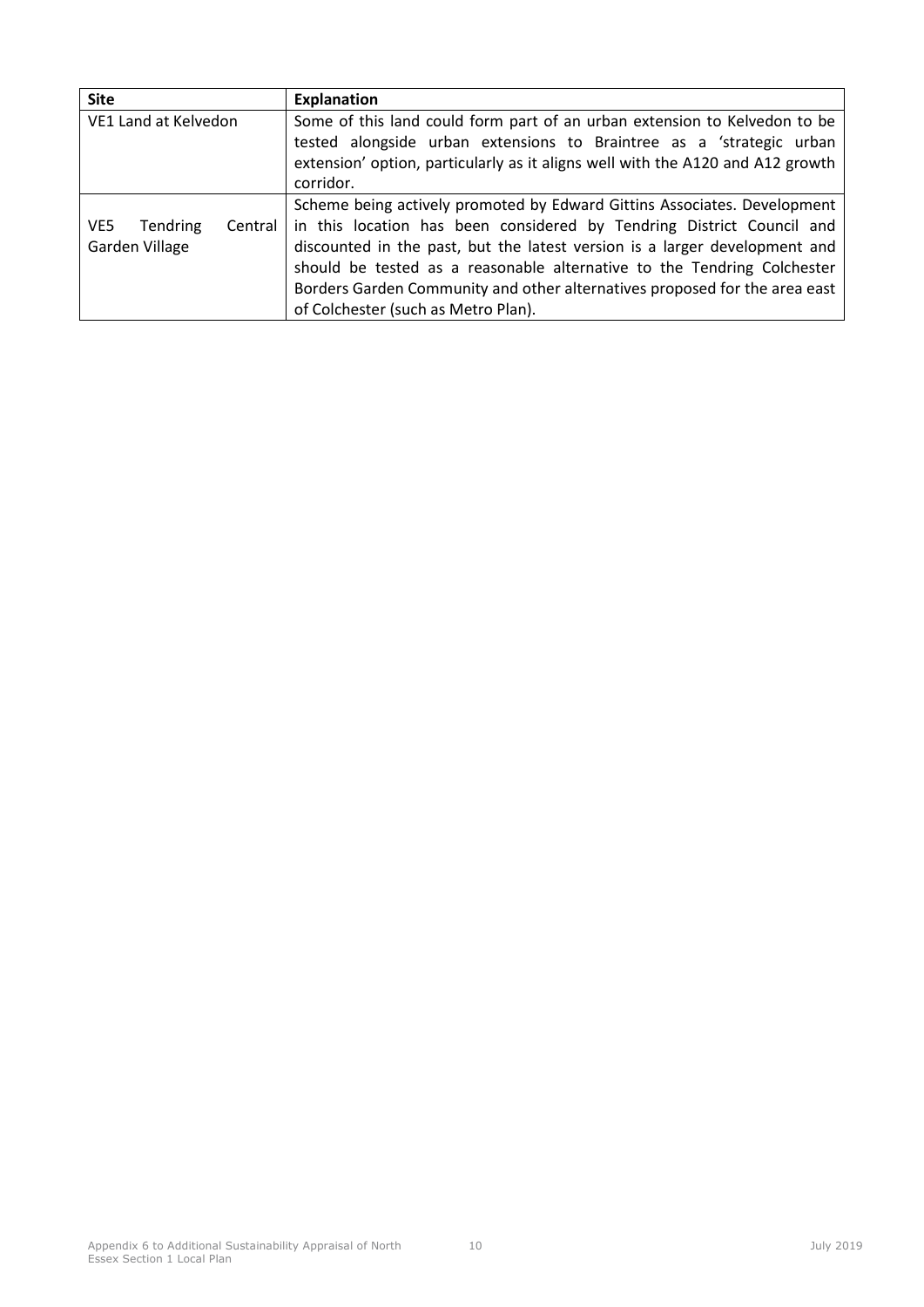| <b>WEST OF COLCHESTER</b> |                                                                                                                                                                                                                 |    | <b>EAST OF COLCHESTER</b>                                                                                                                                                                        |  |  |
|---------------------------|-----------------------------------------------------------------------------------------------------------------------------------------------------------------------------------------------------------------|----|--------------------------------------------------------------------------------------------------------------------------------------------------------------------------------------------------|--|--|
|                           | (Whole of Braintree and most of Colchester)                                                                                                                                                                     |    | (Tendring and eastern part of Colchester)                                                                                                                                                        |  |  |
|                           | Target of approximately 5,000 additional homes up to 2033                                                                                                                                                       |    | Target to deliver approximately 2,500                                                                                                                                                            |  |  |
|                           |                                                                                                                                                                                                                 |    | additional homes up to 2033                                                                                                                                                                      |  |  |
| 1.                        | Proportionate (percentage-based) growth<br>[Resulting in a thin distribution of growth across both<br>urban and rural settlements]                                                                              | 1. | Proportionate (percentage-based)<br>growth<br>[Resulting in large increases in                                                                                                                   |  |  |
| 2.                        | Proportionate (hierarchy-based) growth<br>[Resulting a strong focus for growth on Braintree,<br>Halstead and Hatfield Peverel]                                                                                  | 2. | development at coastal towns]<br>Proportionate (hierarchy-based)                                                                                                                                 |  |  |
|                           | 3. West of Braintree GC [NEAGC1] +<br><b>Colchester/Braintree GC [NEAGC2]</b><br>[As currently proposed in the submitted Section 1 Local<br>Plan]                                                               |    | growth<br>[Resulting in major development around<br>Brightlingsea]                                                                                                                               |  |  |
|                           | 4. West of Braintree GC [NEAGC1] + Monks Wood GC<br>[ALTGC3] + Colchester/Braintree GC [NEAGC2] and                                                                                                             |    | 3. Tendring Colchester Borders GC<br>[NEAGC3]<br>[As currently proposed in the submitted<br>Section 1 Local Plan]                                                                                |  |  |
|                           | West 4a: smaller scale of West of Braintree<br>[NEAGC1] + Monks Wood GC [ALTGC3] + smaller<br>scale of Colchester/Braintree GC [NEAGC2]<br>[Options involving three Garden Communities including<br>Monks Wood] |    | 4. Colchester North-East Urban<br><b>Extension [ALTGC7]</b><br>[Strategic urban extension across the<br>Colchester/Tendring border]                                                              |  |  |
| 5.                        | Monks Wood GC [ALTGC3] + Colchester/Braintree<br><b>Borders GC [NEAGC2]</b><br>[An alternative combination of two Garden<br>Communities]                                                                        | 5. | <b>Tendring Central Garden Village</b><br>[VE5]<br>[New settlement at Frating at the<br>A133/A120 interchange]                                                                                   |  |  |
| 6.                        | West of Braintree GC [NEAGC1] + Monks Wood GC<br>[ALTGC3]<br>[Another alternative combination of two Garden<br>Communities]                                                                                     |    | 6. CAUSE Metro Plan [C1, C2, C3 & C4]<br>[Development focussed on railway<br>stations along the Colchester to Clacton<br>branch line at Alresford, Great Bentley,<br>Weeley and Thorpe le Soken] |  |  |
|                           | 7. East of Braintree [SUE2] + Kelvedon [VE1]<br>[A non-Garden Community option proposing focussed<br>growth at Braintree and Kelvedon]                                                                          |    |                                                                                                                                                                                                  |  |  |
| 8.                        | Land at Halstead [SUE1] + proportionate growth.<br>[One alternative Garden Community alongside<br>proportionate growth at existing settlements]                                                                 |    |                                                                                                                                                                                                  |  |  |
| 9.                        | West of Braintree GC [NEAGC1] + proportionate<br>growth<br>[One alternative Garden Community alongside<br>proportionate growth at existing settlements]                                                         |    |                                                                                                                                                                                                  |  |  |
|                           | 10. Colchester/Braintree GC [NEAGC2] + proportionate<br>growth<br>[One alternative Garden Community alongside                                                                                                   |    |                                                                                                                                                                                                  |  |  |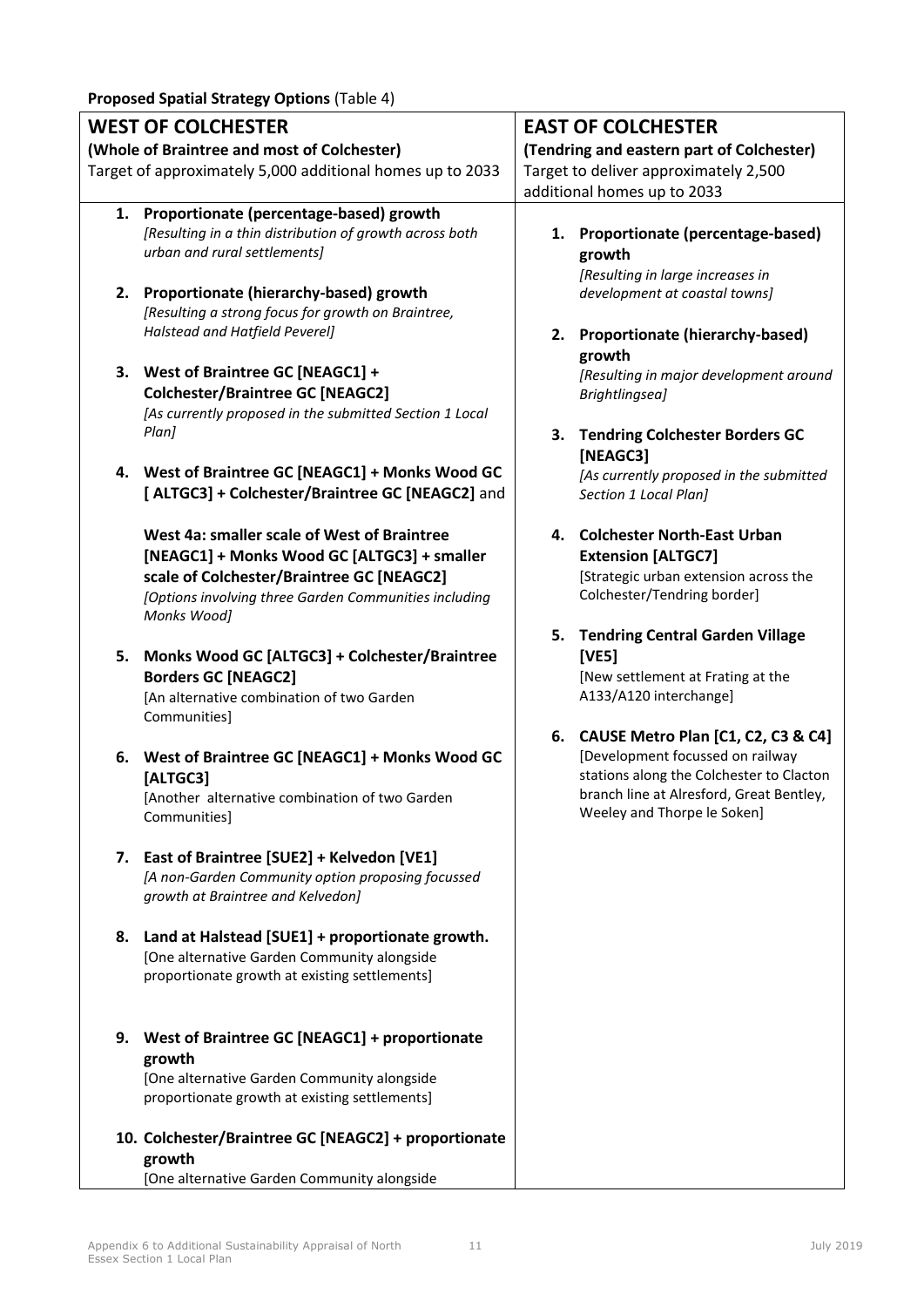| <b>WEST OF COLCHESTER</b>                                                                                                                         | <b>EAST OF COLCHESTER</b>                 |
|---------------------------------------------------------------------------------------------------------------------------------------------------|-------------------------------------------|
| (Whole of Braintree and most of Colchester)                                                                                                       | (Tendring and eastern part of Colchester) |
| Target of approximately 5,000 additional homes up to 2033                                                                                         | Target to deliver approximately 2,500     |
|                                                                                                                                                   | additional homes up to 2033               |
| proportionate growth at existing settlements]                                                                                                     |                                           |
| 11. Monks Wood GC [ALTGC3] + proportionate growth<br>[One alternative Garden Community alongside<br>proportionate growth at existing settlements] |                                           |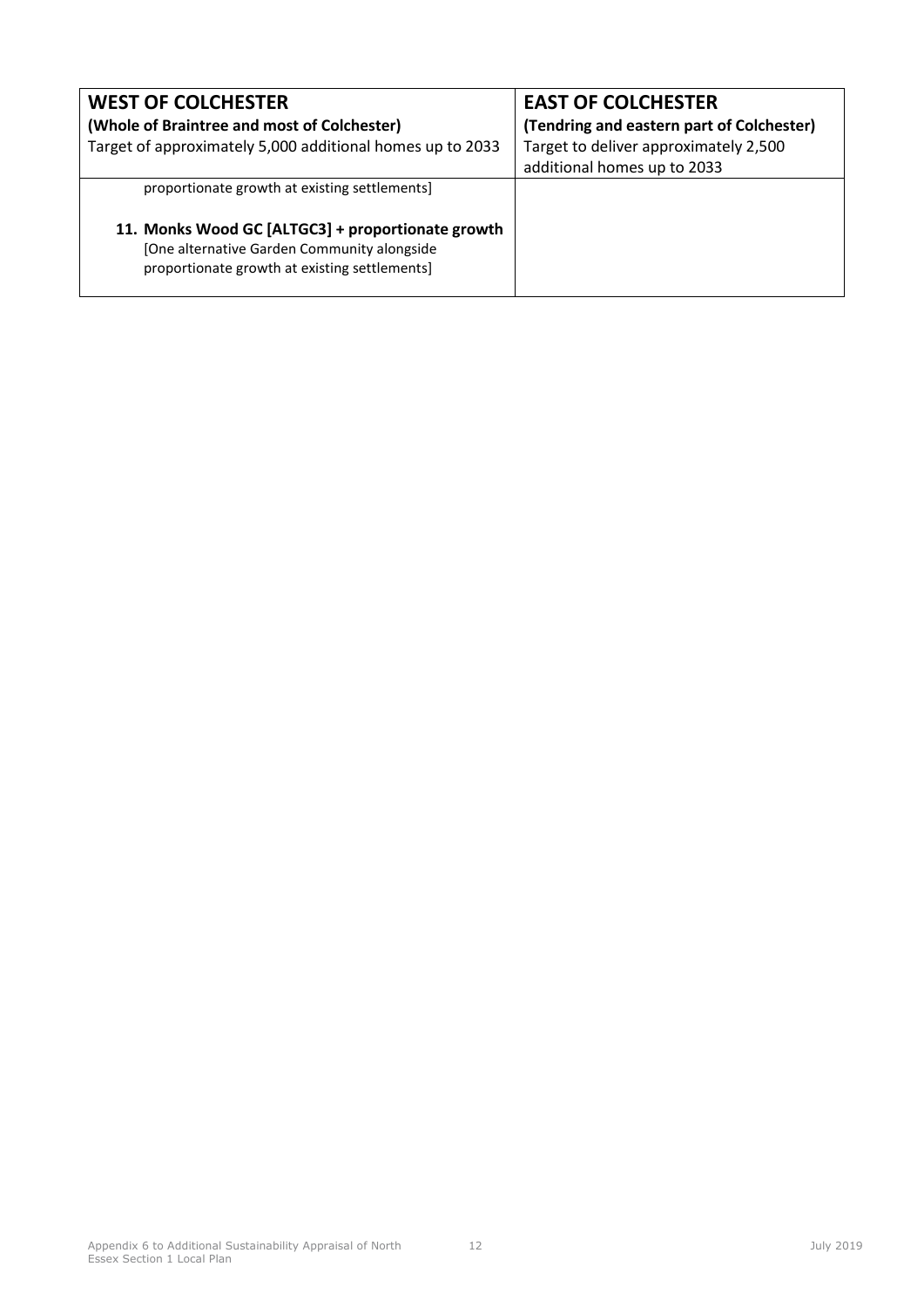### **Descriptions of the Options**

#### West 1: Proportionate (percentage-based) growth

The rationale behind each of the proportionate growth scenarios (West 1 & 2 and East 1 & 2) is to test the potential for accommodating the development currently expected to be delivered through Garden Communities within the current plan period on land in and around existing settlements – thus avoiding the need to establish any new 'stand-alone' settlements or other strategic-scale developments, at least until 2033. The Inspector has specifically requested that this option is assessed as part of the further SA work to help demonstrate whether or not a strategy involving the creation of new settlements is justified in the current plan period.

Under this particular option, it is envisaged that all defined settlements in North Essex across all three authorities, regardless of their position within the Local Plan settlement hierarchies would accommodate a pro-rata share of the remainder of the North Essex housing requirement for the period 2019 to 2033 including an element of flexibility – a level of approximately 40,000 homes. This represents an approximate 18% increase in dwelling stock above 2019 levels and under this percentage-based approach, each defined settlement would accommodate an 18% increase in housing over 14 years (2019-2033).

Taking into account homes already expected on sites with planning permission or otherwise allocated in Section 2 plans, many of the existing settlements would not need to accommodate any additional housing as they are already expected to achieve or exceed their 18% dwelling stock quota through existing proposals. There are however some settlements that would be expected to accommodate additional housing allocations under this percentage-based proportionate approach to achieve the remainder of the requirement. For the settlements in the area west of Colchester, these are summarised, in broad terms, in the table below.

| Proposal/site       | <b>Dwellings</b><br>to 2033 | <b>Total</b><br>dwellings | <b>Employment assumptions</b> | <b>Strategy-specific infrastructure</b><br>assumptions |
|---------------------|-----------------------------|---------------------------|-------------------------------|--------------------------------------------------------|
| Halstead            | 200-300                     | N/a                       | <b>Existing employment</b>    |                                                        |
|                     |                             |                           | allocations in Section 2      | Halstead bypass desirable but                          |
| Colchester          |                             |                           | Local Plans to be retained    | not likely to be deliverable off                       |
| Coggeshall          | 100-199                     | N/a                       | and possibly expanded.        | the back of the relatively                             |
| <b>Black Notley</b> | (each)                      |                           | Some of the additional        | modest level of additional                             |
| Rayne               |                             |                           | developments might be         | development that                                       |
| Sible               |                             |                           | accompanied by a range of     | proportionate growth would                             |
| Hedingham           |                             |                           | new small employment          | bring.                                                 |
|                     |                             |                           | areas or expansion of         |                                                        |
| Earls Colne         |                             |                           | existing areas.               |                                                        |
| Finchingfield       | 50-99                       | N/a                       |                               |                                                        |
| Castle              | (each)                      |                           |                               | Infrastructure proposed as a                           |
| Hedingham           |                             |                           |                               | result of proposals in the                             |
| Gosfield            |                             |                           |                               | Section 2 Local Plans to be                            |
| Panfield            |                             |                           |                               | retained and, where necessary,                         |
| Wethersfield        |                             |                           |                               | expanded.                                              |
|                     |                             |                           |                               |                                                        |
| Aldham              |                             |                           |                               |                                                        |
| <b>Birch</b>        |                             |                           |                               |                                                        |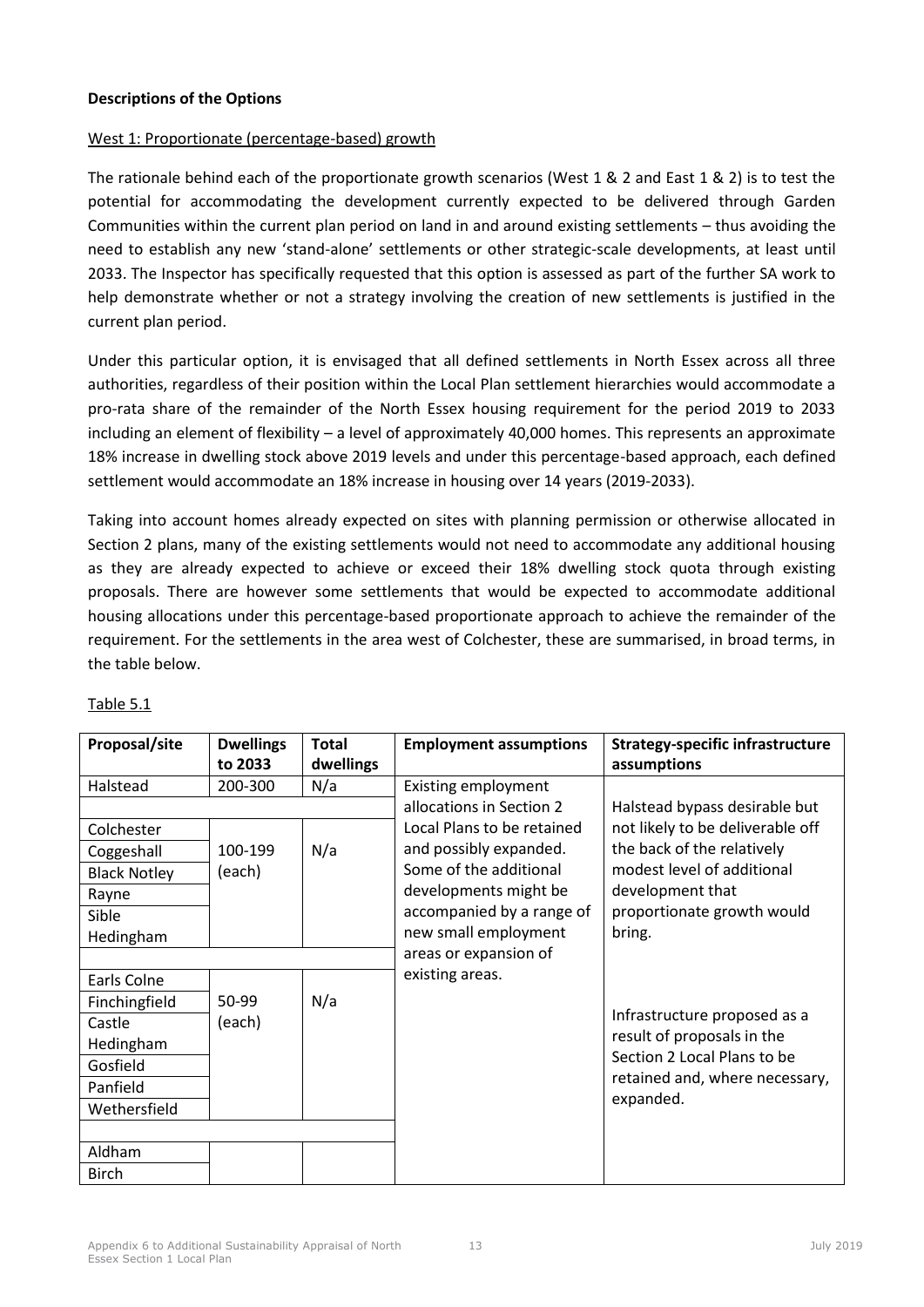| Proposal/site          | <b>Dwellings</b> | <b>Total</b> | <b>Employment assumptions</b> | <b>Strategy-specific infrastructure</b> |
|------------------------|------------------|--------------|-------------------------------|-----------------------------------------|
|                        | to 2033          | dwellings    |                               | assumptions                             |
| Easthorpe              |                  |              |                               |                                         |
| Great                  |                  |              |                               |                                         |
| Wigborough             | $1 - 49$         | N/a          |                               | The very thin spread of                 |
| Layer Breton           | (each)           |              |                               | additional growth, particularly         |
| Little Horkesley       |                  |              |                               | across smaller villages, would          |
| Messing-Cum-           |                  |              |                               | result in numerous                      |
| Inworth                |                  |              |                               | developments of insufficient            |
| <b>Mount Bures</b>     |                  |              |                               | scale to accommodate new                |
| Peldon                 |                  |              |                               | facilities such as schools or           |
| Salcott                |                  |              |                               | health centres. Such                    |
| Wormingford            |                  |              |                               | infrastructure might need to be         |
| <b>Bures Hamlet</b>    |                  |              |                               | delivered through pooled                |
| <b>Great Bardfield</b> |                  |              |                               | financial contributions towards         |
| Great Yeldham          |                  |              |                               | expanding existing facilities or        |
| Steeple                |                  |              |                               | delivering new shared facilities        |
| Bumpstead              |                  |              |                               | for which land would need to            |
| Ashden                 |                  |              |                               | be identified and acquired.             |
| Audley End             |                  |              |                               |                                         |
| Belchamp Otten         |                  |              |                               |                                         |
| <b>Belchamp St</b>     |                  |              |                               |                                         |
| Paul                   |                  |              |                               |                                         |
| Belchamp               |                  |              |                               |                                         |
| Walter                 |                  |              |                               |                                         |
| <b>Blackmore End</b>   |                  |              |                               |                                         |
| <b>Bradwell</b>        |                  |              |                               |                                         |
| <b>Bulmer</b>          |                  |              |                               |                                         |
| <b>Bulmer Tey</b>      |                  |              |                               |                                         |
| Colne Engaine          |                  |              |                               |                                         |
| Cornish Hall           |                  |              |                               |                                         |
| End                    |                  |              |                               |                                         |
| Cressing               |                  |              |                               |                                         |
| Foxearth               |                  |              |                               |                                         |
| Gestingthorpe          |                  |              |                               |                                         |
| Great                  |                  |              |                               |                                         |
| Maplestead             |                  |              |                               |                                         |
| <b>Great Sailing</b>   |                  |              |                               |                                         |
| Greenstead             |                  |              |                               |                                         |
| Green                  |                  |              |                               |                                         |
| <b>High Garret</b>     |                  |              |                               |                                         |
| <b>Helions</b>         |                  |              |                               |                                         |
| Bumpstead              |                  |              |                               |                                         |
| Lamarsh                |                  |              |                               |                                         |
| Little                 |                  |              |                               |                                         |
| Maplestead             |                  |              |                               |                                         |
| Little Yeldham         |                  |              |                               |                                         |
| Nounsley               |                  |              |                               |                                         |
| Pebmarsh               |                  |              |                               |                                         |
| Ridgewell              |                  |              |                               |                                         |
| Rivenhall              |                  |              |                               |                                         |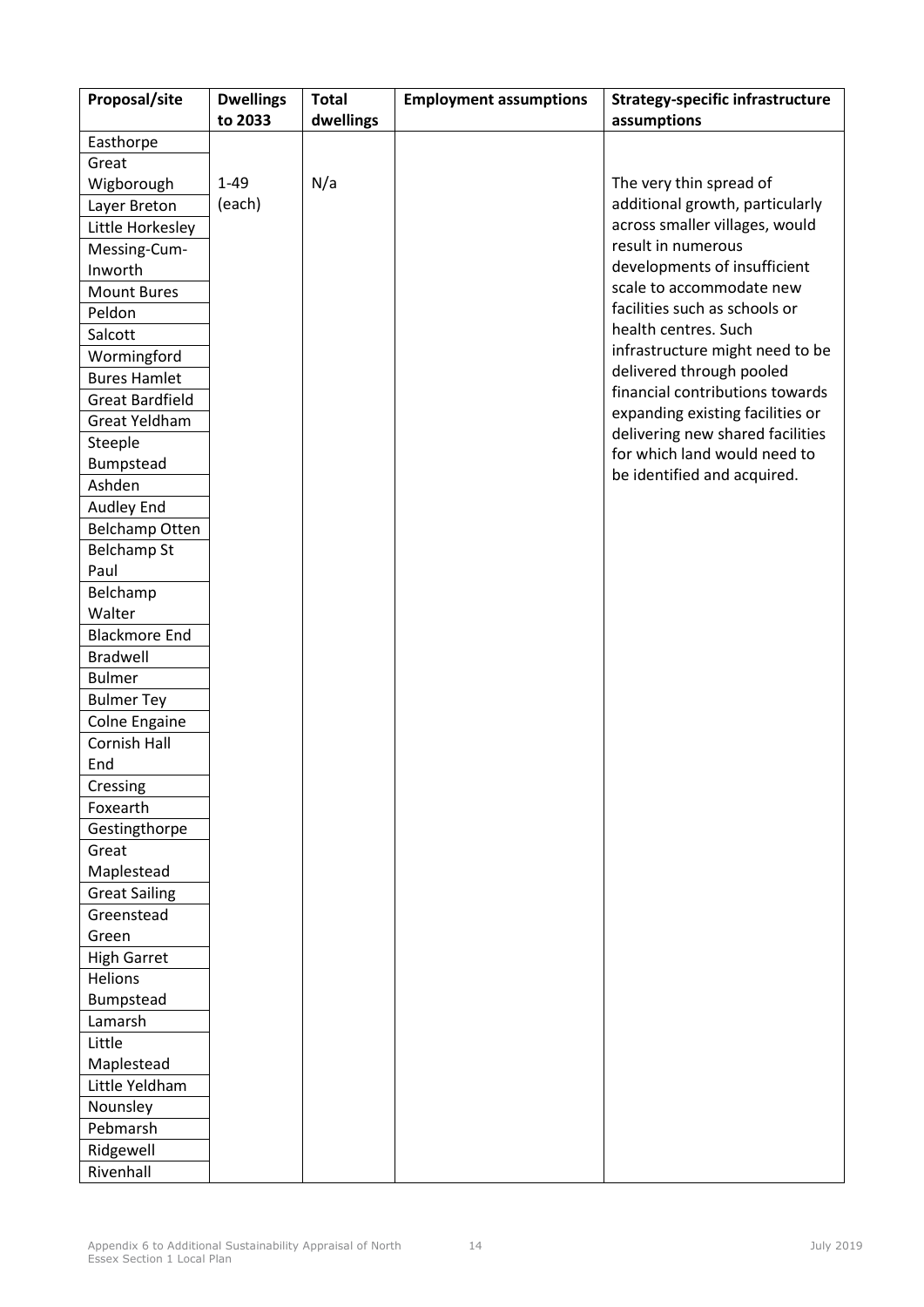| Proposal/site        | <b>Dwellings</b> | <b>Total</b> | <b>Employment assumptions</b> | <b>Strategy-specific infrastructure</b> |
|----------------------|------------------|--------------|-------------------------------|-----------------------------------------|
|                      | to 2033          | dwellings    |                               | assumptions                             |
| <b>Rivenhall End</b> |                  |              |                               |                                         |
| Shalford             |                  |              |                               |                                         |
| Shalford Church      |                  |              |                               |                                         |
| End                  |                  |              |                               |                                         |
| Stambourne           |                  |              |                               |                                         |
| Chapelend Way        |                  |              |                               |                                         |
| Stambourne           |                  |              |                               |                                         |
| Dyers End            |                  |              |                               |                                         |
| Stistead             |                  |              |                               |                                         |
| Sturmer              |                  |              |                               |                                         |
| <b>Surrex</b>        |                  |              |                               |                                         |
| (Coggeshall)         |                  |              |                               |                                         |
| <b>Terling</b>       |                  |              |                               |                                         |
| Tilbury Juxta        |                  |              |                               |                                         |
| Clare                |                  |              |                               |                                         |
| Topplesfield         |                  |              |                               |                                         |
| White Colne          |                  |              |                               |                                         |
| White Notley         |                  |              |                               |                                         |
| Wickham St.          |                  |              |                               |                                         |
| Paul                 |                  |              |                               |                                         |

For the area west of Colchester, a percentage based growth strategy would result in a very thin spread of development through the various settlements with only Halstead having to accommodate additional allocations of 200+ dwellings and six other settlements accommodating 100+. The total amount of development generated through this percentage-based approach would deliver approximately 3,000 homes which is around 2,000 short of what might be expected from the area west of Colchester when applying principle 3 above. This indicates that the proportionate percentage-based approach would shift the majority of the additional development to Tendring and East Colchester, as can be seen under the East 1 option, albeit not to the extent by which such a strategy might be seen as altogether unreasonable.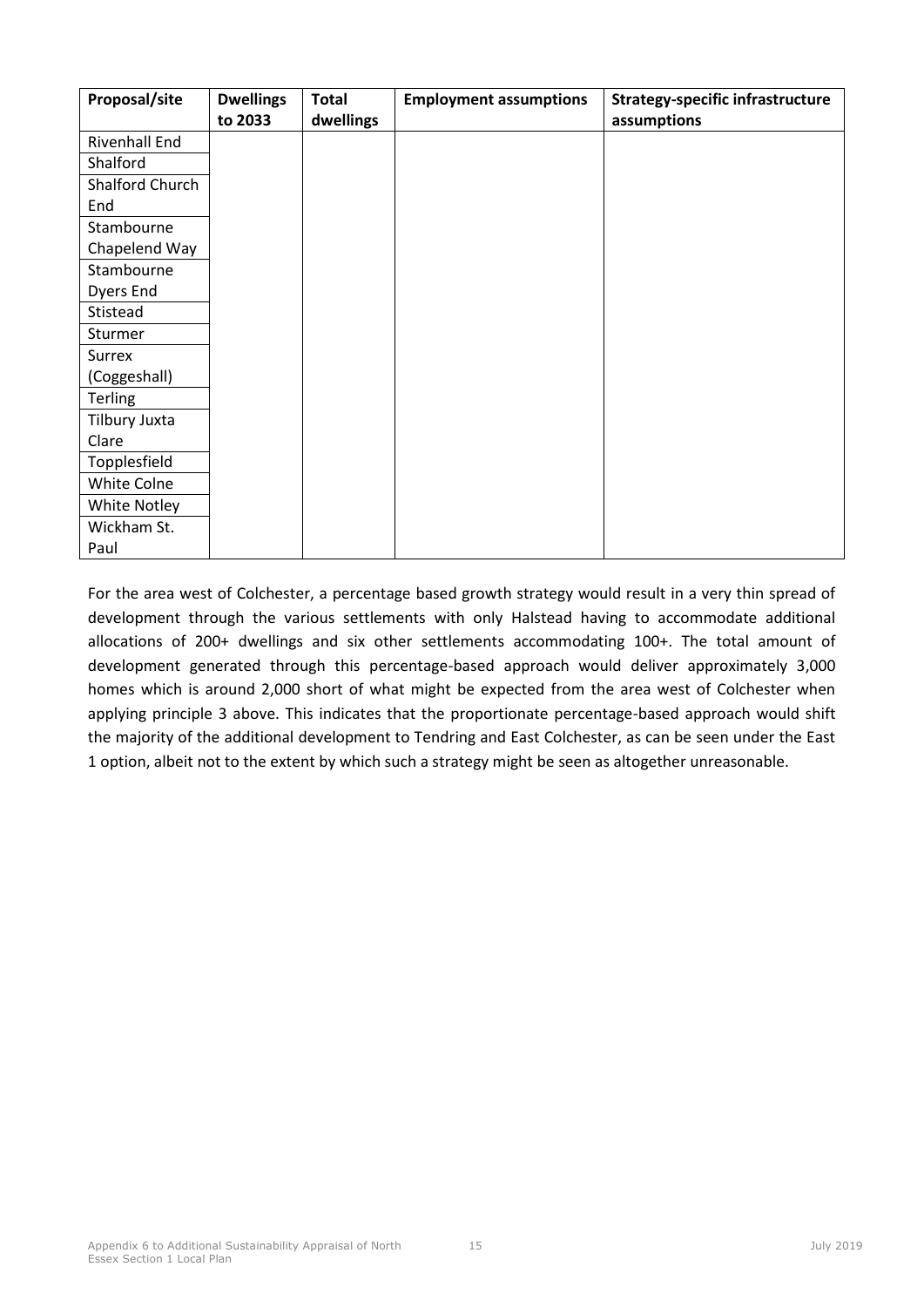### West 2: Proportionate (hierarchy-based) growth

Under this option, it is envisaged that development would be allocated to settlements in North Essex across all three authorities according to their position within the settlement hierarchy with the aim of directing growth towards the most sustainable locations.

Policy SP2 in the Section 1 Local, which sets out the spatial strategy for North Essex, states that existing settlements will be the principal focus for additional growth across North Essex within the Local Plan period with development being accommodated within or adjoining settlements according to their scale, sustainability and existing role both within each individual district and, where relevant, across the wider strategic area. Under this hierarchy-based growth strategy, this principle is extended to deliver the full housing requirement for North Essex instead of part of the proposed growth being delivered through Garden Communities.

The hierarchy-based strategy involves 50% of the 40,000 homes between 2019 and 2033 going to the larger 'Tier 1' settlements of Colchester and Braintree; 20% to 'Tier 2' settlements such as Clacton, Harwich, Witham and Halstead; and 10% to 'Tier 3' settlements such as Frinton, Walton & Kirby Cross; Manningtree, Lawford & Mistley, Brightlingsea, Kelvedon and Hatfield Peverel. The remaining 15% would be delivered around smaller 'Tier 4' and 'Tier 5' settlements but with growth already accounted for through existing planning permissions and Section 2 housing allocations.

The Inspector has specifically requested that proportionate growth is assessed as part of the further SA work to help demonstrate whether or not a strategy involving the creation of new settlements is justified in the current plan period. Hierarchy based proportionate growth is a different interpretation to the proportionate growth option outlined under West 1. Appraising two different approaches ensures that proportionate growth has been properly and fully explored. For the settlements in the area west of Colchester, the hierarchy-based distribution of growth is summarised, in broad terms, in the table below.

| Proposal/site                              | <b>Dwellings</b> | <b>Total</b> | <b>Employment</b>                                                                                                                                                                                                                                                              | <b>Strategy-specific infrastructure</b>                                                                                                                                                                                                                                                                                                                              |
|--------------------------------------------|------------------|--------------|--------------------------------------------------------------------------------------------------------------------------------------------------------------------------------------------------------------------------------------------------------------------------------|----------------------------------------------------------------------------------------------------------------------------------------------------------------------------------------------------------------------------------------------------------------------------------------------------------------------------------------------------------------------|
|                                            | to 2033          | dwellings    | <b>Assumptions</b>                                                                                                                                                                                                                                                             | assumptions                                                                                                                                                                                                                                                                                                                                                          |
| Land east of<br><b>Braintree</b><br>[SUE2] | 4,500-<br>5,000  | N/a          | The proposals for the<br>Braintree site includes<br>the provision of a range<br>of leisure, employment                                                                                                                                                                         | RTS links to Braintree Town,<br>$\bullet$<br>Braintree Freeport, and<br>Colchester<br>Millennium slipways at<br>$\bullet$                                                                                                                                                                                                                                            |
| Hatfield<br>Peverel<br>Halstead            | 800<br>(each)    | N/a          | and retail uses to<br>complement the<br>relocation of Braintree<br>Football Club to the site.<br>Approximately 10<br>hectares of B-use<br>employment land in<br>total is suggested as<br>being deliverable as part<br>of the Braintree scheme<br>alongside 5,000<br>dwellings. | Galleys Corner Roundabout<br>are required to provide<br>additional capacity for initial<br>phases (funded and<br>expected to be constructed<br>June 2020).<br>New route of A120 to<br>$\bullet$<br>provide a free-flow link in<br>place of the Galley's Corner<br>roundabout.<br>RIS funded A12 upgrading<br>$\bullet$<br>2022 to 2025<br><b>Bypass for Halstead</b> |
|                                            |                  |              | Smaller employment                                                                                                                                                                                                                                                             |                                                                                                                                                                                                                                                                                                                                                                      |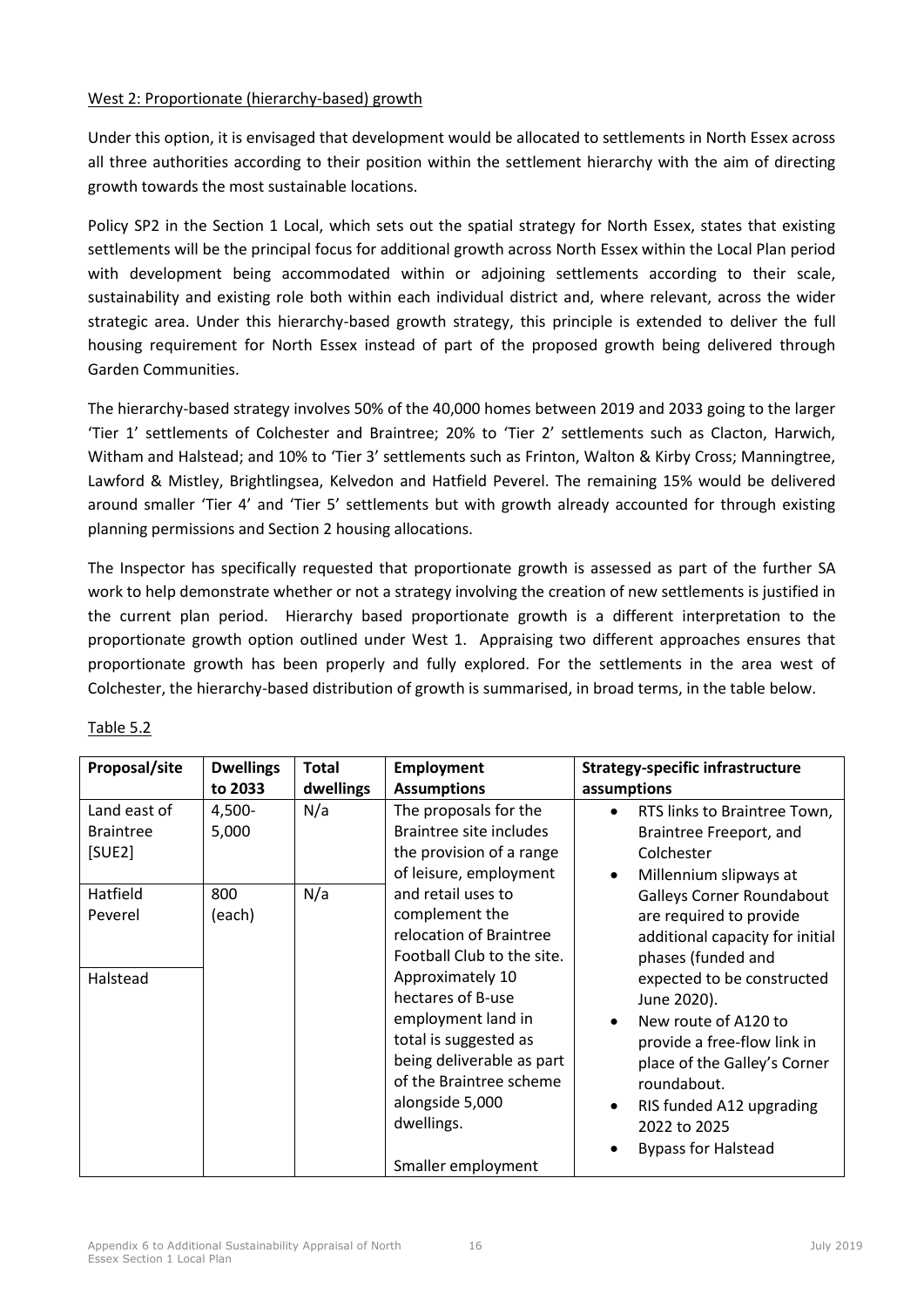| Proposal/site | <b>Dwellings</b> | Total     | Employment                                                                                                                 | <b>Strategy-specific infrastructure</b> |
|---------------|------------------|-----------|----------------------------------------------------------------------------------------------------------------------------|-----------------------------------------|
|               | to 2033          | dwellings | <b>Assumptions</b>                                                                                                         | assumptions                             |
|               |                  |           | sites of around 2ha<br>could be delivered<br>alongside each of the<br>developments at<br>Hatfield Peverel and<br>Halstead. |                                         |

Like the percentage-based proportionate growth scenario, the hierarchy-based model results in many of the existing settlements not needing to accommodate any additional housing as they are already expected to achieve their share of the new homes increase through existing proposals. Unlike the percentage-based approach, however, the settlements that would be expected to accommodate additional housing allocations are fewer in number – meaning less of a 'thin spread' of development, but the scale of required growth in the affected settlements much greater, particularly for Braintree and, to a lesser extent, Hatfield Peverel and Halstead.

This approach would deliver around 6,000-6,500 additional homes in the area the west of Colchester which is substantially greater than the 5,000 that would be expected under a strict application of Principle 3 above. This demonstrates that a hierarchy-based approach shifts the focus of development to the west – mainly because Braintree is categorised as a Tier 1 settlement even though its existing dwelling stock and current proposals for development are significantly smaller than that of Colchester.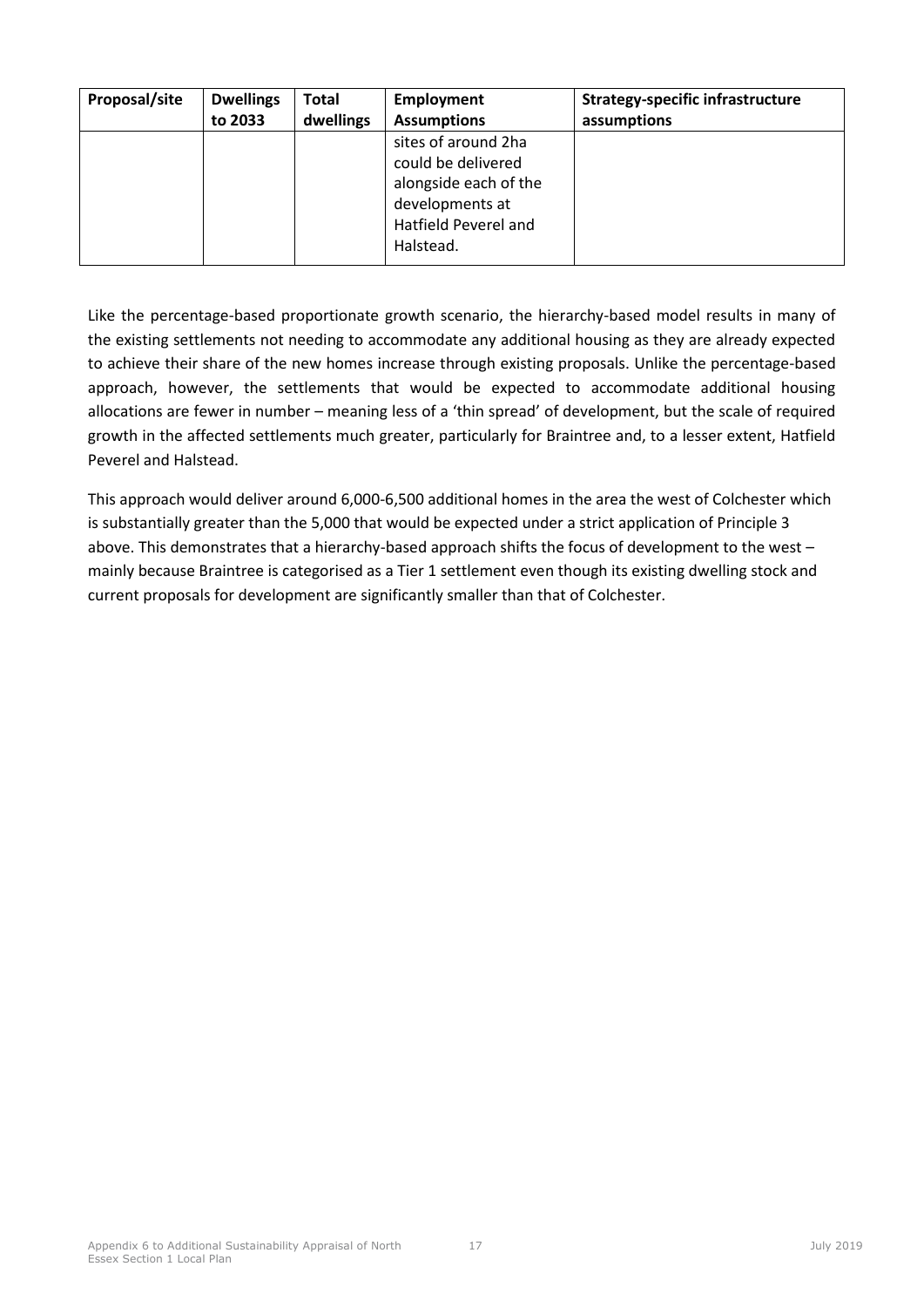## West 3: West of Braintree GC [NEAGC1] + Colchester/Braintree GC [NEAGC2]

This option reflects what is already included in the submitted Section 1 Local Plan with development at two new Garden Communities, one west of Braintree and one on the Colchester/Braintree border around Marks Tey. In the submitted plan, each of these Garden Communities is expected to deliver 2,500 new homes within the remainder of the plan period to 2033. In terms of their long-term dwelling capacity, the Colchester Braintree borders proposal will potentially be more than double the size of that west of Braintree.

Under this option, the two garden communities are of a sufficient mass and distance from each other, and other town centres, to be capable of developing as standalone communities. The connection of the proposed garden communities, along the A120 corridor, means that RTS is an option. The Concept Feasibility Study (EB/008) provides evidence that 2,500 dwellings can be delivered in each garden community within the plan period. The two garden communities proposed will deliver a total of 5,000 dwellings to the west of Colchester within the plan period, as justified under principles 1 and 3. The total dwellings figure, which is within the range in the Submission Local Plan, is taken from evidence in the North Essex Local Plan (Strategic) Section 1 Viability Assessment Update report by Hyas Associates and thus reflects the most up to date position in respect of viability assumptions.

| 10,000<br>West of Braintree GC<br>2,500<br>Evidence base document<br>RTS links to<br>$\bullet$<br>entitled 'Reconciliation of<br>NEAGC1<br>Braintree Town,                                                                                                                                                                                                                                                                                                                                                                                                                                                                                                                                                                                                                                                                                                                                       | Proposal/site        | <b>Dwellings</b><br>to 2033 | <b>Total</b><br>dwellings | <b>Employment assumptions</b> | <b>Strategy-specific</b><br>infrastructure<br>assumptions                                         |
|--------------------------------------------------------------------------------------------------------------------------------------------------------------------------------------------------------------------------------------------------------------------------------------------------------------------------------------------------------------------------------------------------------------------------------------------------------------------------------------------------------------------------------------------------------------------------------------------------------------------------------------------------------------------------------------------------------------------------------------------------------------------------------------------------------------------------------------------------------------------------------------------------|----------------------|-----------------------------|---------------------------|-------------------------------|---------------------------------------------------------------------------------------------------|
| <b>Econometrics Employment</b><br>GC<br>Freeport and<br><b>Scenarios and Floorspace</b><br>NEAGC2<br>Stansted<br>Requirements for the<br>RTS links to<br>$\bullet$<br>North Essex Garden<br>Colchester and<br>Communities - Cebr note<br>Braintree, with<br>for the North Essex<br>potential to link<br>Authorities recommends<br>to London<br>employment land figures<br>for the Garden Community<br>Strategic<br>$\bullet$<br>proposals. For West of<br>Braintree, it suggests<br>Marks Tey<br>approximately 9ha by<br>Railway Station.<br>2033, 26ha by 2050 and<br>New junctions.<br>43ha by 2071. For the<br>Widening, and<br>Colchester/Braintree<br>Borders, it suggests 4ha by<br>2033, 19ha by 2050 and<br>37ha by 2071. Totally built<br>out, it is suggested that<br>West of Braintree will likely<br>deliver 43ha of<br>employment land and<br>Colchester/Braintree<br>borders 37ha. | Colchester/Braintree | 2,500                       | 21,000                    | Cebr and Cambridge            | <b>Braintree</b><br>Stansted Airport.<br>improvements to<br>rerouting of A12.<br>Bypass for A120. |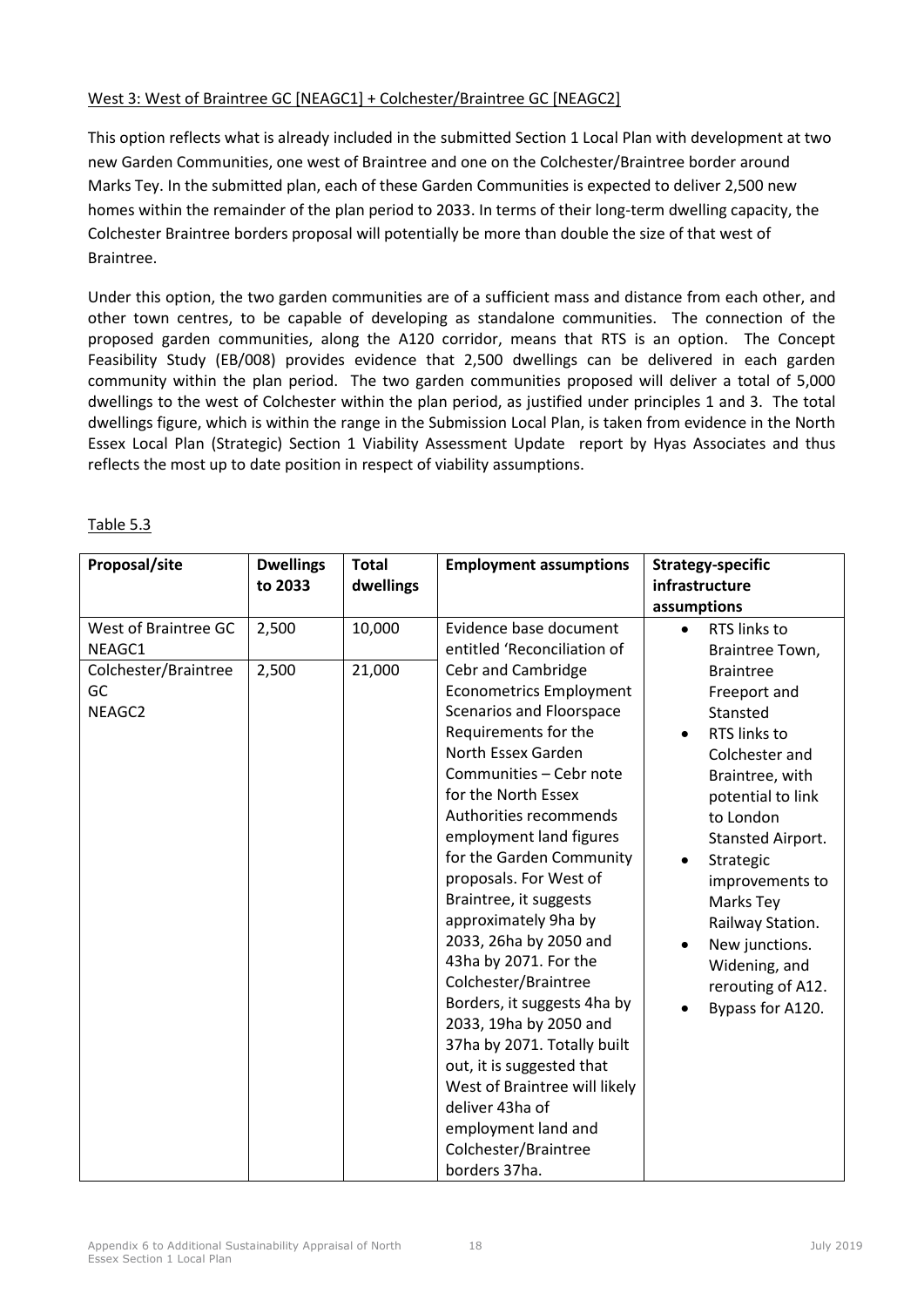## West 4: West of Braintree [NEAGC1] + Monks Wood GC [ALTGC3] + Colchester/Braintree GC [NEAGC2] and West 4a: smaller scale of West of Braintree [NEAGC1] + Monks Wood GC [ALTGC 3] + smaller scale of Colchester/Braintree GC [NEAGC2]

Under these options, there would be three new garden communities to the west of Colchester each of a smaller size overall than those proposed in the Section 1 Local Plan, but each expected to deliver around 2,000 homes in the remainder of the plan period to 2033. The three smaller garden communities would be west of Braintree, the Monks Wood site being promoted by Lightwood Strategic and at Marks Tey. The Inspector specifically requested that a range of options, including garden communities, are tested as he felt that these would be reasonable scenarios that the previous SA had failed to cover.

Under these scenarios, it is anticipated that each of the three locations – all well related to the existing A120, could reasonably deliver 2,000 dwellings (in line with Principal 6 explained above) i.e. around 6,000 in total for the area west of Colchester – slightly higher than the 5,000 expected from the two Garden Communities currently proposed in the Section 1 Local Plan. This reflects the likely delivery within the plan period of 2,500 dwellings for each site as evidenced in the Concept Feasibility Study for West of Braintree and Braintree Colchester boarders GCs and the viability and deliverability site information form for Monks Wood, but adding in an element of flexibility as three garden communities are proposed.

The size of each proposed garden community under this option is less than options involving 1 or 2 garden communities because, whilst planning for longer term development through the delivery of garden communities this option, if taken forward, will be combined with development to the east of Colchester. An option involving a lower scale of development enables the SA to draw out the different effects, both positive and negative, from smaller and larger garden communities.

The total dwellings figures for West 4 for West of Braintree is within the range in the Submission Local Plan and is taken from evidence in the North Essex Local Plan (Strategic) Section 1 Viability Assessment Update report by Hyas Associates Ltd. The total dwellings figure for Marks Tey is within the range in the Submission Local Plan and includes land that is being independently promoted by L&Q, Cirrus Land and Gateway 120. The AECOM Report on Infrastructure, Planning, Phasing and Delivery suggests that this land could form part of the earlier phases of development and could therefore be the areas of land likely to be preferred if a smaller version Marks Tey development was to progress. The total dwellings figure for Monks Wood reflects the scale of development being promoted as set out in the viability and deliverability site information form.

The total dwelling figures for West 4a for each of the three sites is 5,500. This allows the NEAs to consider the likely sustainability effects of smaller scale development and facilitates a direct comparison of these three sites.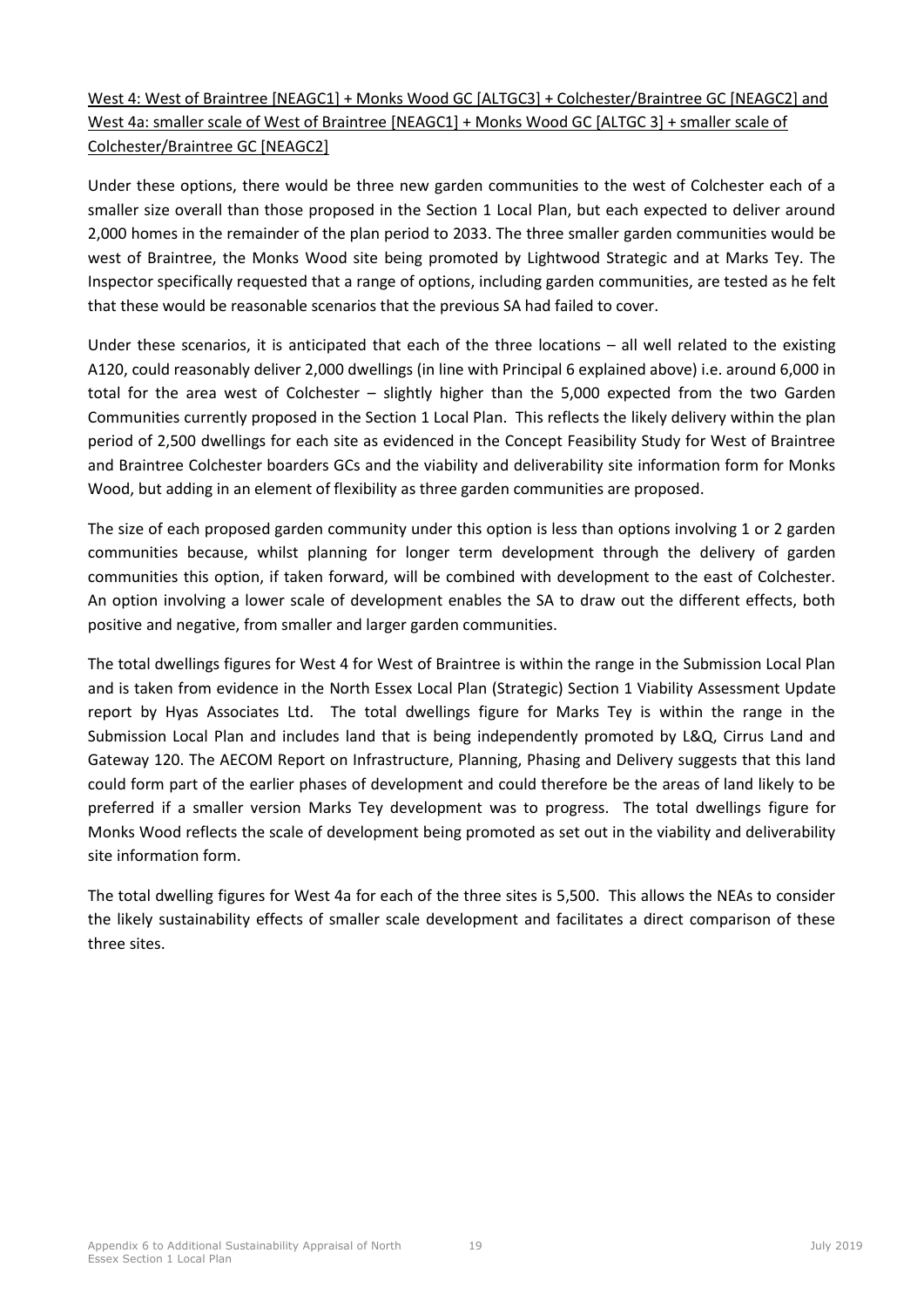| Proposal/site                            | <b>Dwellings</b> | <b>Total</b> | <b>Employment</b>                                                                                                                                                                                                                                                                                                                                                                                                                                                                                                                                                                                                                                                       | <b>Strategy-specific</b>                                                                                                                                                                                                                                                                                                                                                                                |
|------------------------------------------|------------------|--------------|-------------------------------------------------------------------------------------------------------------------------------------------------------------------------------------------------------------------------------------------------------------------------------------------------------------------------------------------------------------------------------------------------------------------------------------------------------------------------------------------------------------------------------------------------------------------------------------------------------------------------------------------------------------------------|---------------------------------------------------------------------------------------------------------------------------------------------------------------------------------------------------------------------------------------------------------------------------------------------------------------------------------------------------------------------------------------------------------|
|                                          | to 2033          | dwellings    | assumptions                                                                                                                                                                                                                                                                                                                                                                                                                                                                                                                                                                                                                                                             | infrastructure assumptions                                                                                                                                                                                                                                                                                                                                                                              |
| West of Braintree GC<br>NEAGC1           | 2,000            | 10,000       | Evidence base document<br>entitled 'Reconciliation of                                                                                                                                                                                                                                                                                                                                                                                                                                                                                                                                                                                                                   | RTS links to<br>$\bullet$<br>Braintree Town,                                                                                                                                                                                                                                                                                                                                                            |
| Colchester/Braintree<br><b>GC NEAGC2</b> | 2,000            | 17,000       | Cebr and Cambridge<br>Econometrics<br><b>Employment Scenarios</b><br>and Floorspace<br>Requirements for the<br>North Essex Garden<br>Communities - Cebr note<br>for the North Essex<br>Authorities recommends<br>employment land figures<br>for the Garden<br>Community proposals.<br>For West of Braintree, it<br>suggests approximately<br>9ha by 2033, 26ha by<br>2050 and 43ha by 2071.<br>For the<br>Colchester/Braintree<br>Borders, it suggests 4ha<br>by 2033, 19ha by 2050<br>and 37ha by 2071. Totally<br>built out, it is suggested<br>that West of Braintree<br>will likely deliver 43ha of<br>employment land and<br>Colchester/Braintree<br>borders 37ha. | <b>Braintree Freeport</b><br>and Stansted<br>RTS links to<br>$\bullet$<br>Colchester and<br>Braintree, with<br>potential to link to<br>London Stansted<br>Airport.<br>Strategic<br>improvements to<br>Marks Tey Railway<br>Station.<br>New junctions.<br>Widening, and<br>rerouting of A12.<br>Bypass for A120.<br>٠<br>Sustainable<br>transport link to<br>Kelvedon Station<br><b>District centres</b> |
| Monks Wood<br>ALTGC3                     | 2,000            | 5,500        | 25h.2a for B 'uses' has<br>been identified in the<br>master plan /land use<br>budget plan that<br>underpins the Alder King<br>Viability Report for<br>Monks Wood (March<br>2019) at 5,500 homes.<br>Estimated that 11ha<br>would be delivered in the<br>plan period up to 2033.<br>16.2ha has been<br>identified for Retail<br>/District/Local Centre 'A'<br>uses. Upper floors can                                                                                                                                                                                                                                                                                     |                                                                                                                                                                                                                                                                                                                                                                                                         |

## Table 5.4

**Proposal/site Dwellings** 

provide alternative or additional B1 space to that within the 25.2ha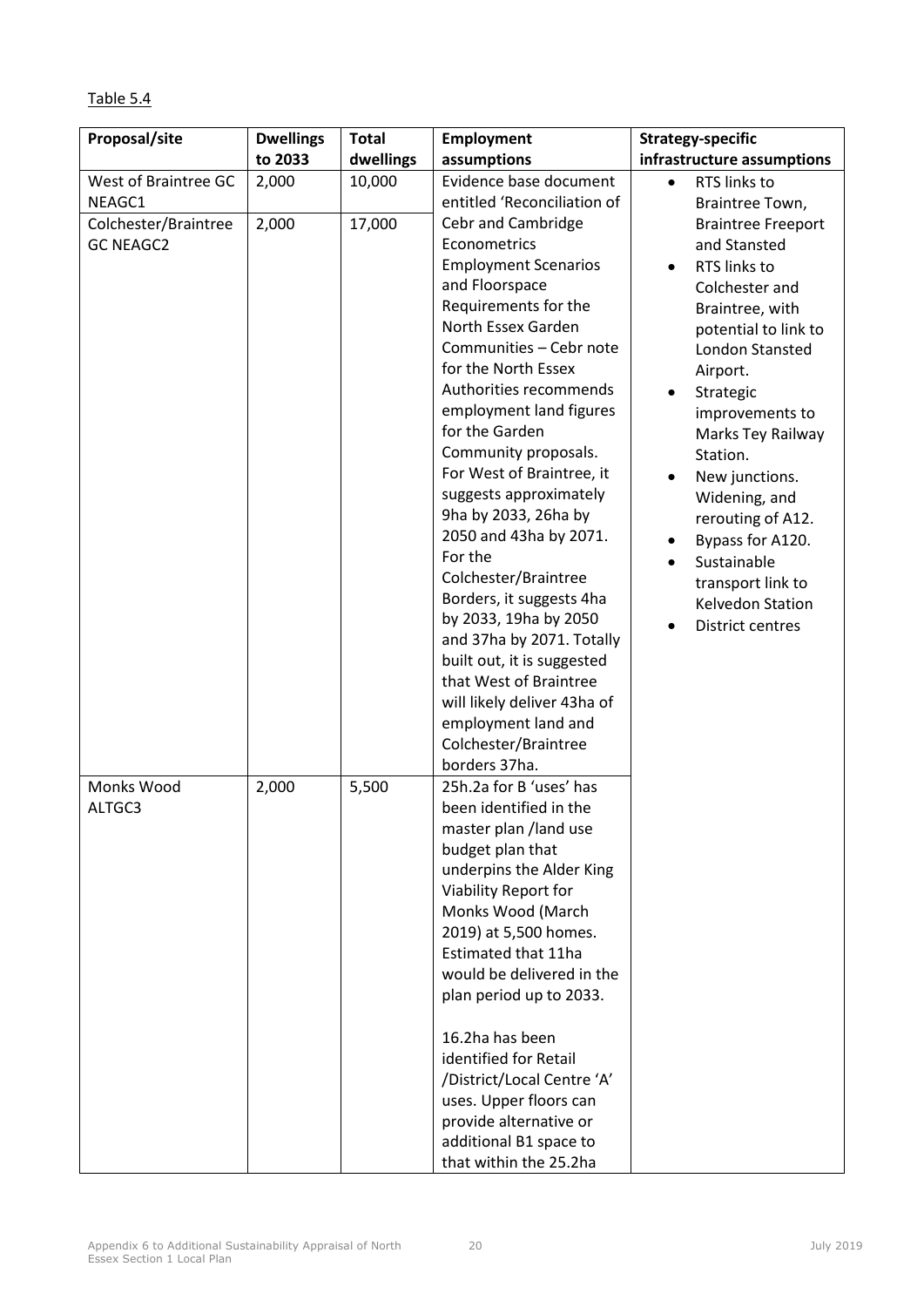| Proposal/site | <b>Dwellings</b> | Total     | Employment        | Strategy-specific          |
|---------------|------------------|-----------|-------------------|----------------------------|
|               | to 2033          | dwellings | assumptions       | infrastructure assumptions |
|               |                  |           | referred to above |                            |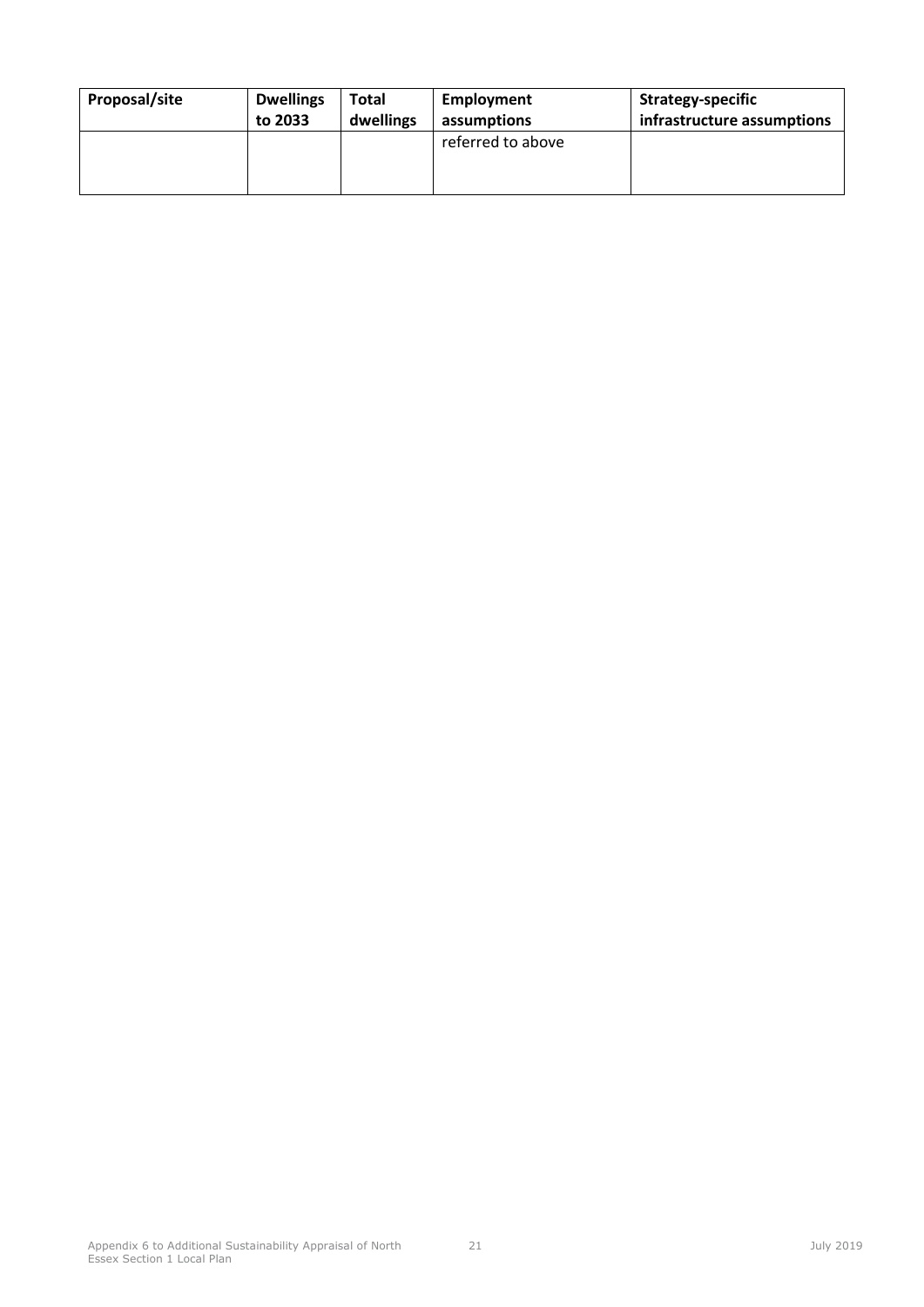| <b>Proposal/site</b> | <b>Dwellings</b> | Τc |
|----------------------|------------------|----|
|                      | to 2033          | d٧ |
| West of Braintree GC | 2,000            | 5, |
| NEAGC1               |                  |    |
| Colchester/Braintree | 2,000            | 5, |
| <b>GC NEAGC2</b>     |                  |    |
|                      |                  |    |
|                      |                  |    |
|                      |                  |    |
|                      |                  |    |

Table 5.4a

| Proposal/site                                                              | <b>Dwellings</b> | <b>Total</b>   | <b>Employment</b>                                                                                                                                                                                                                                                                                                                                                                                       | <b>Strategy-specific</b>                                                                                                                                                                                                        |
|----------------------------------------------------------------------------|------------------|----------------|---------------------------------------------------------------------------------------------------------------------------------------------------------------------------------------------------------------------------------------------------------------------------------------------------------------------------------------------------------------------------------------------------------|---------------------------------------------------------------------------------------------------------------------------------------------------------------------------------------------------------------------------------|
|                                                                            | to 2033          | dwellings      | assumptions                                                                                                                                                                                                                                                                                                                                                                                             | infrastructure assumptions                                                                                                                                                                                                      |
| West of Braintree GC<br>NEAGC1<br>Colchester/Braintree<br><b>GC NEAGC2</b> | 2,000<br>2,000   | 5,500<br>5,500 | Evidence base document<br>entitled 'Reconciliation of<br>Cebr and Cambridge<br>Econometrics<br><b>Employment Scenarios</b><br>and Floorspace<br>Requirements for the<br>North Essex Garden<br>Communities - Cebr note<br>for the North Essex<br>Authorities recommends<br>employment land figures                                                                                                       | RTS links to<br>$\bullet$<br>Braintree Town,<br><b>Braintree Freeport</b><br>and Stansted<br>RTS links to<br>$\bullet$<br>Colchester and<br>Braintree, with<br>potential to link to<br>London Stansted<br>Airport.<br>Strategic |
|                                                                            |                  |                | for the Garden<br>Community proposals.<br>For West of Braintree, it<br>suggests approximately<br>9ha by 2033. For the<br>Colchester/Braintree<br>Borders, it suggests 4ha<br>by 2033. It is suggested<br>that these figures are<br>doubled to 18 and 8ha<br>respectively to<br>correspond with the fully<br>built out scenario of<br>5,500 homes at each<br>development.                                | improvements to<br>Marks Tey Railway<br>Station.<br>New junctions.<br>Widening, and<br>rerouting of A12.<br>Bypass for A120.<br>Sustainable<br>transport link to<br>Kelvedon Station<br>District centres                        |
| Monks Wood<br>ALTGC3                                                       | 2,000            | 5,500          | 25h.2a for B 'uses' has<br>been identified in the<br>master plan /land use<br>budget plan that<br>underpins the Alder King<br>Viability Report for<br>Monks Wood (March<br>2019) at 5,500 homes.<br>16.2ha has been<br>identified for Retail<br>/District/Local Centre 'A'<br>uses. Upper floors can<br>provide alternative or<br>additional B1 space to<br>that within the 25.2ha<br>referred to above |                                                                                                                                                                                                                                 |

٦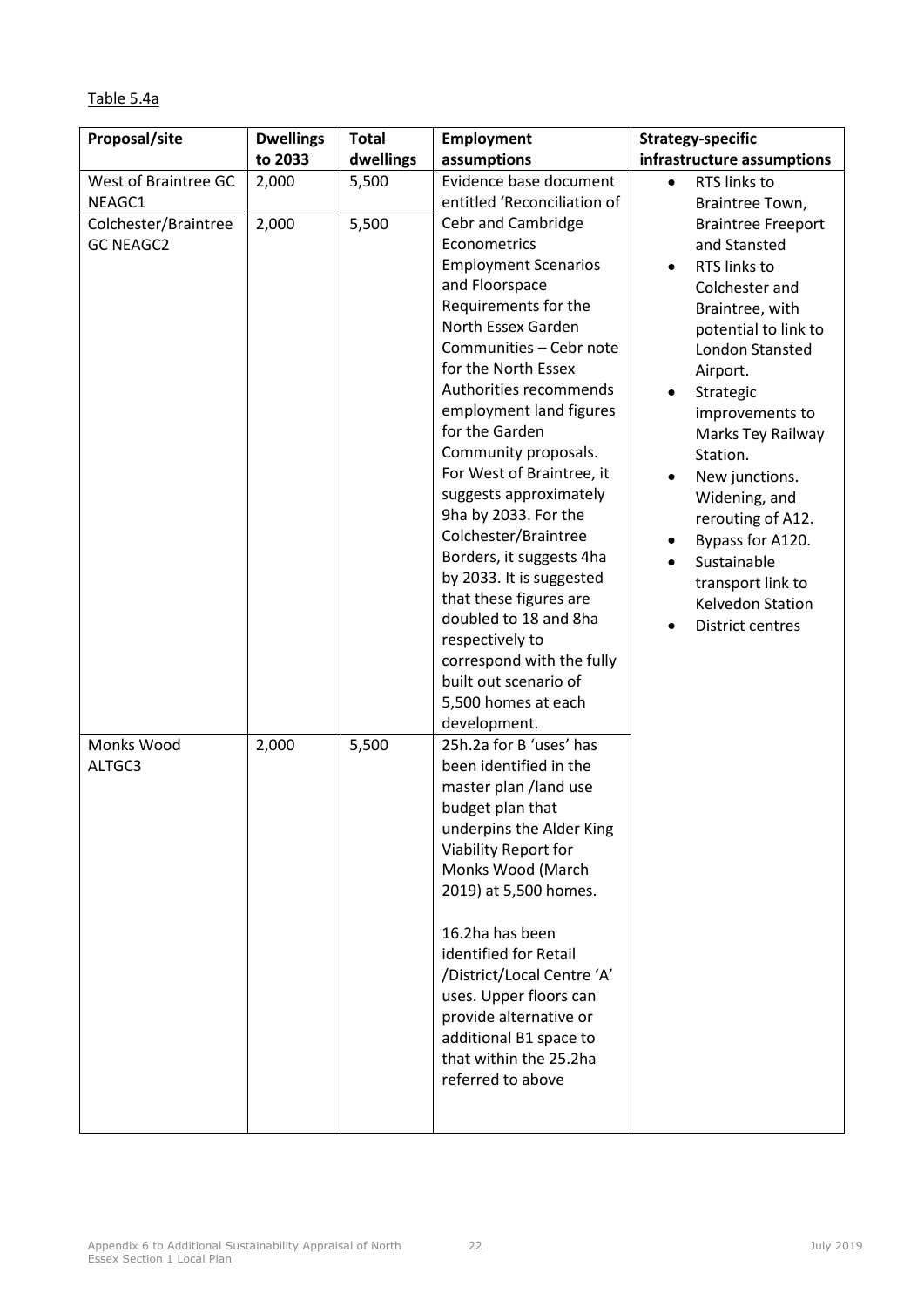## West 5: Monks Wood GC [ALTGC3] + Colchester/Braintree Borders GC [NEAGC2]

Under this option, there would be two Garden Communities to the west of Colchester but the Garden Community West of Braintree would be substituted with the Monks Wood proposal from Lightwood Strategic so the strategy would include Monks Wood and the Colchester/Braintree Borders Garden Community at Marks Tey. The focus of growth would therefore shift eastwards along the A120 corridor towards Colchester but further away from Braintree and Stansted.

This option would assume 2,500 homes being built at each of the two Garden Communities within the plan period to 2033 – delivering an equivalent number of homes to that already proposed through the Garden Communities in the Section 1 Local Plan. Longer-term however, a total of 26,500 homes are proposed.

| Proposal/site                        | <b>Dwellings</b> | <b>Total</b> | <b>Employment</b>                                                                                                                                                                                                                                                                                                                                                                                                                                                                                | <b>Strategy-specific</b>                                                                                                                                                                                                                                                                                                                                                                      |
|--------------------------------------|------------------|--------------|--------------------------------------------------------------------------------------------------------------------------------------------------------------------------------------------------------------------------------------------------------------------------------------------------------------------------------------------------------------------------------------------------------------------------------------------------------------------------------------------------|-----------------------------------------------------------------------------------------------------------------------------------------------------------------------------------------------------------------------------------------------------------------------------------------------------------------------------------------------------------------------------------------------|
|                                      | to 2033          | dwellings    | assumptions                                                                                                                                                                                                                                                                                                                                                                                                                                                                                      | infrastructure assumptions                                                                                                                                                                                                                                                                                                                                                                    |
| Monks Wood GC<br>ALTGC3              | 2,500            | 5,500        | 25h.2a for B 'uses' has<br>been identified in the<br>master plan /land use<br>budget plan that<br>underpins the Alder King<br>Viability Report for<br>Monks Wood (March<br>2019) at 5,500 homes.<br>Estimated that 11ha<br>would be delivered in the<br>plan period up to 2033.<br>Likewise, 16.2ha has been<br>identified for Retail<br>/District/Local Centre 'A'<br>uses. Upper floors can<br>provide alternative or<br>additional B1 space to<br>that within the 25.2ha<br>referred to above | RTS links to<br>Braintree Town,<br><b>Braintree Freeport</b><br>and Stansted<br>RTS links to<br>Colchester and<br>Braintree, with<br>potential to link to<br>London Stansted<br>Airport.<br>Strategic<br>improvements to<br>Marks Tey Railway<br>Station.<br>New junctions.<br>Widening, and<br>rerouting of A12.<br>Bypass for A120.<br>Sustainable<br>transport link to<br>Kelvedon Station |
| Colchester/Braintree<br>GC<br>NEAGC2 | 2,500            | 21,000       | Evidence base document<br>entitled 'Reconciliation of<br>Cebr and Cambridge<br>Econometrics<br><b>Employment Scenarios</b><br>and Floorspace<br>Requirements for the<br>North Essex Garden<br>Communities - Cebr note<br>for the North Essex<br>Authorities recommends<br>employment land figures<br>for the Garden<br>Community proposals.<br>For the                                                                                                                                           | <b>District centres</b>                                                                                                                                                                                                                                                                                                                                                                       |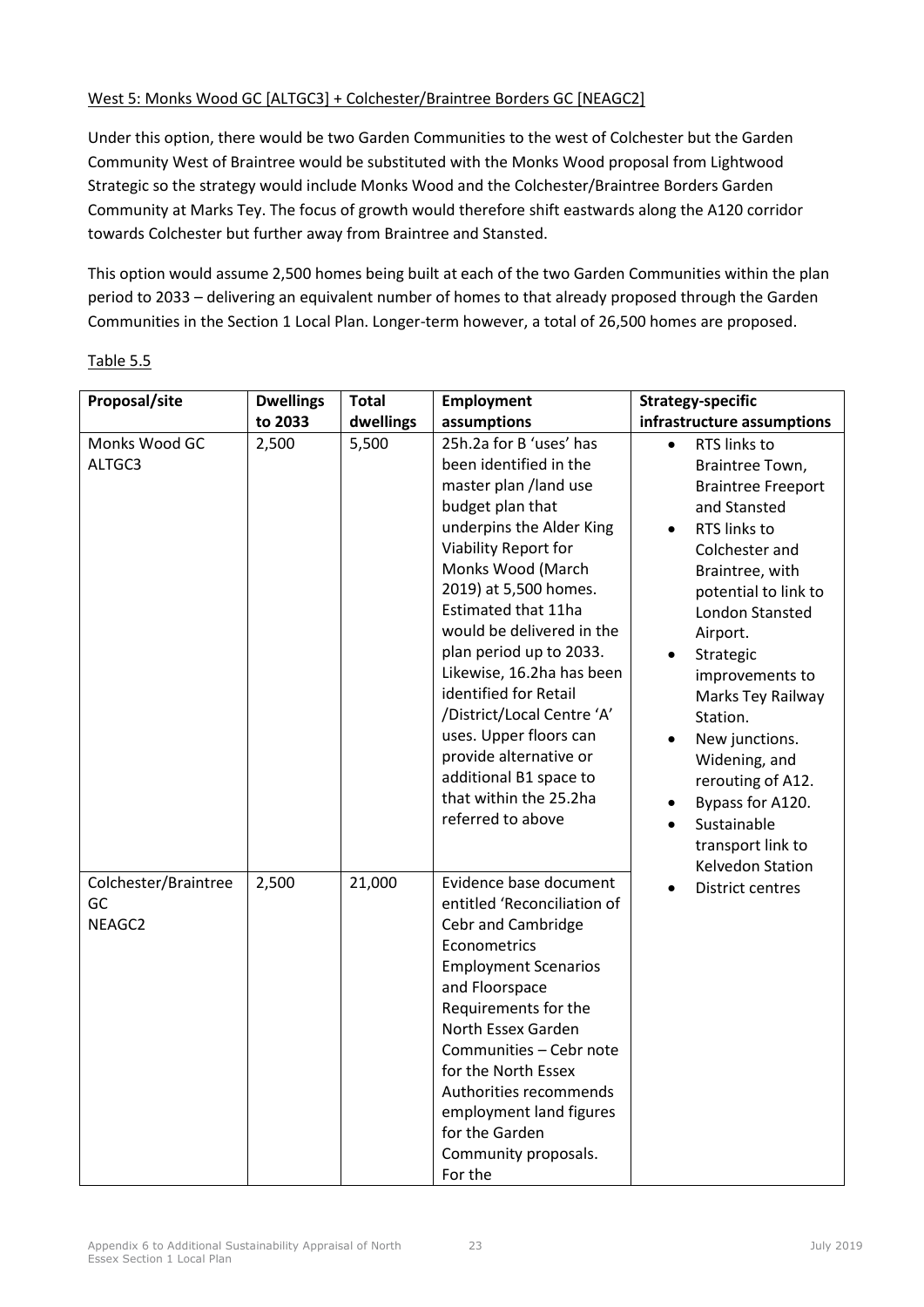| Proposal/site | <b>Dwellings</b> | <b>Total</b> | Employment                 | Strategy-specific          |
|---------------|------------------|--------------|----------------------------|----------------------------|
|               | to 2033          | dwellings    | assumptions                | infrastructure assumptions |
|               |                  |              | Colchester/Braintree       |                            |
|               |                  |              | Borders, it suggests 4ha   |                            |
|               |                  |              | by 2033, 19ha by 2050      |                            |
|               |                  |              | and 37ha by 2071. Totally  |                            |
|               |                  |              | built out, it is suggested |                            |
|               |                  |              | that Colchester/           |                            |
|               |                  |              | Braintree borders scheme   |                            |
|               |                  |              | will likely deliver 37ha.  |                            |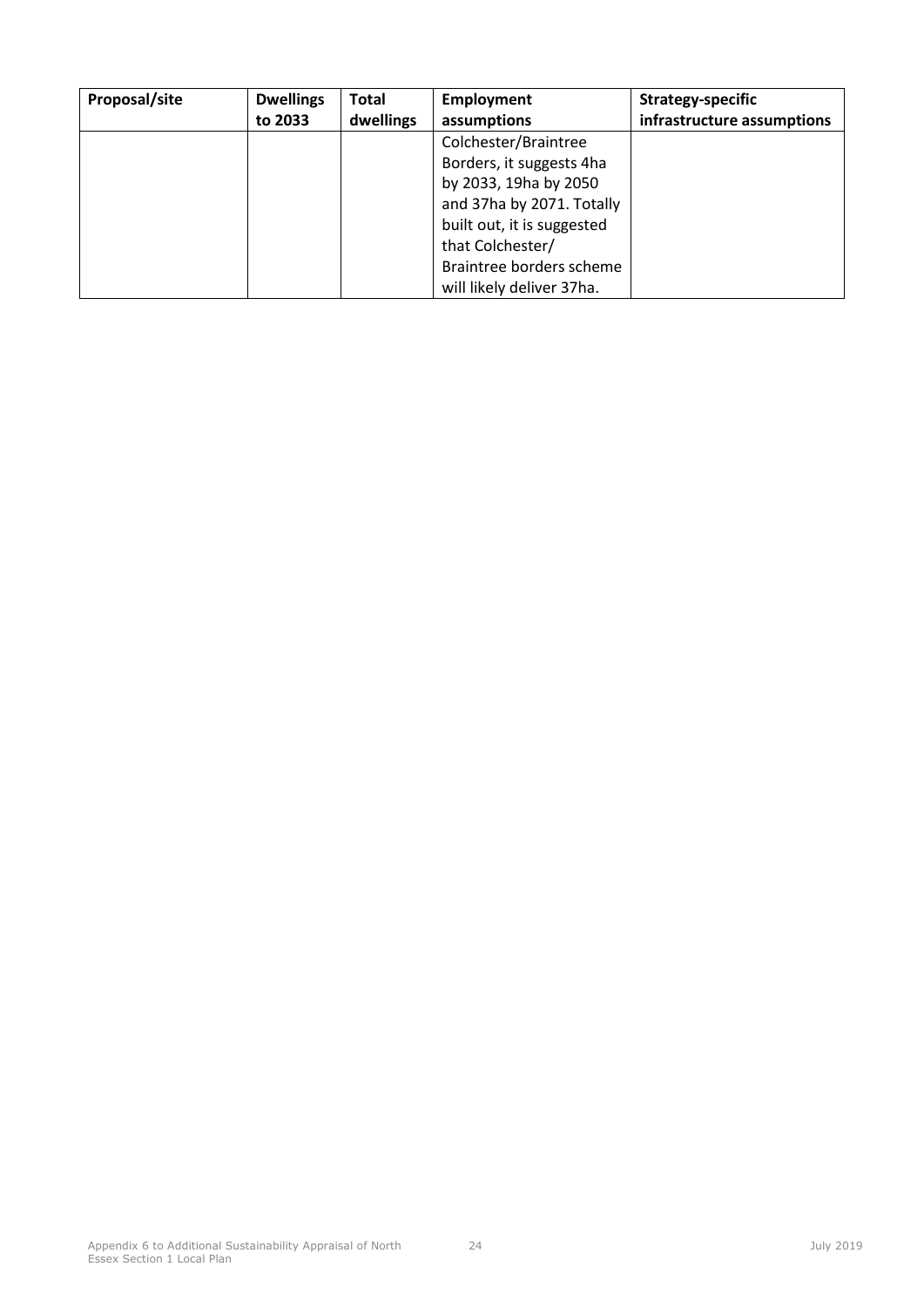## West 6: West of Braintree GC [NEAGC1] + Monks Wood GC [ALTGC3]

Under this option, there are two garden communities: the Colchester Braintree Borders Garden Community at Marks Tey would be substituted with Monks Wood and would delivered alongside the Garden Community West of Braintree. The focus of growth would therefore shift westwards along the A120 corridor away from Colchester and more towards Braintree with the majority of development being within the Braintree district.

This option would assume 2,500 homes being built at each of the two Garden Communities within the plan period to 2033 – delivering an equivalent number of homes to that already proposed through the Garden Communities in the Section 1 Local Plan. Longer-term however, 15,000 homes are proposed.

| Proposal/site                         | <b>Dwellings</b> | <b>Total</b> | <b>Employment</b>                                                                                                                                                                                                                                                                                                                                                                                                                                                                                    | <b>Strategy-specific infrastructure</b>                                                                                                                                                                                                                                                                                                                                                                            |
|---------------------------------------|------------------|--------------|------------------------------------------------------------------------------------------------------------------------------------------------------------------------------------------------------------------------------------------------------------------------------------------------------------------------------------------------------------------------------------------------------------------------------------------------------------------------------------------------------|--------------------------------------------------------------------------------------------------------------------------------------------------------------------------------------------------------------------------------------------------------------------------------------------------------------------------------------------------------------------------------------------------------------------|
|                                       | to 2033          | dwellings    | assumptions                                                                                                                                                                                                                                                                                                                                                                                                                                                                                          | assumptions                                                                                                                                                                                                                                                                                                                                                                                                        |
| Monks Wood GC<br>ALTGC3               | 2,500            | 5,500        | 25h.2a for B 'uses' has<br>been identified in the<br>master plan /land use<br>budget plan that<br>underpins the Alder King<br>Viability Report for<br>Monks Wood (March<br>2019) at 5,500 homes.<br>Estimated that 11ha<br>would be delivered in<br>the plan period up to<br>2033. Likewise, 16.2ha<br>has been identified for<br>Retail / District/Local<br>Centre 'A' uses. Upper<br>floors can provide<br>alternative or additional<br>B1 space to that within<br>the 25.2ha referred to<br>above | RTS links to Braintree<br>Town, Braintree<br><b>Freeport and Stansted</b><br>RTS links to Colchester<br>and Braintree, with<br>potential to link to<br>London Stansted<br>Airport.<br>Strategic<br>improvements to<br>Marks Tey Railway<br>Station.<br>New junctions.<br>Widening, and<br>rerouting of A12.<br>Bypass for A120.<br>Sustainable transport<br>link to Kelvedon<br>Station<br><b>District centres</b> |
| West of<br><b>Braintree</b><br>NEAGC1 | 2,500            | 10,000       | Evidence base document<br>entitled 'Reconciliation<br>of Cebr and Cambridge<br>Econometrics<br><b>Employment Scenarios</b><br>and Floorspace<br>Requirements for the<br>North Essex Garden<br>Communities - Cebr<br>note for the North Essex<br>Authorities recommends<br>employment land figures<br>for the Garden<br>Community proposals.                                                                                                                                                          |                                                                                                                                                                                                                                                                                                                                                                                                                    |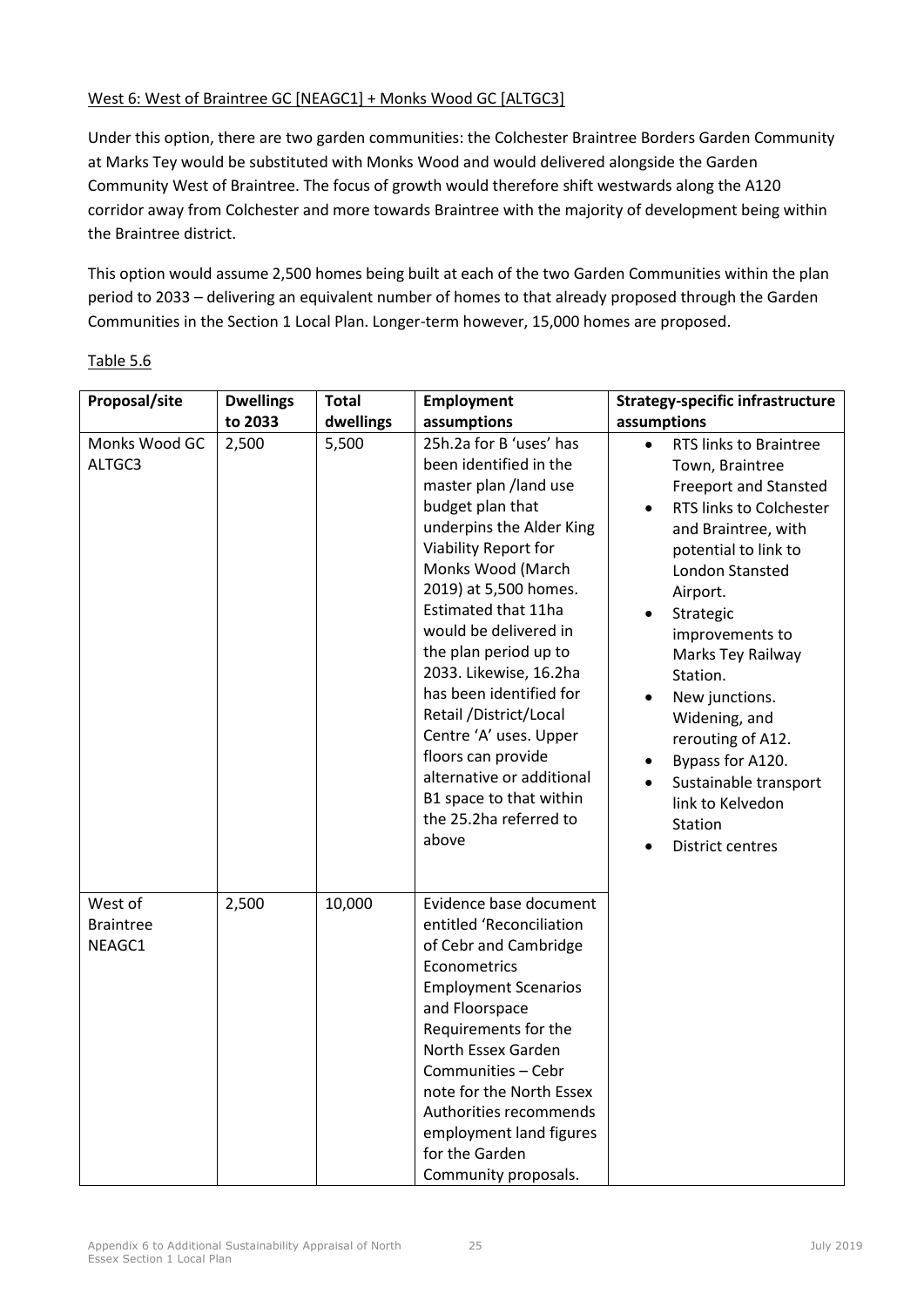| Proposal/site | <b>Dwellings</b> | <b>Total</b> | <b>Employment</b>         | <b>Strategy-specific infrastructure</b> |
|---------------|------------------|--------------|---------------------------|-----------------------------------------|
|               | to 2033          | dwellings    | assumptions               | assumptions                             |
|               |                  |              | For West of Braintree, it |                                         |
|               |                  |              | suggests approximately    |                                         |
|               |                  |              | 9ha by 2033, 26ha by      |                                         |
|               |                  |              | 2050 and 43ha by 2071.    |                                         |
|               |                  |              | Totally built out, it is  |                                         |
|               |                  |              | suggested that West of    |                                         |
|               |                  |              | Braintree will likely     |                                         |
|               |                  |              | deliver 43ha of           |                                         |
|               |                  |              | employment land.          |                                         |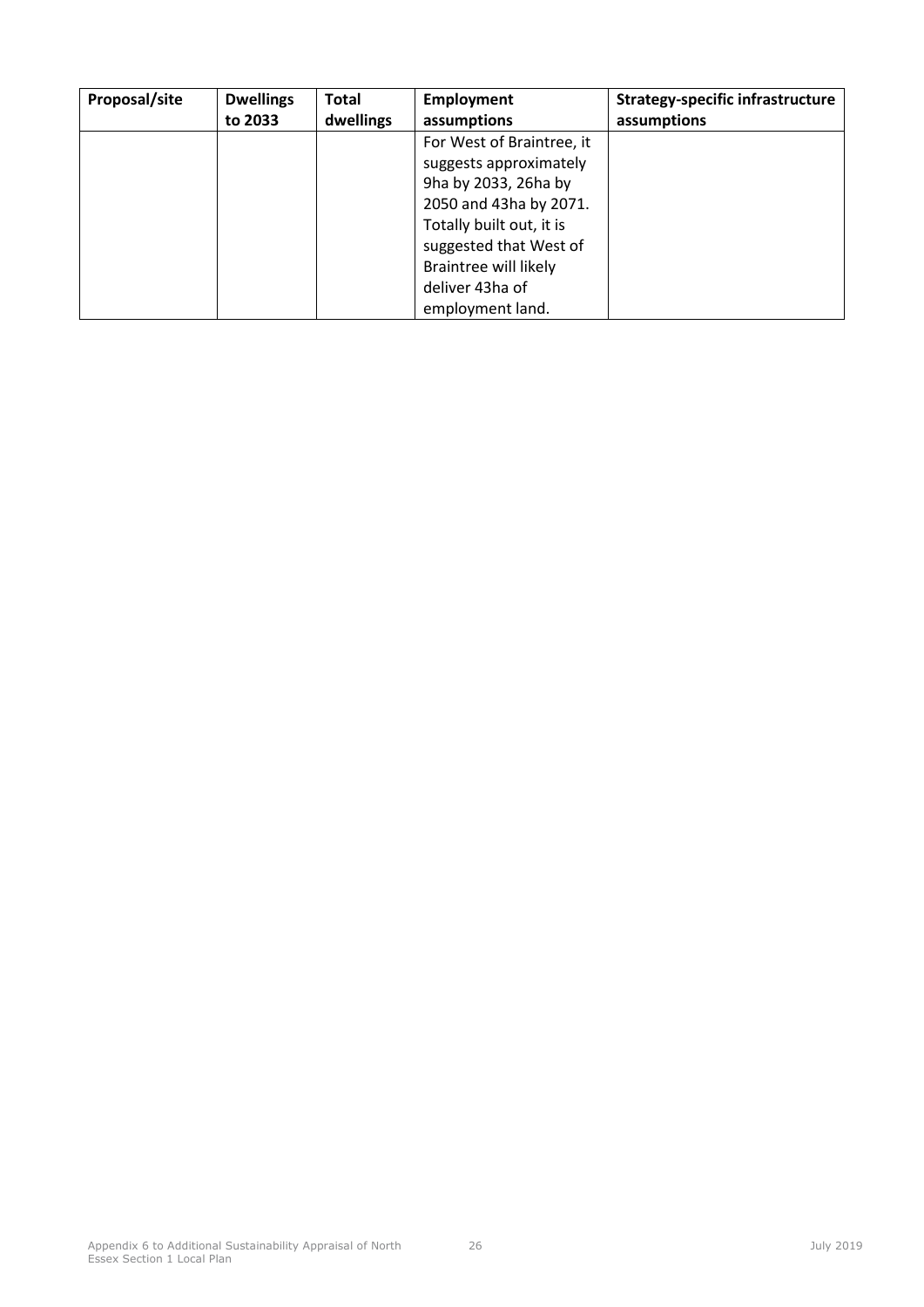## West 7: East of Braintree [SUE2] + Kelvedon [VE1]

Under this option, there would be no stand-alone Garden Communities to the west of Colchester at all. This non-Garden Community option would be different to the proportionate growth scenarios in that it would involve targeted growth in the form of two strategic urban extensions – one to the east of Braintree and one to Kelvedon – both within Braintree district. The focus of growth would therefore move away from Colchester.

Traditionally, growth has been delivered across the NEAs through planned urban extensions to existing settlements, this option is a continuation of the historic approach. Both options are proposed to deliver 2,500 dwellings each within the plan period and a further 2,500 dwellings each beyond the plan period. Whilst the Inspector did not specifically request that non-garden community options are appraised as part of the Additional SA, the NEAs consider that the appraisal and consideration of urban extensions as a spatial strategy option will provide a useful comparison to the options involving garden communities. Land east of Braintree and land at Kelvedon have been selected as these sites meet the principles outlined above.

| Proposal/site                         | <b>Dwellings</b> | <b>Total</b> | <b>Employment</b>                                                                                                                                                                                                                                                                                                                                                                                                                                                                     | <b>Strategy-specific</b>                                                                                                                                                                                                                                                                                                                                                                                                                                                                                           |
|---------------------------------------|------------------|--------------|---------------------------------------------------------------------------------------------------------------------------------------------------------------------------------------------------------------------------------------------------------------------------------------------------------------------------------------------------------------------------------------------------------------------------------------------------------------------------------------|--------------------------------------------------------------------------------------------------------------------------------------------------------------------------------------------------------------------------------------------------------------------------------------------------------------------------------------------------------------------------------------------------------------------------------------------------------------------------------------------------------------------|
|                                       | to 2033          | dwellings    | assumptions                                                                                                                                                                                                                                                                                                                                                                                                                                                                           | infrastructure assumptions                                                                                                                                                                                                                                                                                                                                                                                                                                                                                         |
| Land east of<br><b>Braintree SUE2</b> | 2,500            | 5,000        | The proposals for the<br>site includes the<br>provision of a range of<br>leisure, employment and<br>retail uses to<br>complement the<br>relocation of Braintree<br>Football Club to the site.<br>Approximately 10<br>hectares of B-use<br>employment land in total<br>is suggested as being<br>deliverable as part of the<br><b>Braintree scheme</b><br>alongside 5,000<br>dwellings of which 5ha<br>would be achieved in the<br>plan period to 2033<br>alongside 2,500<br>dwellings. | RTS links to Braintree<br>$\bullet$<br>Town, Braintree<br>Freeport, and<br>Colchester<br>Millennium slipways at<br><b>Galleys Corner</b><br>Roundabout are<br>required to provide<br>additional capacity for<br>initial phases (funded<br>and expected to be<br>constructed June<br>$2020$ ).<br>New route of A120 to<br>provide a free-flow link<br>in place of the Galley's<br>Corner roundabout.<br>The delivery of the<br>Kings Dene scheme<br>(Kelvedon) is not<br>contingent upon the<br>prior (or eventual) |
| Land at Kelvedon<br>VE1               | 2,500            | 5,000        | The proposals for Kings<br>Dene include the<br>provision of up to 36ha<br>of employment land for<br>B use class employment<br>use (B1, B2 and B8). This<br>land is to be provided in<br>a highly accessible                                                                                                                                                                                                                                                                           | construction of the<br>dualled A120 or the<br>'Option D' alignment,<br>nor does it prejudice<br>the delivery of this<br>alignment.<br>RIS funded A12<br>upgrading 2022 to                                                                                                                                                                                                                                                                                                                                          |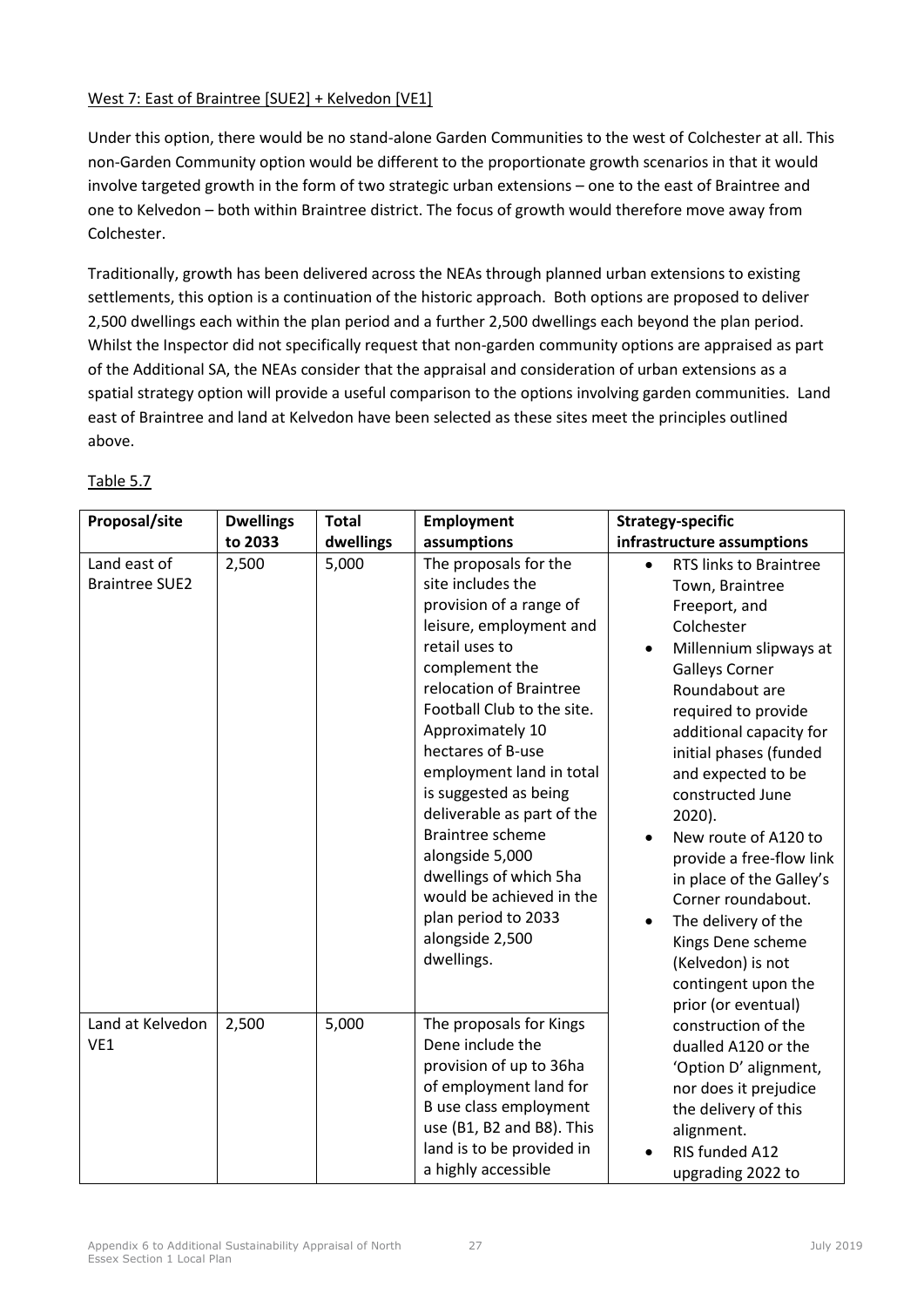| Proposal/site | <b>Dwellings</b> | Total     | <b>Employment</b>                                                                                                                                                                                                                                                                                                                               | Strategy-specific                                                                                                                                                                                                                                                                                          |
|---------------|------------------|-----------|-------------------------------------------------------------------------------------------------------------------------------------------------------------------------------------------------------------------------------------------------------------------------------------------------------------------------------------------------|------------------------------------------------------------------------------------------------------------------------------------------------------------------------------------------------------------------------------------------------------------------------------------------------------------|
|               | to 2033          | dwellings | assumptions                                                                                                                                                                                                                                                                                                                                     | infrastructure assumptions                                                                                                                                                                                                                                                                                 |
|               |                  |           | location to the south<br>west of the site between<br>the A12 and railway line.<br>To complement the<br>proposed employment<br>land provision,<br>opportunities also exist<br>to provide B1 and non B<br>class employment<br>generating uses around<br>the rail station as part of<br>mixed used district<br>centre and within local<br>centres. | 2025<br>Alternative route from<br>Coggeshall Road<br>through the site to the<br>A12 south west of<br>Kelvedon. This<br>provides the<br>opportunity to remove<br>through traffic from<br>the restricted centre of<br>Kelvedon and connect<br>the Coggeshall traffic<br>directly to the new A12<br>junction. |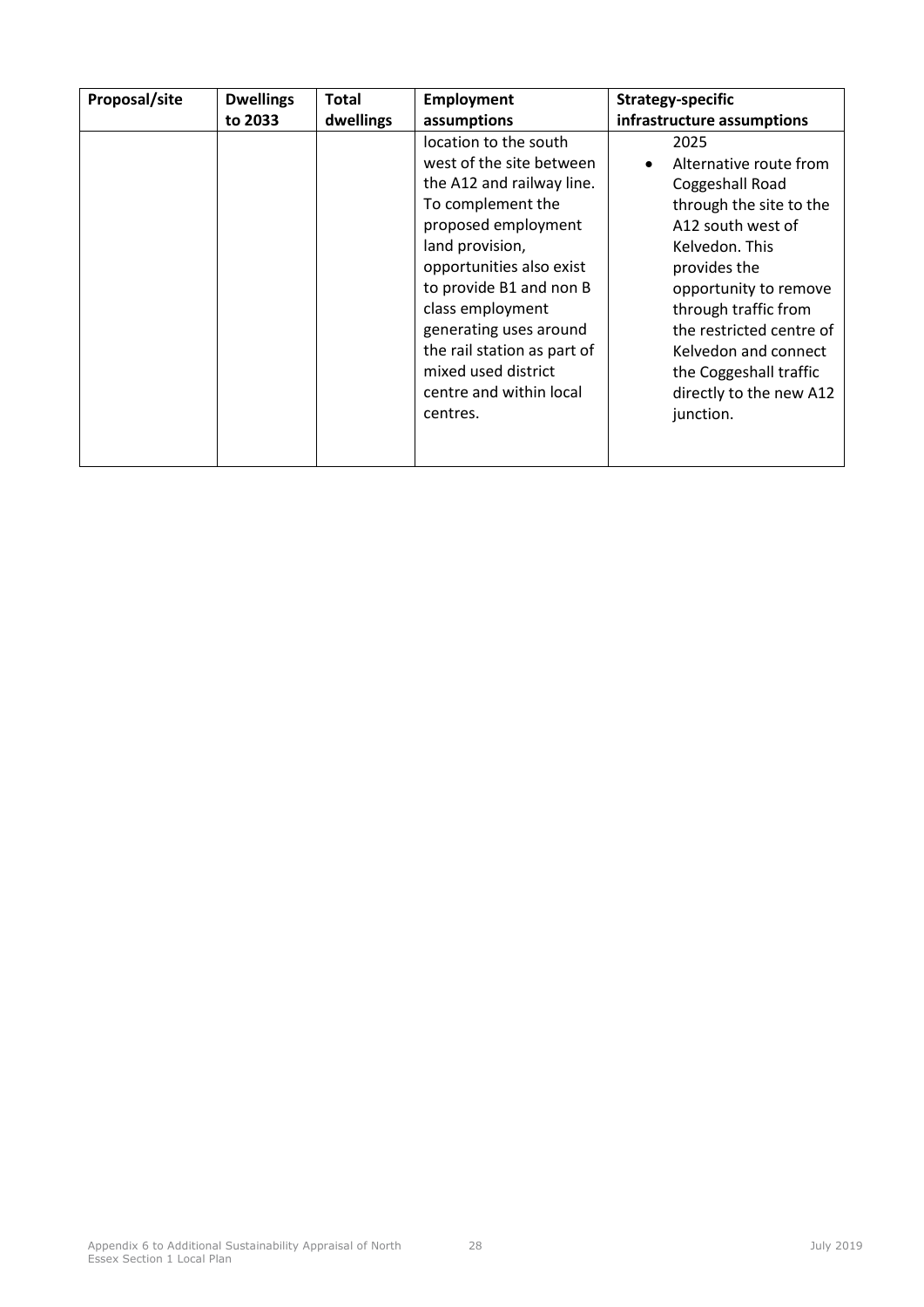### West 8: Halstead (SUE1) and proportionate growth

This option and the following three options, all involve development of one garden community alongside further proportionate growth. Each of the proposed garden communities to the west of Colchester that are included in the 'Sites to be included in Stage 2 Assessment' table are options (West 8, 9, 10 & 11). The Inspector asked for a range of garden community options to be appraised, including 1, 2 or more garden communities. As the housing requirement to the west of Colchester under Principle 3 is for approximately 5,000 dwellings in the plan period and one strategic site [i.e. at Halstead] is only realistically capable of delivering 2,500 dwellings in the plan period, the remaining development would be delivered through proportionate growth around existing settlements. The total dwellings for site SUE1 at Halstead reflects what the site promoter believes is achievable on the site, as set out in the viability and deliverability site information form.

The proportionate growth for other settlements west of Colchester follows the 'hierarchy-based' approach as explained under the West 2 option which, when compared to the 'percentage-based' approach (which spreads development very thinly across rural settlements) is considered to be the more sustainable approach. Where a strategic site is being proposed alongside proportionate hierarchy-based growth, the amount of development proposed under proportionate growth is set at half of what is proposed under option West 2. Essentially, this option would direct development to Halstead, Braintree and, to a lesser extent, Hatfield Peverel and would deliver approximately 5,500 homes which reflects, broadly the scale of growth required west of Colchester to meet housing needs in line with Principle 3.

| Proposal/site           | <b>Dwellings</b> | <b>Total</b> | <b>Employment</b>              | <b>Strategy-specific infrastructure</b> |
|-------------------------|------------------|--------------|--------------------------------|-----------------------------------------|
|                         | to 2033          | dwellings    | assumptions                    | assumptions                             |
| Land at Halstead        | 2,500            | 8,000        | Yes, please refer to           | <b>Full Halstead Bypass</b>             |
| [SUB1]                  |                  |              | accompanying note to           | Restore and restore                     |
| Land east of            | 2,500            | N/a          | site information               | dismantled railway                      |
| Braintree [SUE2]        |                  |              | form. The site provides        | <b>Colchester Road to</b>               |
|                         |                  |              | an opportunity to              | Tidings Hill as a new                   |
| <b>Hatfield Peverel</b> | 400              | N/a          | enhance accessibility to       | cycle and pedestrian                    |
|                         |                  |              | (and/or expand) the            | route.                                  |
|                         |                  |              | Bluebridge Industrial          | RTS links to Braintree<br>$\bullet$     |
|                         |                  |              | Estate. 2ha of                 | Town, Braintree                         |
|                         |                  |              | employment land                | Freeport, and                           |
|                         |                  |              | suggested.                     | Colchester                              |
|                         |                  |              |                                | Millennium slipways at<br>$\bullet$     |
|                         |                  |              | The proposals for the          | <b>Galleys Corner</b>                   |
|                         |                  |              | <b>Braintree site includes</b> | Roundabout are                          |
|                         |                  |              | the provision of a range       | required to provide                     |
|                         |                  |              | of leisure, employment         | additional capacity for                 |
|                         |                  |              | and retail uses to             | initial phases (funded                  |
|                         |                  |              | complement the                 | and expected to be                      |
|                         |                  |              | relocation of Braintree        | constructed June                        |
|                         |                  |              | Football Club to the site.     | 2020).                                  |
|                         |                  |              | 5ha of employment land         | New route of A120 to                    |
|                         |                  |              | suggested alongside            | provide a free-flow link                |
|                         |                  |              | 2,500 homes.                   | in place of the Galley's                |
|                         |                  |              |                                | Corner roundabout.                      |
|                         |                  |              | Smaller employment             | RIS funded A12                          |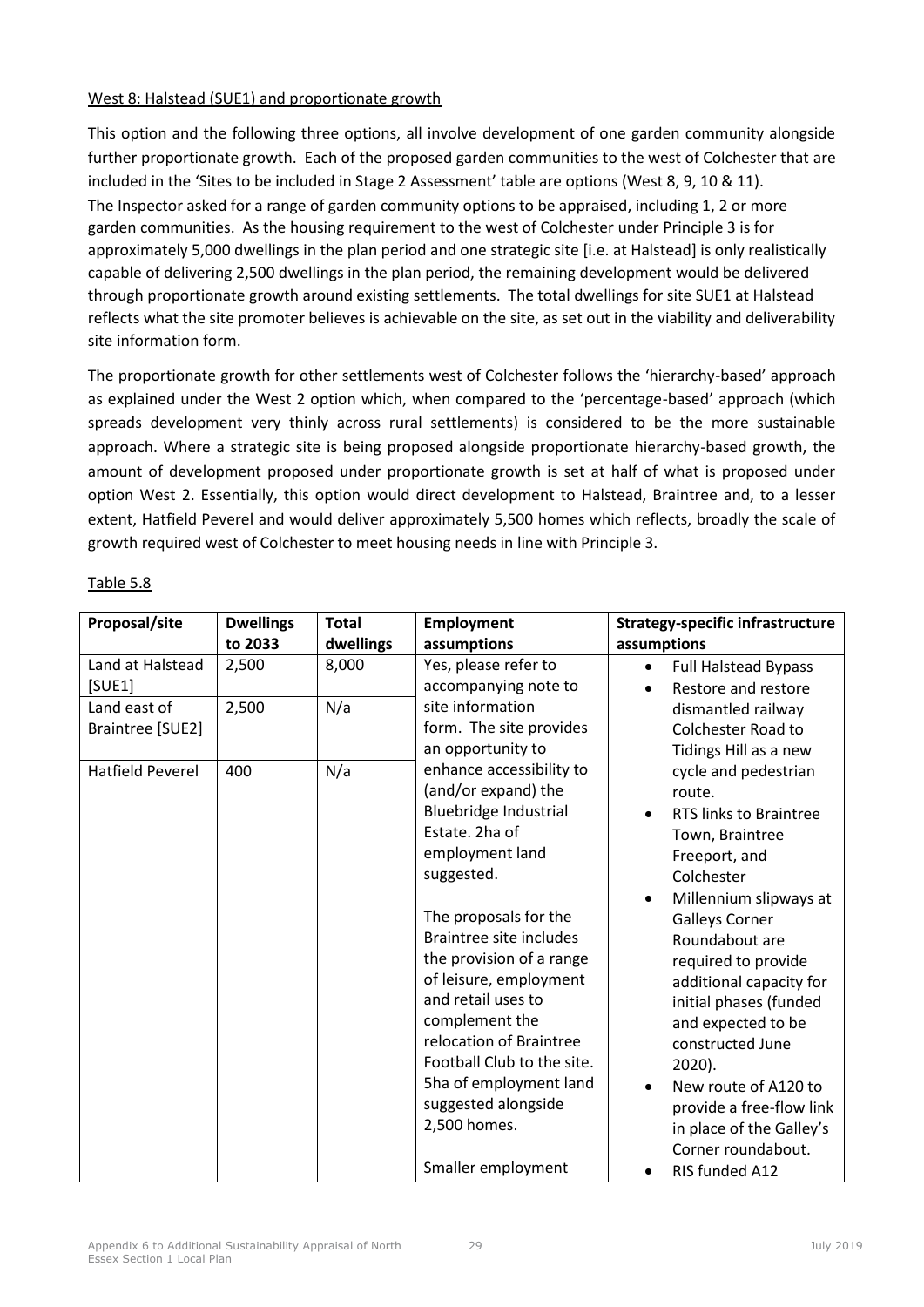|  | sites of around 1ha could<br>be delivered alongside<br>development at Hatfield | upgrading 2022 to<br>2025 |
|--|--------------------------------------------------------------------------------|---------------------------|
|  | Peverel.                                                                       |                           |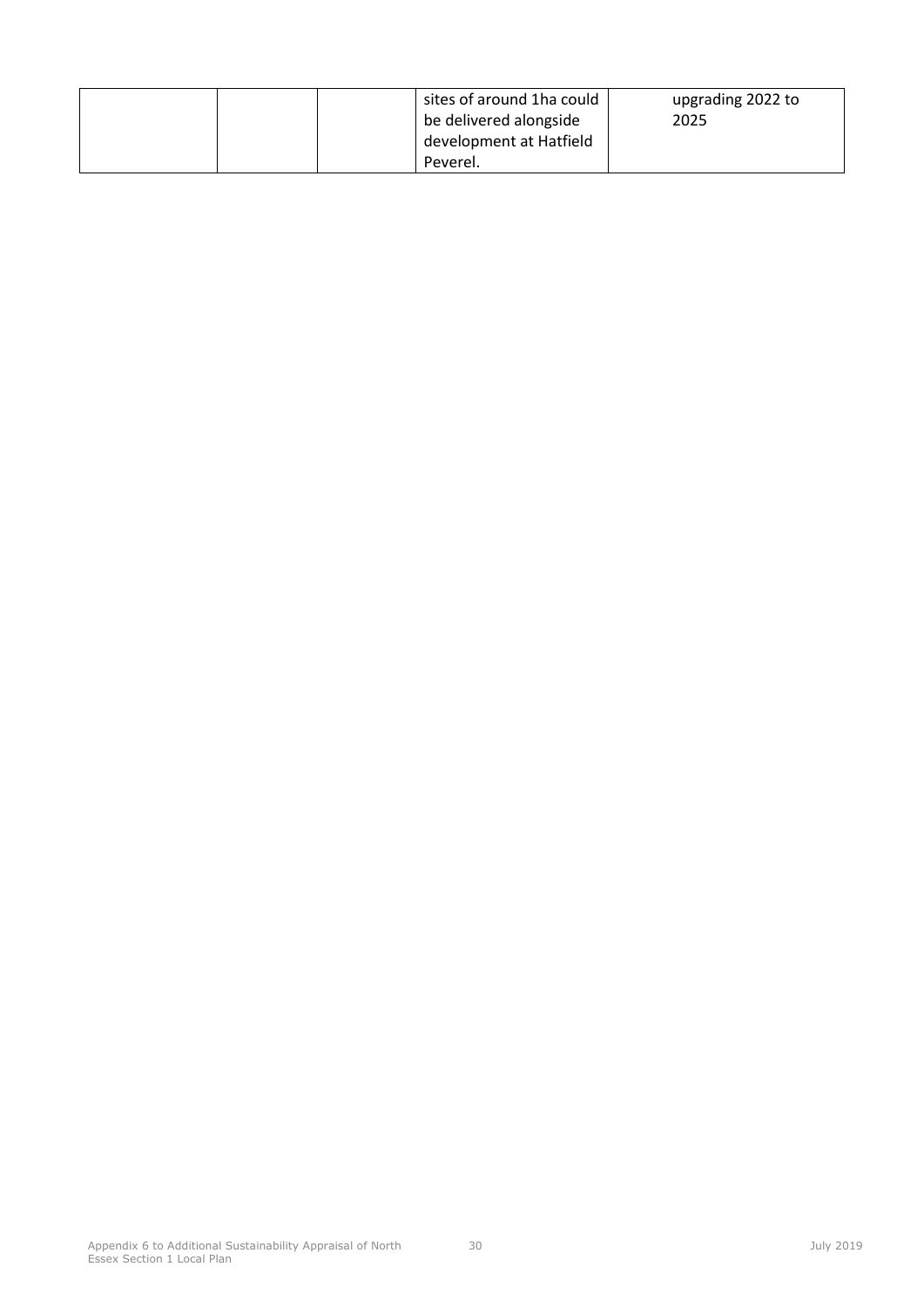## West 9: West of Braintree GC [NEAGC1] and proportionate growth

This option involves development of one garden community and proportionate growth. Each of the proposed garden communities to the west of Colchester that are included in the 'Sites to be included in Stage 2 Assessment' table are options (West 8, 9, 10 & 11).

The Inspector asked for a range of garden community options to be appraised, including 1, 2 or more garden communities. As the housing requirement to the west of Colchester is for approximately 5,000 dwellings in the plan period and the West of Braintree Garden Community is only capable of delivering 2,500 dwellings in the plan period, proportionate growth is also required under this option to make up the remainder. That remainder under this option is formed by applying half the development expected under the hierarchy based approach to proportionate growth as set out per West 2. The total dwellings figure, which is within the range in the Submission Local Plan, is taken from evidence in the North Essex Local Plan (Strategic) Section 1 Viability Assessment Update Report by Hyas Associates (June 2019).

The proportionate –hierarchy-based growth that would be delivered alongside the Garden Community would result in a strong focus of development around Braintree with major developments to the east and the west. This option could deliver around 6,000 homes which reflects, broadly the scale of growth required west of Colchester to meet housing needs in line with Principle 3.

| Proposal/site                            | <b>Dwellings</b> | <b>Total</b> | <b>Employment</b>                                                                                                                                                                                                                                                                                                                                                                                                                                                                                                   | <b>Strategy-specific</b>                                                                                                                                                                                                                                                                                                                                                                                                     |
|------------------------------------------|------------------|--------------|---------------------------------------------------------------------------------------------------------------------------------------------------------------------------------------------------------------------------------------------------------------------------------------------------------------------------------------------------------------------------------------------------------------------------------------------------------------------------------------------------------------------|------------------------------------------------------------------------------------------------------------------------------------------------------------------------------------------------------------------------------------------------------------------------------------------------------------------------------------------------------------------------------------------------------------------------------|
|                                          | to 2033          | dwellings    | assumptions                                                                                                                                                                                                                                                                                                                                                                                                                                                                                                         | infrastructure assumptions                                                                                                                                                                                                                                                                                                                                                                                                   |
| West of<br><b>Braintree GC</b><br>NEAGC1 | 2,500            | 10,000       | Evidence base document<br>entitled 'Reconciliation<br>of Cebr and Cambridge                                                                                                                                                                                                                                                                                                                                                                                                                                         | RTS links to Braintree<br>$\bullet$<br>Town, Braintree<br>Freeport and Stansted.                                                                                                                                                                                                                                                                                                                                             |
| Land east of<br>Braintree [SUE2]         | 2,500            | N/a          | Econometrics<br><b>Employment Scenarios</b><br>and Floorspace                                                                                                                                                                                                                                                                                                                                                                                                                                                       | RTS links to Braintree<br>$\bullet$<br>Town, Braintree<br>Freeport, and                                                                                                                                                                                                                                                                                                                                                      |
| <b>Hatfield Peverel</b><br>Halstead      | 400<br>(each)    | N/a          | Requirements for the<br>North Essex Garden<br>Communities - Cebr<br>note for the North Essex<br>Authorities recommends<br>employment land figures<br>for the Garden<br>Community proposals.<br>For West of Braintree, it<br>suggests approximately<br>9ha by 2033, 26ha by<br>2050 and 43ha by 2071.<br>Totally built out, it is<br>suggested that West of<br><b>Braintree will likely</b><br>deliver 43ha.<br>Smaller employment<br>sites of around 1ha could<br>be delivered alongside<br>development at Hatfield | Colchester<br>Millennium slipways at<br>$\bullet$<br><b>Galleys Corner</b><br>Roundabout are<br>required to provide<br>additional capacity for<br>initial phases (funded<br>and expected to be<br>constructed June<br>2020).<br>New route of A120 to<br>provide a free-flow link<br>in place of the Galley's<br>Corner roundabout.<br>RIS funded A12<br>$\bullet$<br>upgrading 2022 to<br>2025<br><b>Bypass for Halstead</b> |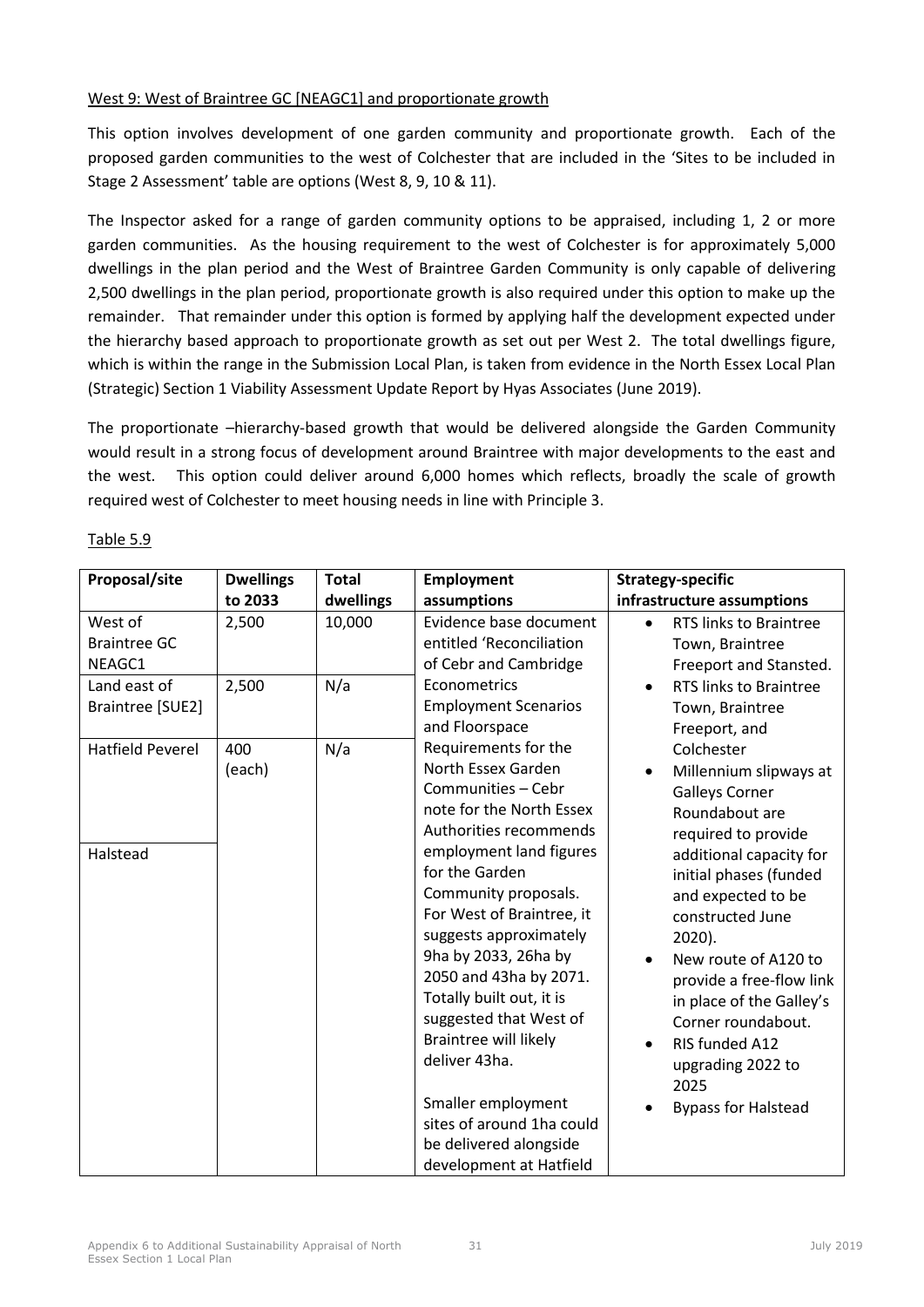| Proposal/site | <b>Dwellings</b> | Total     | Employment            | Strategy-specific          |
|---------------|------------------|-----------|-----------------------|----------------------------|
|               | to 2033          | dwellings | assumptions           | infrastructure assumptions |
|               |                  |           | Peverel and Halstead. |                            |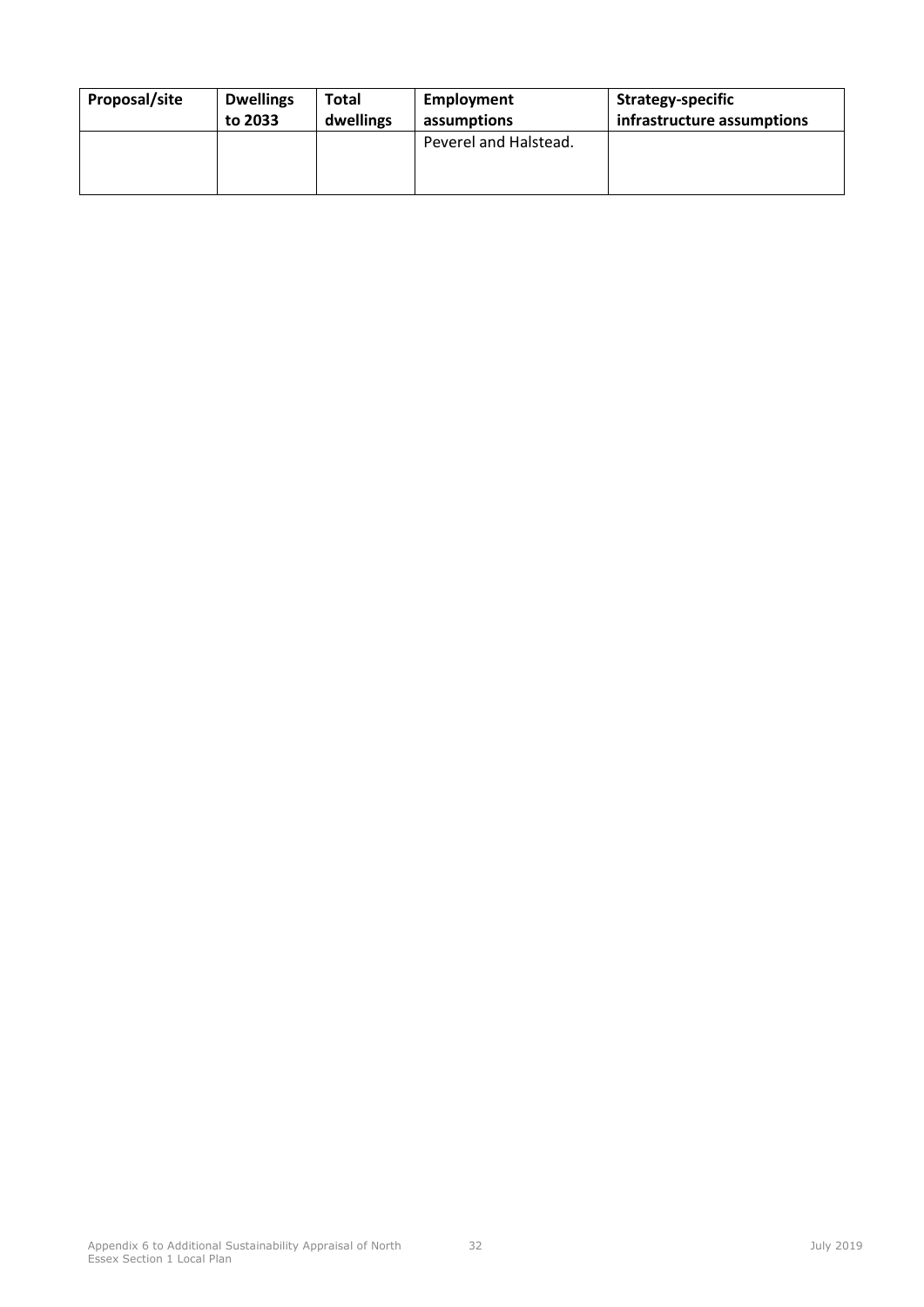### West 10: Colchester/ Braintree Borders garden community [NEAGC2] and proportionate growth

This option involves development of one garden community and proportionate growth. Each of the proposed garden communities to the west of Colchester that are included in the 'Sites to be included in Stage 2 Assessment' table are options (West 8, 9, 10 & 11).

The Inspector asked for a range of garden community options to be appraised, including 1, 2 or more garden communities. As the housing requirement to the west of Colchester is for approximately 5,000 dwellings in the plan period and the Colchester/Braintree Borders Garden Community is only capable of delivering 2,500 dwellings in the plan period, proportionate growth is also required under this option to make up the remainder. That remainder under this option is formed by applying half the development expected under the hierarchy based approach to proportionate growth as set out per West 2. The total dwellings figure, which is within the range in the Submission Local Plan, is taken from evidence in the North Essex Local Plan (Strategic) Section 1 Viability Assessment Update Report by Hyas Associates (June 2019).

| Proposal/site           | <b>Dwellings</b> | <b>Total</b> | <b>Employment assumptions</b>   | <b>Strategy-specific</b>   |
|-------------------------|------------------|--------------|---------------------------------|----------------------------|
|                         | to 2033          | dwellings    |                                 | infrastructure assumptions |
| Colchester/             | 2,500            | 21,000       | Evidence base document          | RTS links to Braintree     |
| <b>Braintree</b>        |                  |              | entitled 'Reconciliation of     | Town, Braintree            |
| Borders garden          |                  |              | <b>Cebr and Cambridge</b>       | Freeport and               |
| community               |                  |              | <b>Econometrics Employment</b>  | Stansted                   |
| NEAGC2                  |                  |              | Scenarios and Floorspace        | RTS links to               |
| Land east of            | 2,500            | N/a          | Requirements for the North      | Colchester and             |
| Braintree [SUE2]        |                  |              | <b>Essex Garden Communities</b> | Braintree, with            |
|                         |                  |              | - Cebr note for the North       | potential to link to       |
| <b>Hatfield Peverel</b> | 400              | N/a          | <b>Essex Authorities</b>        | <b>London Stansted</b>     |
|                         | (each)           |              | recommends employment           | Airport.                   |
|                         |                  |              | land figures for the Garden     | Strategic                  |
|                         |                  |              | Community proposals. For        | improvements to            |
|                         |                  |              | the Colchester/Braintree        | Marks Tey Railway          |
| Halstead                |                  |              | Borders, it suggests 4ha by     | Station.                   |
|                         |                  |              | 2033, 19ha by 2050 and          | New junctions.             |
|                         |                  |              | 37ha by 2071. Totally built     | Widening, and              |
|                         |                  |              | out, it is suggested that the   | rerouting of A12.          |
|                         |                  |              | scheme will likely deliver      | Millennium slipways        |
|                         |                  |              | 37ha. The proposals for         | at Galleys Corner          |
|                         |                  |              | the Braintree site includes     | Roundabout are             |
|                         |                  |              | the provision of a range of     | required to provide        |
|                         |                  |              | leisure, employment and         | additional capacity        |
|                         |                  |              | retail uses to complement       | for initial phases         |
|                         |                  |              | the relocation of Braintree     | (funded and expected       |
|                         |                  |              | Football Club to the site.      | to be constructed          |
|                         |                  |              | 5ha of employment land          | June 2020).                |
|                         |                  |              | suggested alongside 2,500       | New route of A120 to       |
|                         |                  |              | homes.                          | provide a free-flow        |
|                         |                  |              |                                 | link in place of the       |
|                         |                  |              | Smaller employment sites        | Galley's Corner            |
|                         |                  |              | of around 1ha could be          | roundabout.                |
|                         |                  |              | delivered alongside             | RIS funded A12             |
|                         |                  |              | development at Hatfield         | upgrading 2022 to          |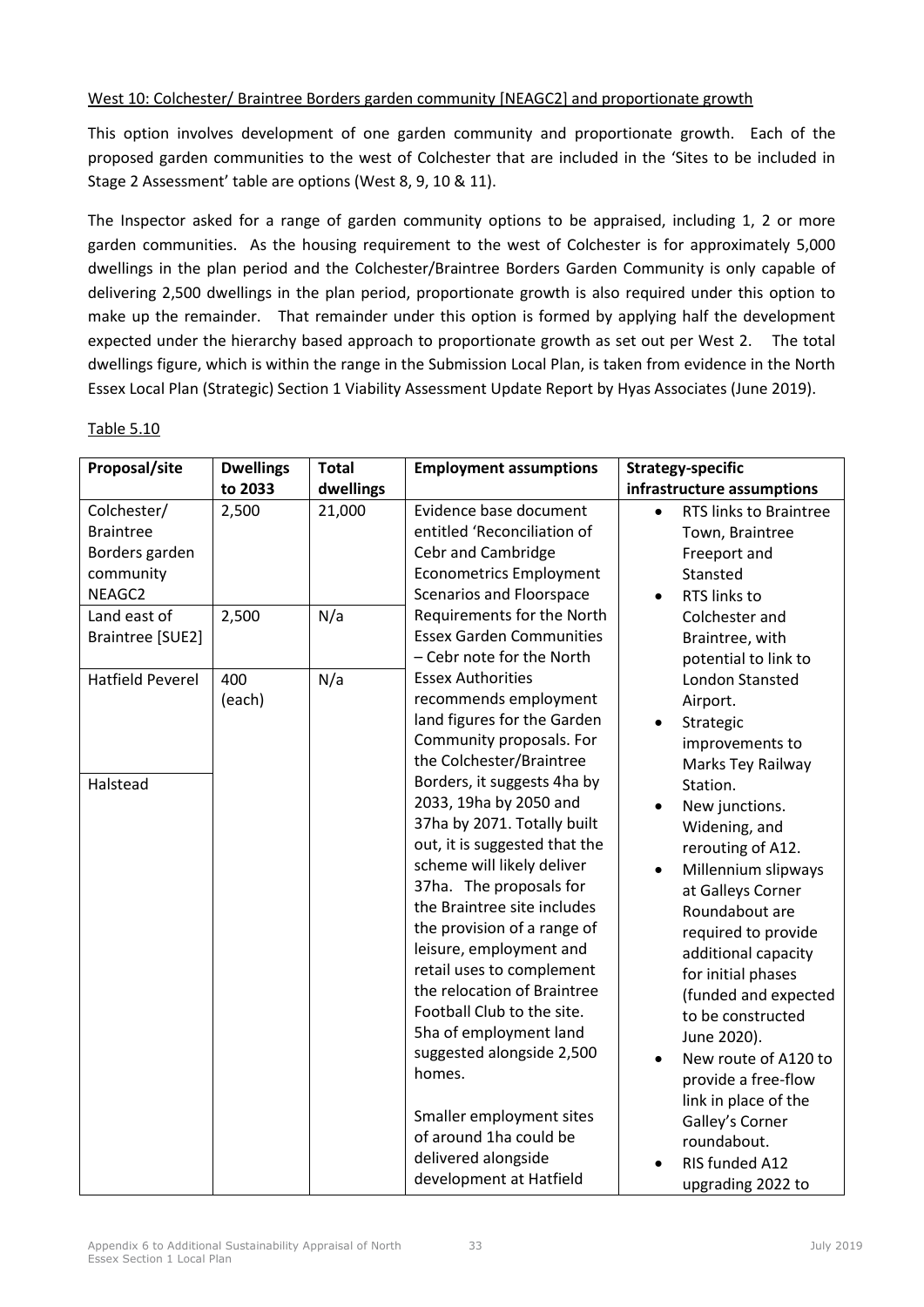| Proposal/site | <b>Dwellings</b><br>to 2033 | Total<br>dwellings | <b>Employment assumptions</b> | <b>Strategy-specific</b><br>infrastructure assumptions |
|---------------|-----------------------------|--------------------|-------------------------------|--------------------------------------------------------|
|               |                             |                    | Peverel and Halstead.         | 2025<br><b>Bypass for Halstead</b>                     |
|               |                             |                    |                               |                                                        |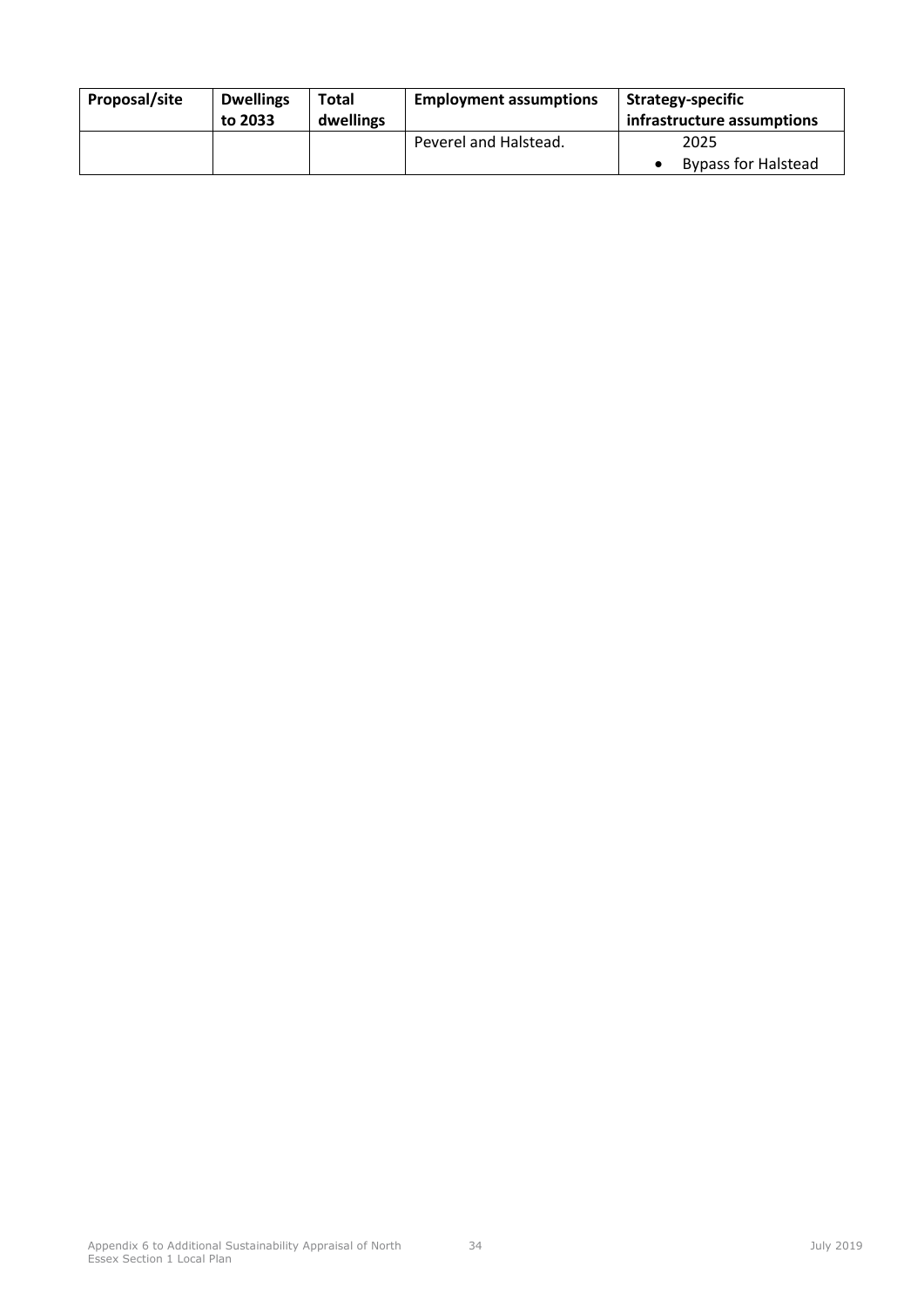### West 11: Monks Wood [ALTGC3] and proportionate growth

This option involves development of one garden community and proportionate growth. Each of the proposed garden communities to the west of Colchester that are included in the 'Sites to be included in Stage 2 Assessment' table are options (West 8, 9, 10 & 11).

The Inspector asked for a range of garden community options to be appraised, including 1, 2 or more garden communities. As the housing requirement to the west of Colchester is for approximately 5,000 dwellings in the plan period and the Monks Wood development is considered capable of delivering 2,500 dwellings in the plan period, proportionate growth is also required under this option to make up the remainder. That remainder under this option is formed by applying half the development expected under the hierarchy based approach to proportionate growth as set out per West 2. The total dwellings reflect what the site promoter believes is achievable on the site, as set out in the viability and deliverability site information form.

| Proposal/site                       | <b>Dwellings</b><br>to 2033 | <b>Total</b><br>dwellings | <b>Employment assumptions</b>                                                                                                                                                                                                                                                                                                                                                                                                                                                                                                                                                                                                              | <b>Strategy-specific</b><br>infrastructure assumptions                                                                                                                                                                                                                                                                                                                                                                                                                                                                              |
|-------------------------------------|-----------------------------|---------------------------|--------------------------------------------------------------------------------------------------------------------------------------------------------------------------------------------------------------------------------------------------------------------------------------------------------------------------------------------------------------------------------------------------------------------------------------------------------------------------------------------------------------------------------------------------------------------------------------------------------------------------------------------|-------------------------------------------------------------------------------------------------------------------------------------------------------------------------------------------------------------------------------------------------------------------------------------------------------------------------------------------------------------------------------------------------------------------------------------------------------------------------------------------------------------------------------------|
| Monks Wood<br>ALTGC3                | 2,000                       | 5,500                     | 25h.2a for B 'uses' has<br>been identified in the<br>master plan /land use                                                                                                                                                                                                                                                                                                                                                                                                                                                                                                                                                                 | RTS links to Braintree<br>Town, Braintree<br>Freeport and                                                                                                                                                                                                                                                                                                                                                                                                                                                                           |
| Land east of<br>Braintree [SUE2]    | 2,500                       | N/a                       | budget plan that<br>underpins the Alder King<br><b>Viability Report for Monks</b>                                                                                                                                                                                                                                                                                                                                                                                                                                                                                                                                                          | Colchester<br>Sustainable transport<br>link to Kelvedon                                                                                                                                                                                                                                                                                                                                                                                                                                                                             |
| <b>Hatfield Peverel</b><br>Halstead | 400<br>(each)               | N/a                       | Wood (March 2019) at<br>5,500 homes. Estimated<br>that 11ha would be<br>delivered in the plan<br>period up to 2033.<br>Likewise, 16.2ha has been<br>identified for Retail<br>/District/Local Centre 'A'<br>uses. Upper floors can<br>provide alternative or<br>additional B1 space to that<br>within the 25.2ha referred<br>to above.<br>The proposals for the<br>Braintree site includes the<br>provision of a range of<br>leisure, employment and<br>retail uses to complement<br>the relocation of Braintree<br>Football Club to the site.<br>5ha of employment land<br>suggested alongside 2,500<br>homes.<br>Smaller employment sites | Station<br>Realignment and<br>upgrading of A120<br>route and junctions to<br>accommodate traffic<br>generated.<br>Millennium slipways at<br><b>Galleys Corner</b><br>Roundabout are<br>required to provide<br>additional capacity for<br>initial phases (funded<br>and expected to be<br>constructed June<br>$2020$ ).<br>New route of A120 to<br>$\bullet$<br>provide a free-flow link<br>in place of the Galley's<br>Corner roundabout.<br>RIS funded A12<br>$\bullet$<br>upgrading 2022 to<br>2025<br><b>Bypass for Halstead</b> |
|                                     |                             |                           | of around 1ha could be                                                                                                                                                                                                                                                                                                                                                                                                                                                                                                                                                                                                                     |                                                                                                                                                                                                                                                                                                                                                                                                                                                                                                                                     |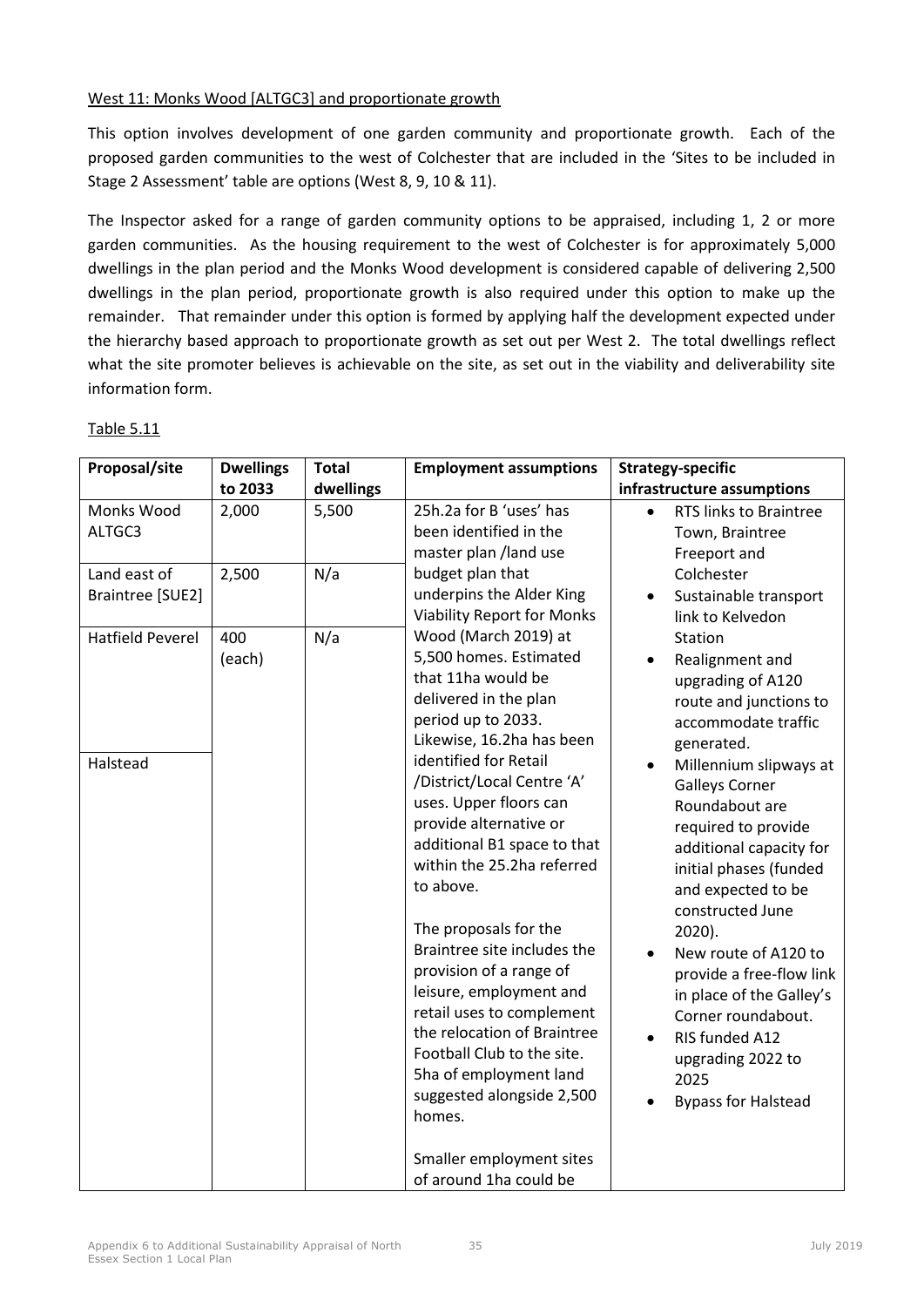| Proposal/site | <b>Dwellings</b><br>to 2033 | <b>Total</b><br>dwellings | <b>Employment assumptions</b> | Strategy-specific<br>infrastructure assumptions |
|---------------|-----------------------------|---------------------------|-------------------------------|-------------------------------------------------|
|               |                             |                           | delivered alongside           |                                                 |
|               |                             |                           | development at Hatfield       |                                                 |
|               |                             |                           | Peverel and Halstead.         |                                                 |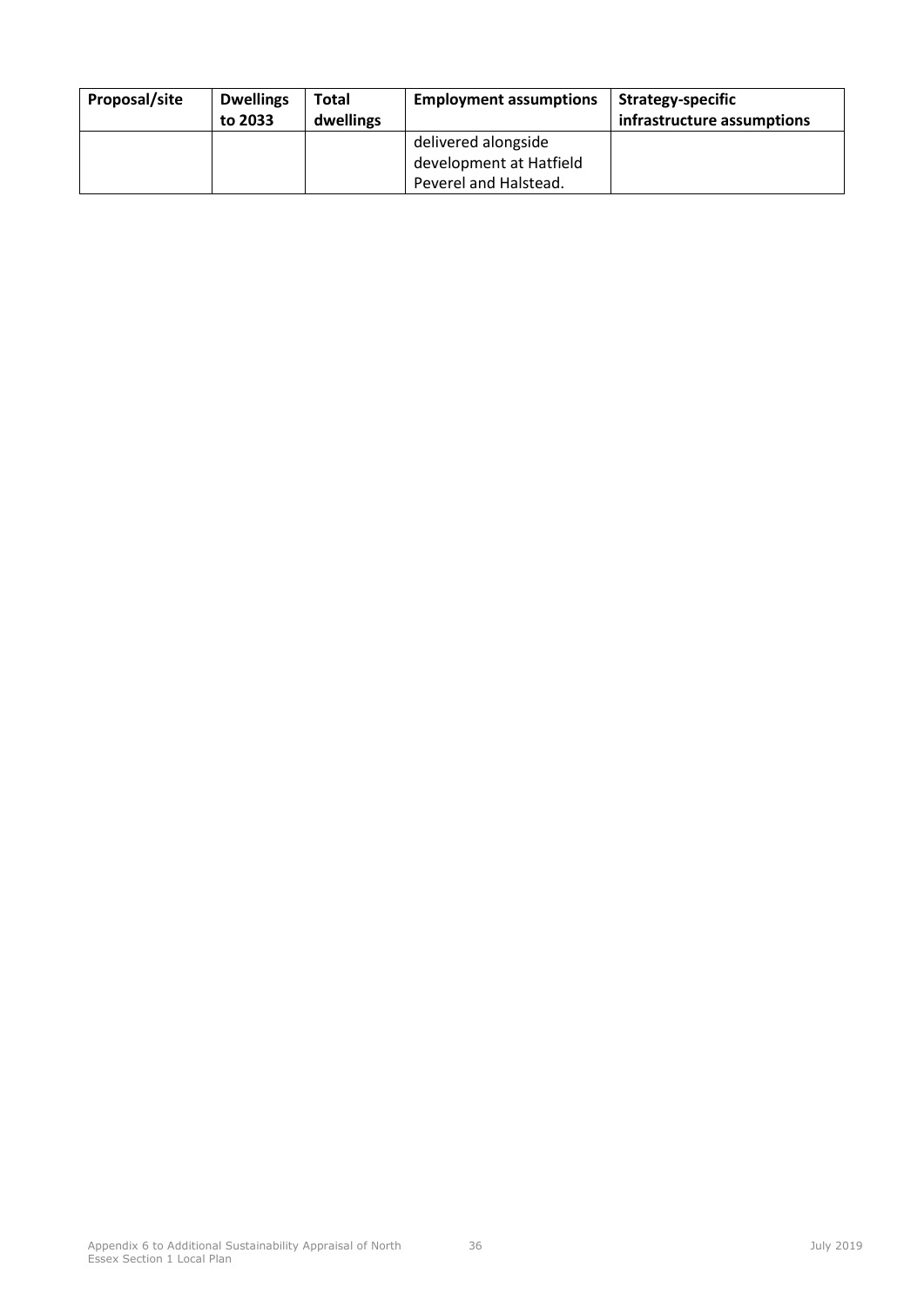#### East 1: Proportionate (percentage-based) growth

For the area east of Colchester, the percentage-based proportionate approach to growth (explained in more detail under West 1 above) would generate the need for additional housing allocations in the following locations:

| Proposal/site        | <b>Dwellings</b> | <b>Total</b> | <b>Employment assumptions</b>    | <b>Strategy-specific</b>                             |
|----------------------|------------------|--------------|----------------------------------|------------------------------------------------------|
|                      | to 2033          | dwellings    |                                  | infrastructure                                       |
|                      |                  |              |                                  | assumptions                                          |
| Clacton              | 1,000-2,000      | N/a          | <b>Existing employment</b>       | The link road currently                              |
|                      |                  |              | allocations in Section 2         | proposed for north                                   |
| Harwich              | 500-999          | N/a          | Local Plans to be retained       | Clacton as part of the                               |
| Frinton/Walton       | (each)           |              | and possibly expanded. The       | <b>Hartley Gardens Strategic</b>                     |
|                      |                  |              | Section 2 Local Plan for         | Development in                                       |
| Brightlingsea        | 300-499          | N/a          | Tendring already includes a      | Tendring's Section 2                                 |
|                      |                  |              | significant over-allocation      | Local Plan would need to                             |
| West Mersea          | 200-299          | N/a          | of employment land to            | be funded and brought                                |
| Wivenhoe             | (each)           |              | bring choice to the market.      | forward early to enable                              |
|                      |                  |              | <b>Employment land proposals</b> | the rate of development                              |
|                      |                  |              | for Clacton and Harwich in       | to be accelerated and to                             |
| St. Osyth            | 100-199          | N/a          | particular would have to be      | enable the additional                                |
| Thorrington          | (each)           |              | brought forward at an            | 1,000-2,000 homes to be                              |
|                      |                  |              | accelerated rate to support      | delivered before 2033.                               |
| Little Clacton       |                  |              | additional housing growth        |                                                      |
| Dedham               | 50-99            | N/a          | proposed under this              | Increased development                                |
| Ardleigh             | (each)           |              | scenario.                        | around Tendring's coastal                            |
| <b>Bradfield</b>     |                  |              |                                  | towns would also require                             |
| Kirby-le-Soken       |                  |              | Some of the other                | the £1million upgrade to                             |
| Little Oakley        |                  |              | additional developments          | the A133/A120                                        |
| Dedham Heath         |                  |              | might be accompanied by a        | roundabout at Frating to                             |
|                      |                  |              | range of new small               | be undertaken early                                  |
| Abberton and         |                  |              | employment areas or              | within the current plan                              |
| Langenhoe            | 10-49            | N/a          | expansion of existing areas.     | period.                                              |
| <b>Boxted</b>        | (each)           |              |                                  |                                                      |
| Beaumont-Cum-        |                  |              |                                  | Generally, infrastructure<br>proposed as a result of |
| Moze                 |                  |              |                                  | proposals in the Section 2                           |
| <b>Great Bromley</b> |                  |              |                                  | Local Plans to be retained                           |
| <b>Great Holland</b> |                  |              |                                  | and, where necessary,                                |
| Little Bentley       |                  |              |                                  | expanded or accelerated.                             |
| Little Bromley       |                  |              |                                  |                                                      |
| Ramsey Village       |                  |              |                                  | The thinner spread of                                |
| Tendring             |                  |              |                                  | additional growth across                             |
| Wix                  |                  |              |                                  | the smaller villages,                                |
| Wrabness             |                  |              |                                  | would result in numerous                             |
|                      |                  |              |                                  | developments of                                      |
| East Mersea          |                  |              |                                  | insufficient scale to                                |
| Fingringhoe          |                  |              |                                  | accommodate new                                      |
|                      |                  |              |                                  | facilities such as schools                           |
|                      |                  |              |                                  | or health centres. Such                              |

| n<br>ı<br>Н. |  |
|--------------|--|
|              |  |

infrastructure might need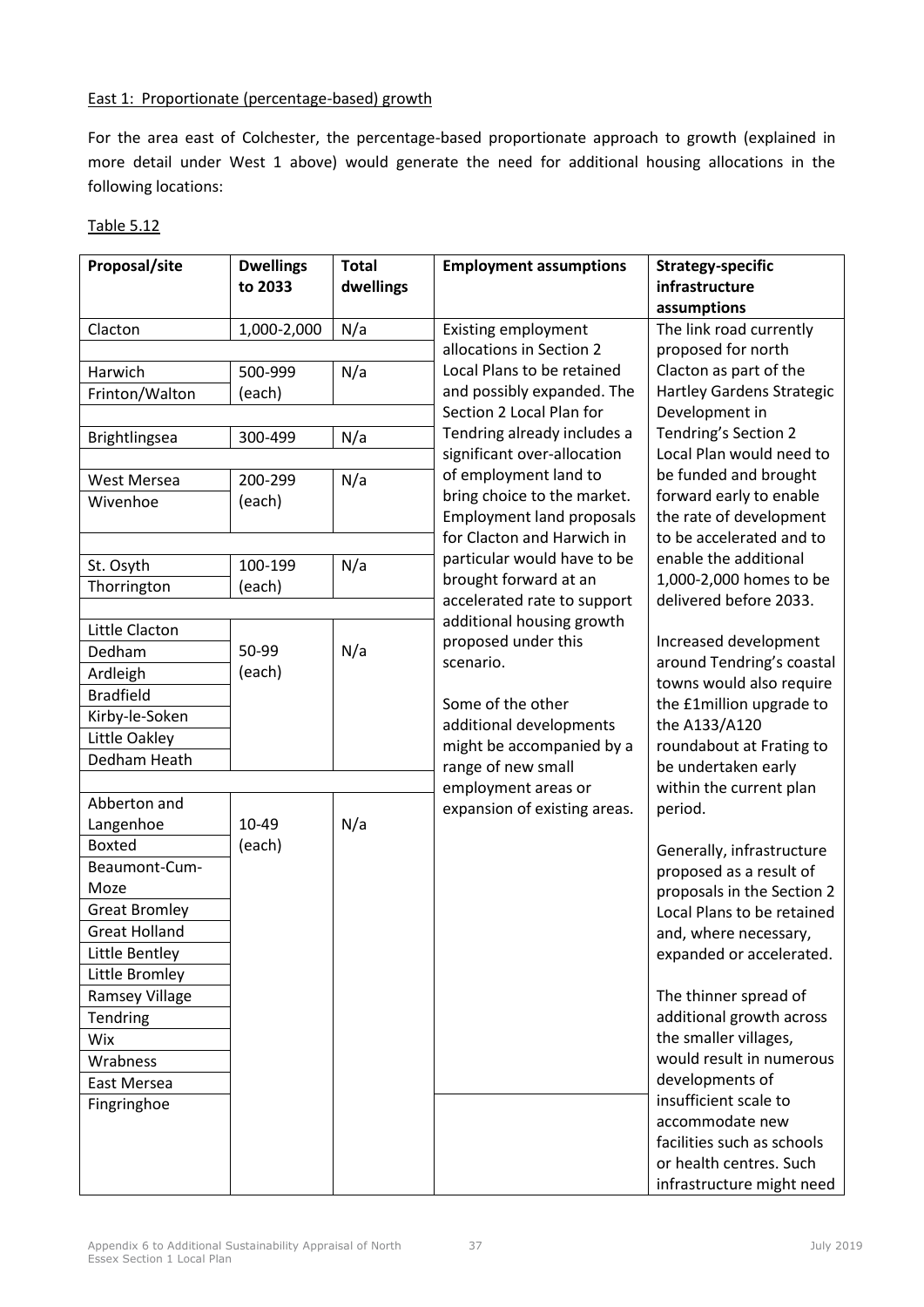| Proposal/site | <b>Dwellings</b><br>to 2033 | <b>Total</b><br>dwellings | <b>Employment assumptions</b> | <b>Strategy-specific</b><br>infrastructure                                                                                                                                                                        |
|---------------|-----------------------------|---------------------------|-------------------------------|-------------------------------------------------------------------------------------------------------------------------------------------------------------------------------------------------------------------|
|               |                             |                           |                               | assumptions                                                                                                                                                                                                       |
|               |                             |                           |                               | to be delivered through<br>pooled financial<br>contributions towards<br>expanding existing<br>facilities or delivering<br>new shared facilities for<br>which land would need<br>to be identified and<br>acquired. |

Under this percentage-based approach to proportionate growth, settlements to the east of Colchester would be delivering approximately 5,000 additional dwellings which is significantly above the 2,500 level proposed in the current Colchester/Tendring Garden Community and the proportion of growth that might be expected in applying principle 3. That said, the level of additional development is not wholly unreasonable in the context of the overall housing need – although a shift to the east does bring about questions over the ability for lower-value areas such as Clacton and Harwich to generate sufficient market demand to deliver the additional growth and also the environmental impacts of directing growth towards more sensitive locations on the coast. Because many of the rural settlements to the east of Colchester are already expected to deliver their fair share of growth through existing proposals, the focus for additional development under this option would indeed be on settlements around the coast, both in Tendring and in Colchester.

In the Section 2 Local Plan for Tendring, a significant amount of land around Clacton is already earmarked for new development and would be capable, in physical terms, of accommodating 1,000 to 2,000 additional homes – however the Section 2 plan makes conservative assumptions about how much development is realistically achievable on those sites within the plan period to 2033 and thus much of the strategic growth that is currently expected to take place beyond 2033 would somehow need to be accelerated under this scenario to achieve higher built-out rates in the period up to 2033. Key road infrastructure projects in north Clacton and on the A133 at Frating would need to be delivered early to enable an accelerated rate of development.

The other coastal towns that would be affected by this growth scenario would be Harwich, Frinton/Walton, Brightlingsea West Mersea and Wivenhoe – all of which are environmentally sensitive in landscape and ecological terms (with close proximity to the European Designated sites) and physically constrained by the coast and peripheral locations. Brightlingsea and West Mersea are both served only by one road in and out with no rail services and an infrequent bus service. Wivenhoe is the subject of an adopted Neighbourhood Plan which limits the contribution of additional development it could make within the plan period to 2033.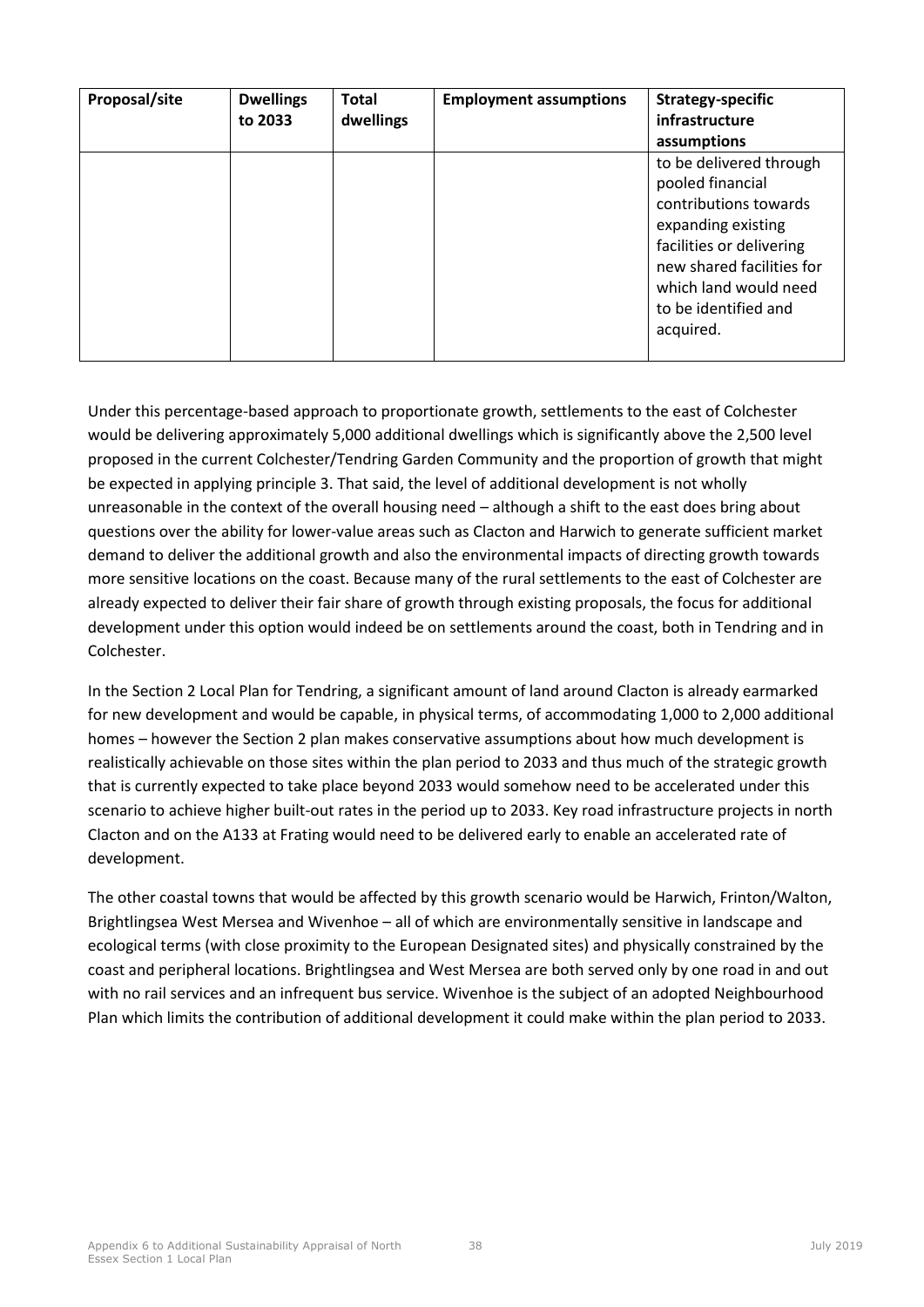## East 2: Proportionate (hierarchy-based) growth

For the area east of Colchester, the hierarchy-based growth scenario would only deliver around 1,500 homes against the 2,500 proposed at the Tendring/Colchester Garden Community.

| Proposal/site  | <b>Dwellings</b> | <b>Total</b> | <b>Employment assumptions</b>   | Strategy-specific            |
|----------------|------------------|--------------|---------------------------------|------------------------------|
|                | to 2033          | dwellings    |                                 | infrastructure assumptions   |
| Brightlingsea  | 900-1,000        | N/a          | <b>Existing Section 2 Local</b> | Major transport              |
| Harwich        | 300-400          | N/a          | Plan allocations for the        | infrastructure               |
| Frinton/Walton | 100-299          | N/a          | Harwich area would need         | improvement for              |
|                |                  |              | to deliver faster than          | Brightlingsea would be       |
|                |                  |              | currently anticipated.          | required to enable it to     |
|                |                  |              | Additional employment           | accommodate such a high      |
|                |                  |              | land circa 3-4ha would be       | level of additional          |
|                |                  |              | required at Brightlingsea       | development and this         |
|                |                  |              | to achieve a level of self-     | might involve re-opening     |
|                |                  |              | containment - particularly      | the historic railway line to |
|                |                  |              | given the town's transport      | Wivenhoe or constructing a   |
|                |                  |              | limitations.                    | second access road to the    |
|                |                  |              |                                 | town.                        |
|                |                  |              |                                 |                              |

## Table 5.13

This approach would only deliver around 1,500 additional homes in the area east of Colchester which is lower than the 2,500 that would be expected when applying Principle 3 and what is proposed at the proposed Tendring/Colchester Borders Garden Community.

Brightlingsea is the settlement that would be most greatly affected because it is town in the settlement hierarchy but one where growth has been limited due to its significant physical and environmental constraints and because of its limited transport network. A development of some 900-1,000 homes in this location would require the development of greenfield sites that are sensitive in landscape terms and within close proximity to the Colne Estuary which is an internationally designated wildlife site. It would also bring into question the adequacy of the current transport provision which is limited to a single road (the B1029) in and out of the town, a limited bus service and no rail provision. The re-opening of the historic branch line between Brightlingsea and Wivenhoe would be a popular choice, but would be extremely expensive in relation to the scale of development being proposed and the necessary engineering works would no doubt bring great disturbance to the Colne Estuary wildlife. Similarly the construction of a new road into Brightlingsea would be cost prohibitive and environmentally damaging – when weighed up against the amount of housing that would realistically be achieved.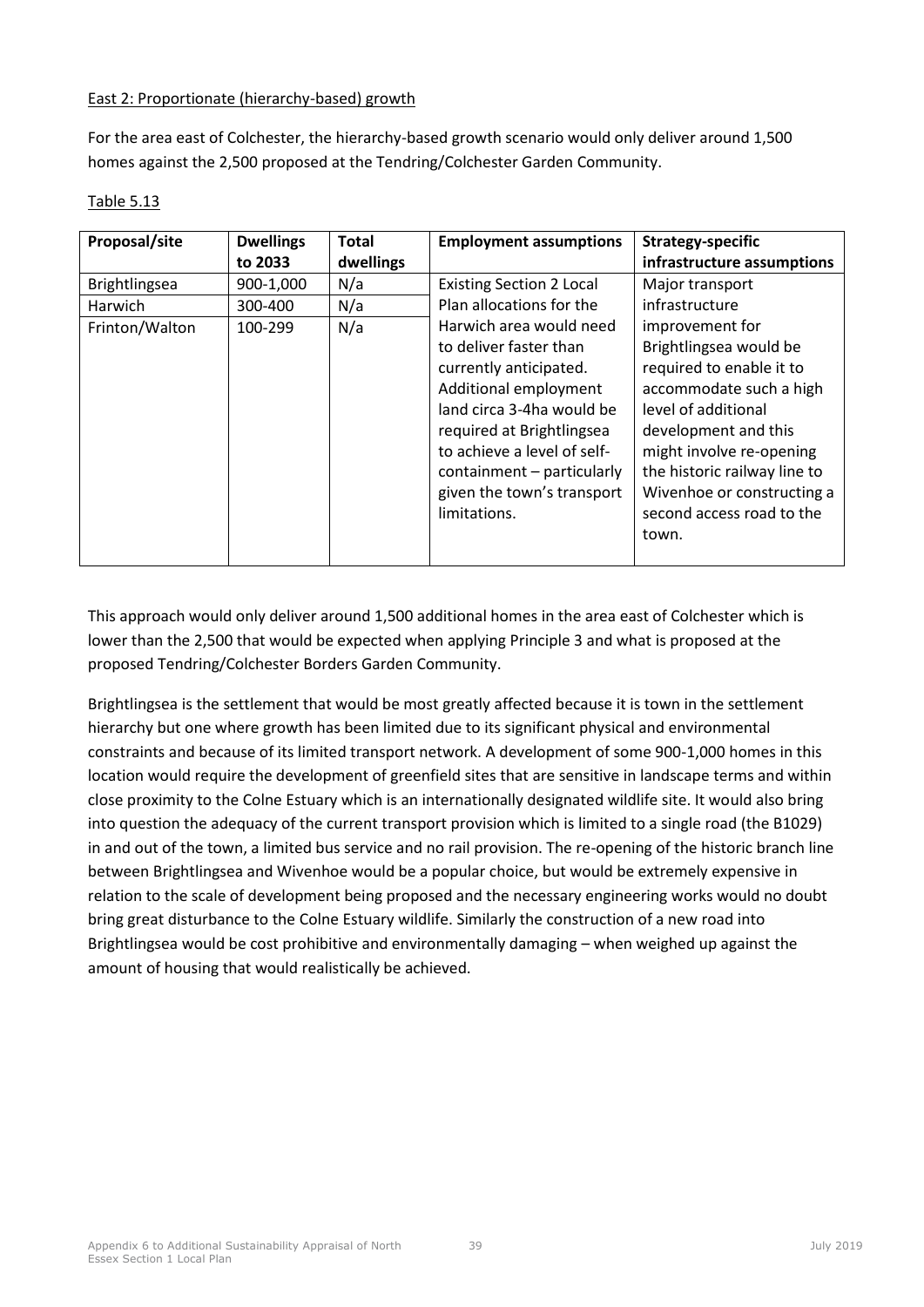### East 3: Tendring Colchester Borders GC [NEAGC 3]

This option reflects what is already included in the submitted Section 1 Local Plan with development at a Garden Community, east of Colchester. In the submitted plan, this Garden Community is expected to deliver 2,500 new homes within the remainder of the plan period to 2033. In terms of overall dwelling capacity, the Tendring Colchester boarders garden community proposal will deliver 7,500 dwellings which is within the range in the Submission Local Plan and taken from evidence in the North Essex Local Plan (Strategic) Section 1 Viability Assessment Update (DRAFT) (Hyas Associates Ltd, May 2019) report and thus reflects the most up to date position.

| Proposal/site                                   | <b>Dwellings</b><br>to 2033 | <b>Total</b><br>dwellings | <b>Employment assumptions</b>                                                                                                                                                                                                                                                                                                                                                                                                                                                                                                                                                 | <b>Strategy-specific</b><br>infrastructure<br>assumptions                                                                                                                            |
|-------------------------------------------------|-----------------------------|---------------------------|-------------------------------------------------------------------------------------------------------------------------------------------------------------------------------------------------------------------------------------------------------------------------------------------------------------------------------------------------------------------------------------------------------------------------------------------------------------------------------------------------------------------------------------------------------------------------------|--------------------------------------------------------------------------------------------------------------------------------------------------------------------------------------|
| Tendring/<br>Colchester<br>Borders GC<br>NEAGC3 | 2,500                       | 7,500                     | Evidence base document<br>entitled 'Reconciliation of<br>Cebr and Cambridge<br><b>Econometrics Employment</b><br>Scenarios and Floorspace<br>Requirements for the North<br>Essex Garden Communities -<br>Cebr note for the North<br><b>Essex Authorities</b><br>recommends employment<br>land figures for the Garden<br>Community proposals. For<br>the Tendring/Colchester<br>Borders Garden Community,<br>it suggests approximately<br>7ha by 2033, 21ha by 2050<br>and 25ha by 2071. Totally<br>built out, it is suggested that<br>the scheme will likely deliver<br>21ha. | RTS links to<br>$\bullet$<br><b>Colchester Town</b><br>with potential to<br>link to Braintree<br>and London<br>Stansted Airport.<br>A120 to A133 link<br>road with new<br>junctions. |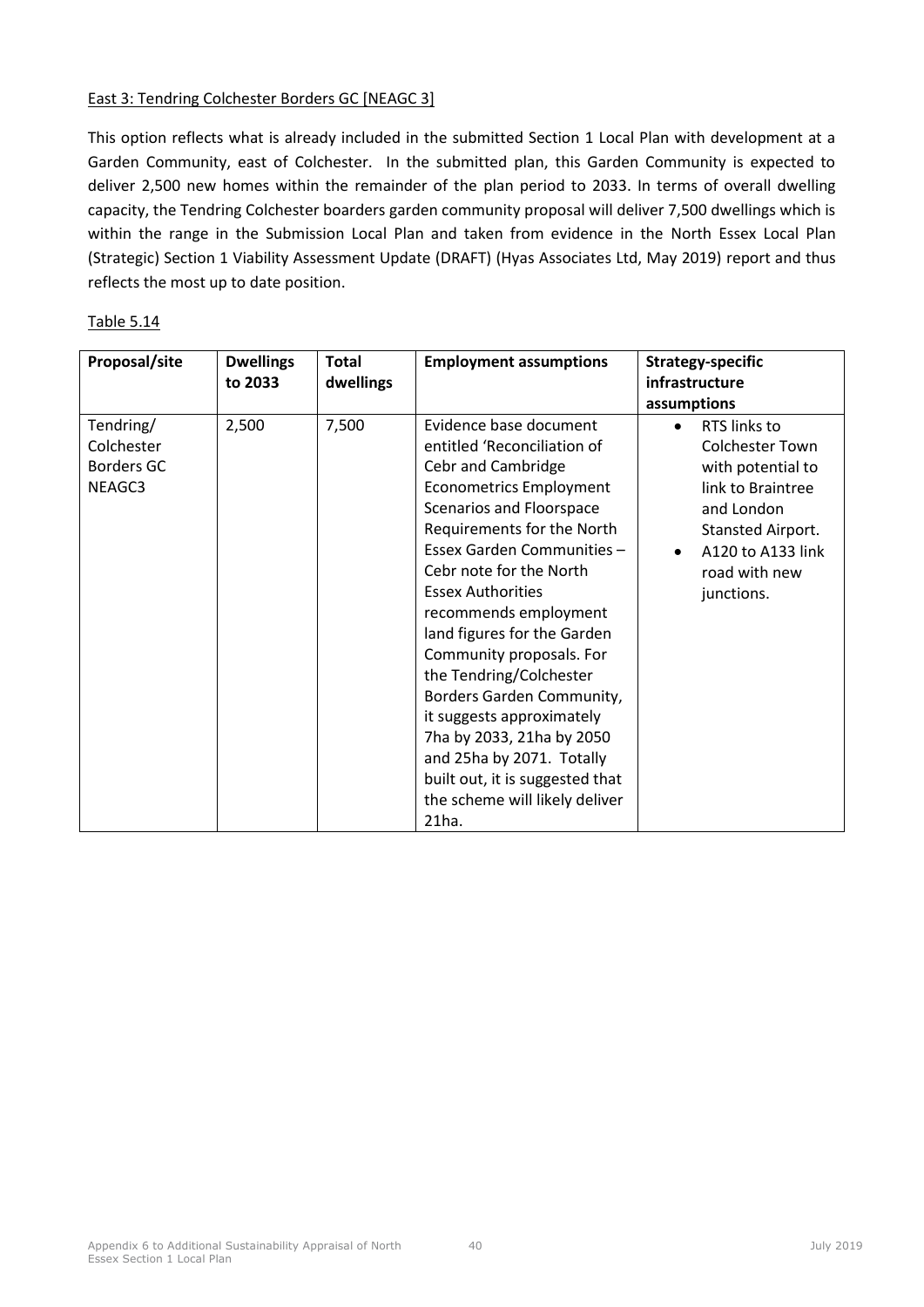## East 4: Colchester North-East Urban Extension [ALTGC 7]

Under this option, there would be no stand-alone Garden Community to the east of Colchester at all. This non-Garden Community option would be different to the proportionate growth scenarios in that it would involve targeted growth in the form of a strategic urban extension to the north-east of Colchester. This site could deliver 2,500 dwellings within the plan period and an additional 1,500 dwellings beyond the plan period.

Traditionally growth has been delivered across the NEAs through planned urban extensions to larger settlements, this option is a continuation of this approach. Whilst the Inspector did not specifically request that non-garden community options are appraised as part of the Additional SA, the NEAs consider that the appraisal and consideration of urban extensions as a spatial strategy option will provide a useful comparison to the options involving garden communities. This site has been selected as an option as it is being actively promoted and is effectively an urban extension to north-east Colchester.

| Proposal/site                       | <b>Dwellings</b> | <b>Total</b> | <b>Employment</b>                                                                                                                                          | <b>Strategy-specific</b>                                                                                                                                                                                                                                                                                                                                                                                                                       |
|-------------------------------------|------------------|--------------|------------------------------------------------------------------------------------------------------------------------------------------------------------|------------------------------------------------------------------------------------------------------------------------------------------------------------------------------------------------------------------------------------------------------------------------------------------------------------------------------------------------------------------------------------------------------------------------------------------------|
|                                     | to 2033          | dwellings    | assumptions                                                                                                                                                | infrastructure assumptions                                                                                                                                                                                                                                                                                                                                                                                                                     |
| Colchester North-<br>East<br>ALTGC7 | 2,500            | 4,000        | None as the site is within<br>walking distance to<br>existing employment<br>provision, including but<br>not limited to, Severalls<br><b>Business Park.</b> | Bullock Wood, which<br>$\bullet$<br>borders part of the<br>site's western<br>boundary, is a SSSI<br>and ancient<br>woodland. The site<br>promoter recognises<br>that this would<br>require a minimum<br>15m stand off from<br>built development<br>which can be<br>sensitively designed<br>to incorporate this<br>stand-off.<br>Link road between<br>$\bullet$<br>Ipswich Road and<br>Harwich Road.<br>RTS links to<br>$\bullet$<br>Colchester |

Table 3.16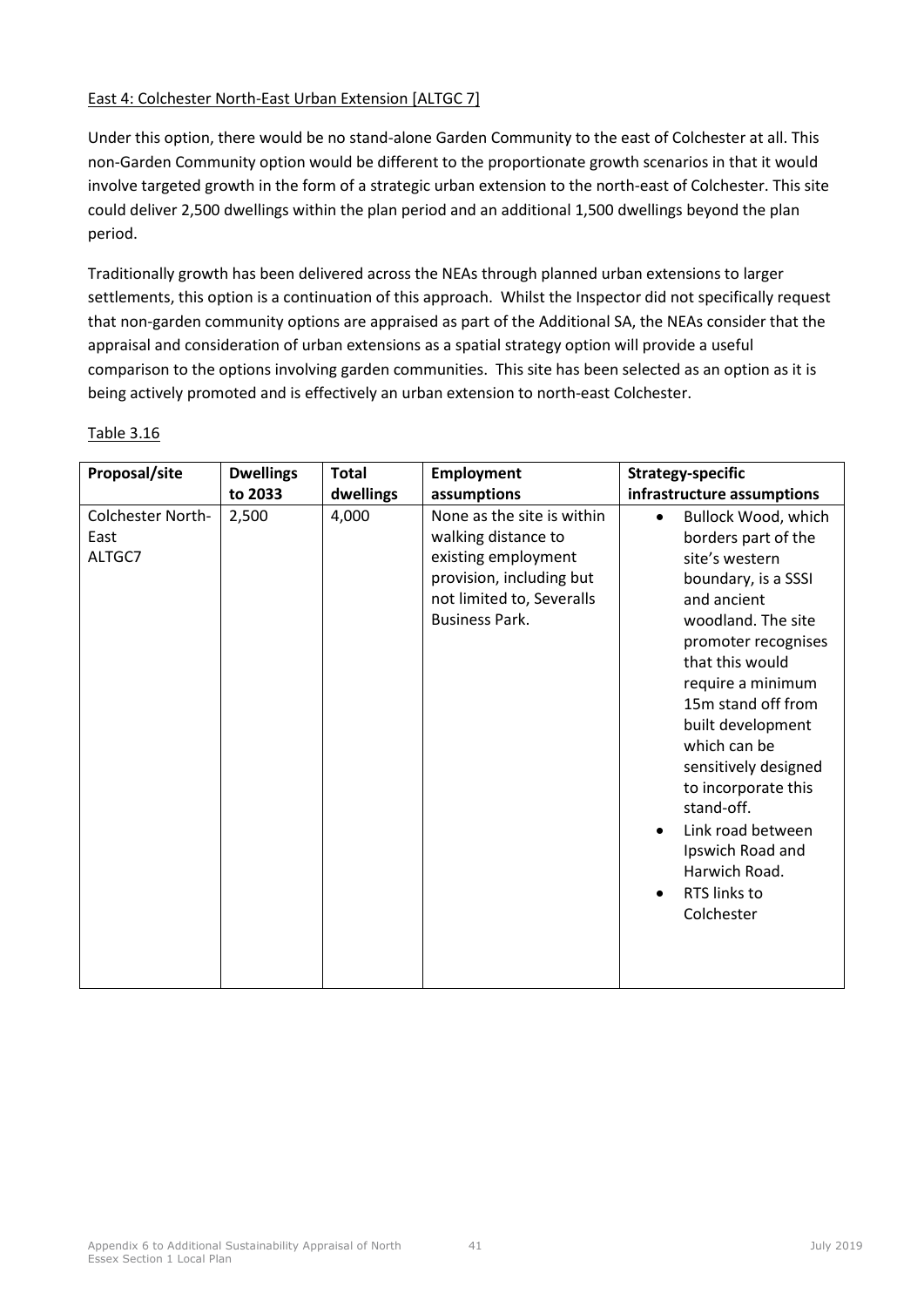#### East 5: Tendring Central Garden Village [VE 5]

This option involves the delivery of a Garden Community in Tendring district, adjacent to the A120 but detached from Colchester and Clacton. The site information form confirms that 2,500 dwellings can be delivered within the plan period, with a further 2,500 dwellings beyond the plan period. This is an alternative garden community to the proposed garden community in the Submission Local Plan and is the only alternative garden community proposed east of Colchester.

| Proposal/site                                    | <b>Dwellings</b> | <b>Total</b> | <b>Employment</b>                                                                                                                                   | <b>Strategy-specific infrastructure</b>                                                                                                                                                                                                                                                                                                                                                                                                                                                                                          |
|--------------------------------------------------|------------------|--------------|-----------------------------------------------------------------------------------------------------------------------------------------------------|----------------------------------------------------------------------------------------------------------------------------------------------------------------------------------------------------------------------------------------------------------------------------------------------------------------------------------------------------------------------------------------------------------------------------------------------------------------------------------------------------------------------------------|
|                                                  | to 2033          | dwellings    | assumptions                                                                                                                                         | assumptions                                                                                                                                                                                                                                                                                                                                                                                                                                                                                                                      |
| <b>Tendring Central</b><br>Garden Village<br>VE5 | 2,500            | 5,000        | In addition to the<br>existing employment<br>areas (Penguin Books,<br>Manheim Auctions etc.):<br>B1, B2 & B8: 29.85 ha.<br>Village Centre: 4.59 ha. | Project includes<br>delivery of omni-<br>directional access<br>between the A120 and<br>A133 at the Oasis<br>(Trunk Road) Junction.<br><b>Community Woodland</b><br>The site information form<br>states that improvements to<br>the B1029 to a new Metro Plan<br>Station at Thorrington will be<br>delivered. This assumption can,<br>however, only be made under<br>options involving both Tendring<br>Central and the Metro Plan but<br>should not be considered under<br>this option, which involves<br>Tendring Central only. |